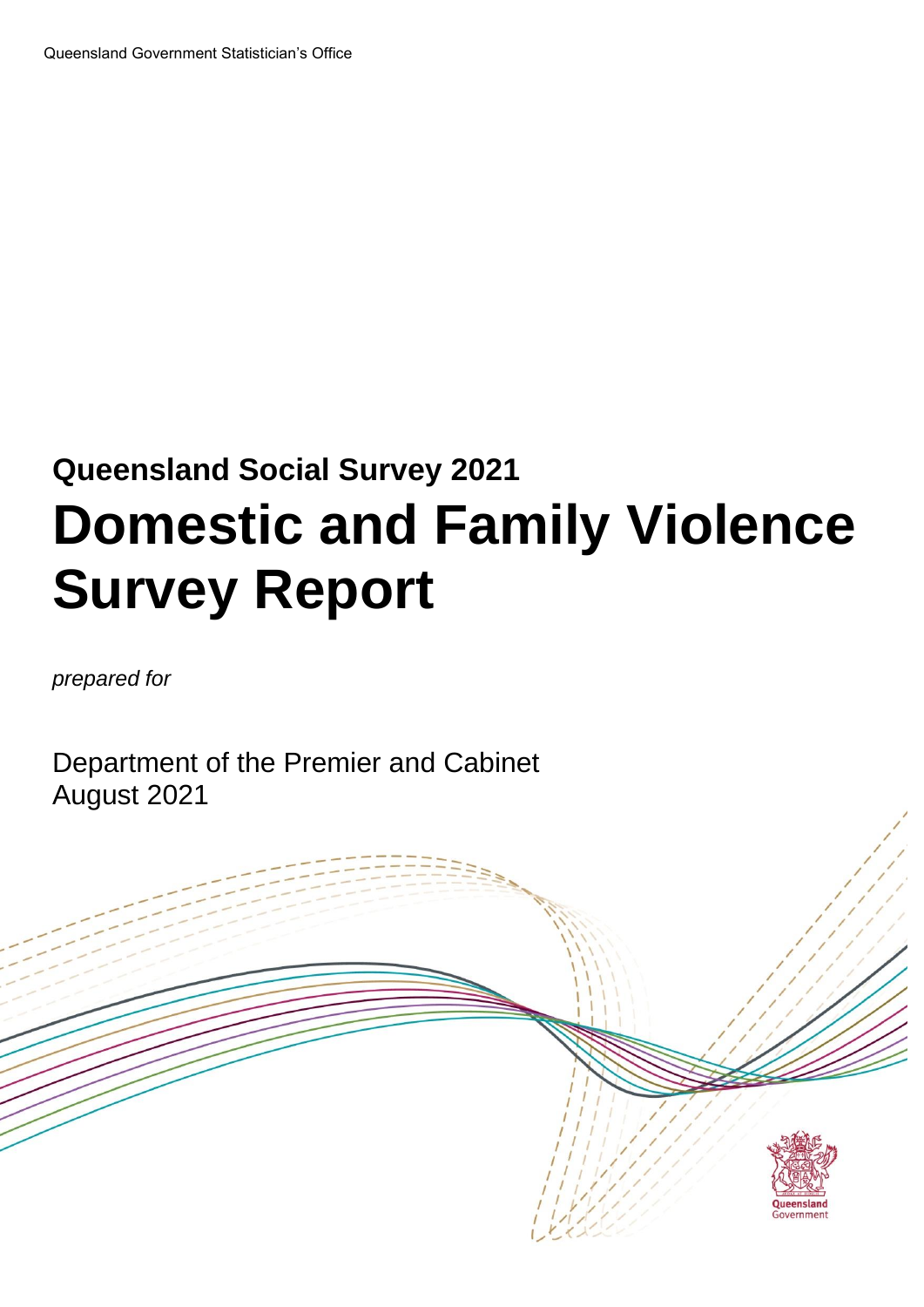

#### **Security, privacy and confidentiality**

QGSO is committed to quality and integrity of data and maintains high level security procedures and arrangements to maintain confidentiality of data at all times for all clients. Through our governing legislation, the *Statistical Returns Act 1896*, we have substantial powers to ensure confidentiality of data. QGSO balances its responsibility under the Statistical Returns Act to lawfully collect and publish information with responsibilities contained in the *Human Rights Act 2019*.

QGSO maintains a robust information security environment and identifies and manages risks to information, applications and technologies using Queensland Treasury's Information Security Management Systems (ISMS), in accordance with Queensland Government Information Security policy (IS18:2018). The disclosure and use of these data are subject to IS18:2018, *Right to Information Act 2009* and *Information Privacy Act 2009.*

This survey report has been security classified as OFFICIAL by QGSO using the Queensland Government information security classification framework (QGISCF).

For further information regarding the QGISCF see [https://www.qgcio.qld.gov.au/documents/information-security](https://www.qgcio.qld.gov.au/documents/information-security-classification-framework-qgiscf)[classification-framework-qgiscf.](https://www.qgcio.qld.gov.au/documents/information-security-classification-framework-qgiscf)

#### **Licence**

This document is licensed under a Creative Commons Attribution (CC BY 4.0) International licence.



To view a copy of this licence, visit<http://creativecommons.org/licenses/by/4.0>

#### **Attribution**

To attribute this Domestic and Family Violence Survey Report, cite Queensland Government Statistician's Office, Queensland Treasury*, Queensland Social Survey 2021,* Domestic and Family Violence Survey Report.

#### **Contact details**

Contact person: Emma Faulkner Queensland Government Statistician's Office, Queensland Treasury PO Box 15037, City East QLD 4002 Australia Telephone: 07 3035 6839 [govstat@treasury.qld.gov.au](mailto:govstat@treasury.qld.gov.au) [www.qgso.qld.gov.au](http://www.qgso.qld.gov.au/)

#### **Disclaimer**

While great care has been used in collecting, processing, analysing and extracting information, Queensland Government Statistician's Office, Queensland Treasury makes no warranty regarding errors or omissions and assumes no legal liability or responsibility for loss or damage resulting from the use of the information.

© The State of Queensland (Queensland Treasury) 2021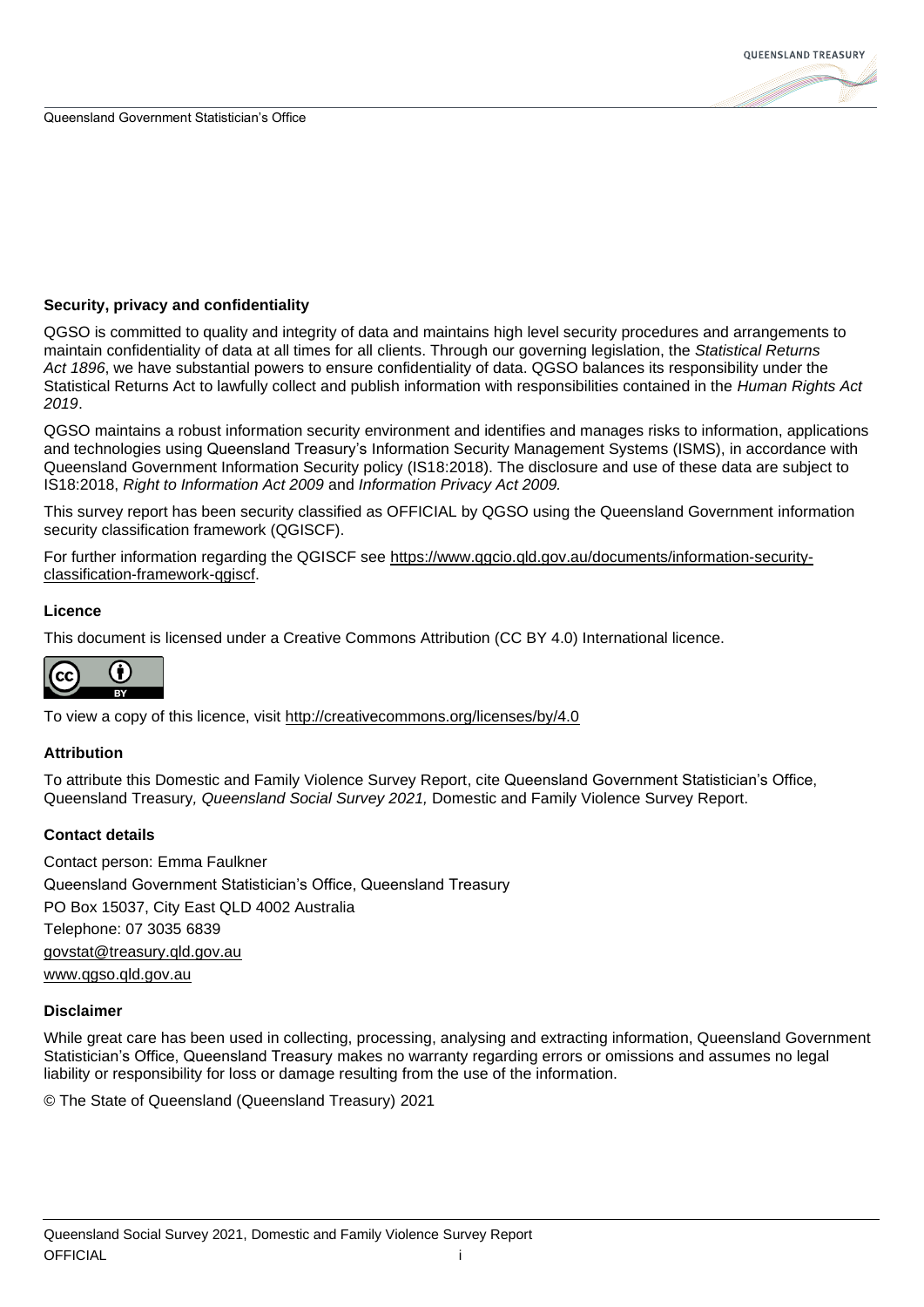

## **Contents**

| 1              |                   |   |
|----------------|-------------------|---|
| 1.1            |                   |   |
| 1.2            |                   |   |
| $\overline{2}$ |                   | 3 |
| 2.1            |                   |   |
| 2.2            |                   |   |
| 2.3            |                   |   |
| 2.4            |                   |   |
| 3              |                   |   |
| 3.1            |                   |   |
| 3.2            |                   |   |
| 3.3            |                   |   |
| 3.4            |                   |   |
| 3.5            |                   |   |
| 3.6            |                   |   |
| 3.7            |                   |   |
| 3.8            |                   |   |
|                |                   |   |
|                | <b>Appendix A</b> |   |
|                | <b>Appendix B</b> |   |
|                | <b>Appendix C</b> |   |
|                | <b>Appendix D</b> |   |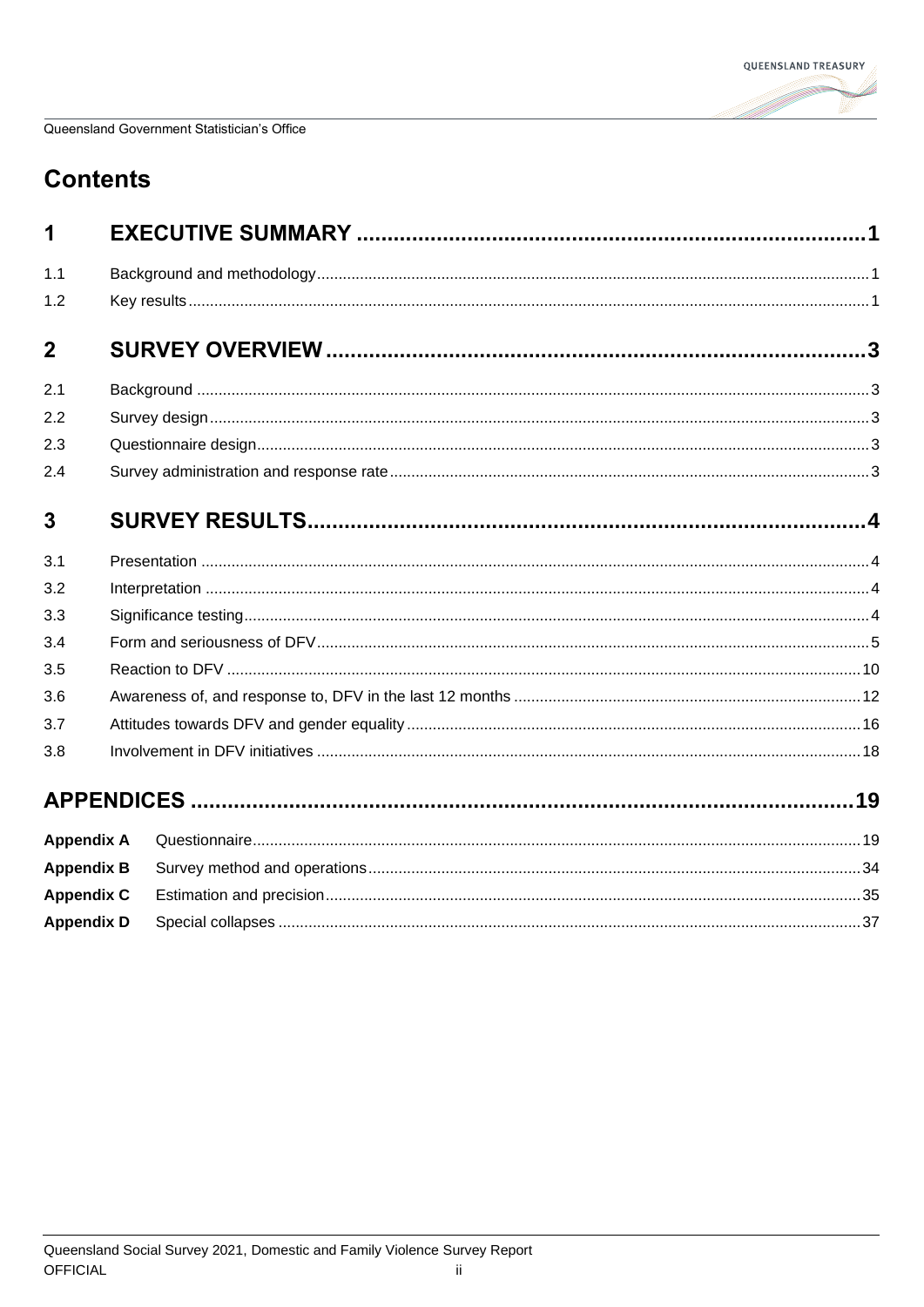#### **List of tables**

| Table 1         |                                                                                                        |  |
|-----------------|--------------------------------------------------------------------------------------------------------|--|
| Table 2         |                                                                                                        |  |
| Table 3         |                                                                                                        |  |
| Table 4         |                                                                                                        |  |
| Table 5         |                                                                                                        |  |
| Table 6         | Threatening to share intimate, nude or sexual images of a partner is a form of DFV 7                   |  |
| Table 7         |                                                                                                        |  |
| Table 8         |                                                                                                        |  |
| Table 9         |                                                                                                        |  |
| Table 10        |                                                                                                        |  |
| Table 11        |                                                                                                        |  |
| Table 12        |                                                                                                        |  |
| Table 13        |                                                                                                        |  |
| Table 14        |                                                                                                        |  |
| Table 15        |                                                                                                        |  |
| Table 16        |                                                                                                        |  |
| Table 17        | Awareness of DFV in the last 12 months involving a family member or close friend 12                    |  |
| Table 18        | Response to DFV in the last 12 months involving a family member or close friend13                      |  |
| Table 19        |                                                                                                        |  |
| Table 20        |                                                                                                        |  |
| Table 21        |                                                                                                        |  |
| Table 22        |                                                                                                        |  |
| Table 23        |                                                                                                        |  |
| Table 24        | Level of agreement - An attitude of gender superiority can increase likelihood of DFV in domestic      |  |
| Table 25        |                                                                                                        |  |
| Table 26        | Level of agreement – Teaching children respectful attitudes and behaviours will help to reduce DFV  17 |  |
| Table 27        |                                                                                                        |  |
| Table 28        |                                                                                                        |  |
| <b>Table B1</b> |                                                                                                        |  |
| Table C1        | Benchmarks used in this survey: Persons (age and sex) by region, 30 June 2019 36                       |  |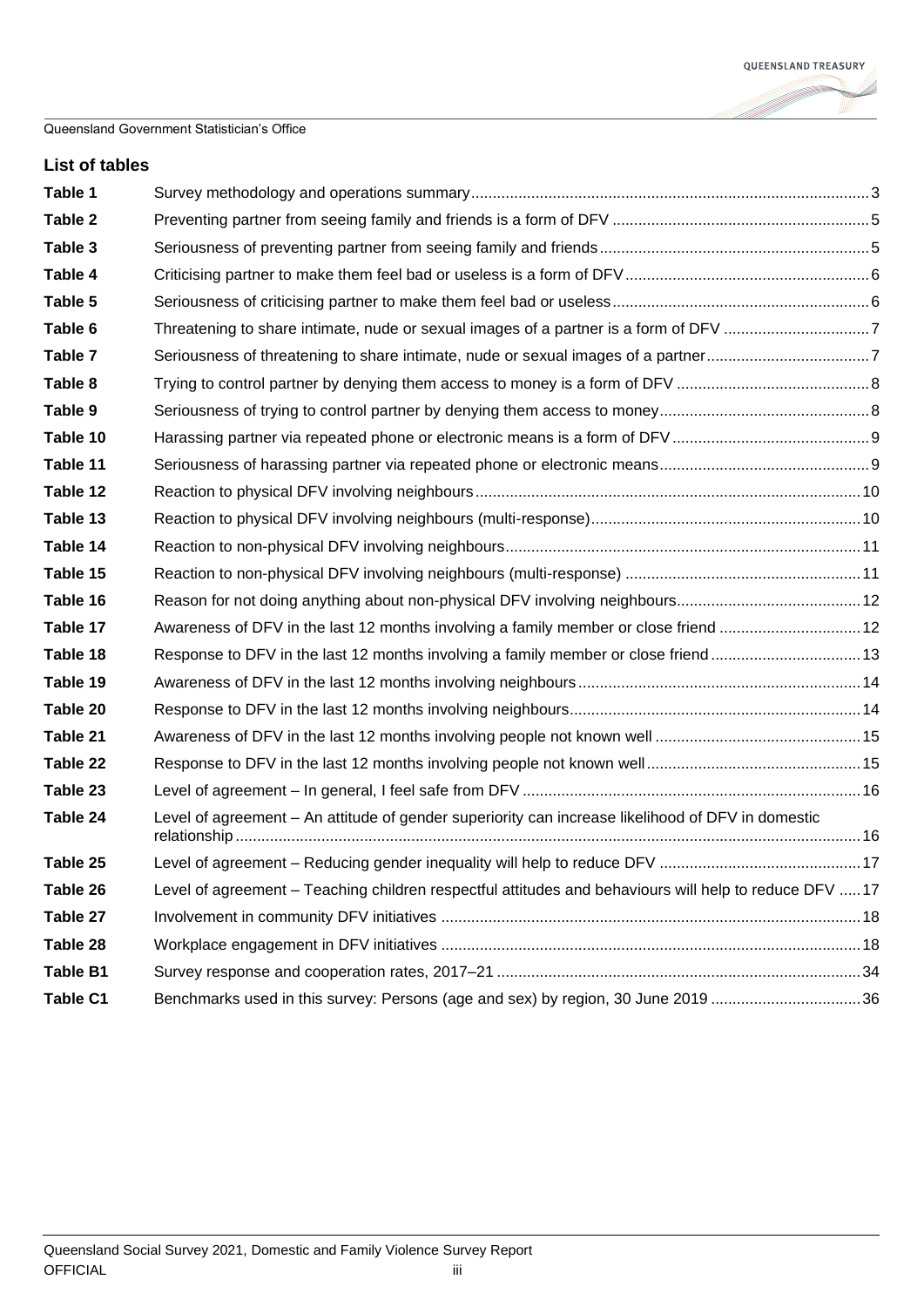

#### **Abbreviations**

The following abbreviations and symbols are used in this report:

| %            | per cent                                                                                  |
|--------------|-------------------------------------------------------------------------------------------|
| <b>ABS</b>   | <b>Australian Bureau of Statistics</b>                                                    |
| CATI         | computer-assisted telephone interviewing                                                  |
| <b>DCHDE</b> | Department of Communities, Housing and Digital Economy                                    |
| <b>DFV</b>   | domestic and family violence                                                              |
| <b>DPC</b>   | Department of the Premier and Cabinet                                                     |
| N            | population size                                                                           |
| n            | sample size                                                                               |
| Q            | question                                                                                  |
| QGSO         | Queensland Government Statistician's Office                                               |
| QSS          | Queensland Social Survey                                                                  |
| SA4          | statistical area level 4 (as classified by the Australian Statistical Geography Standard) |
| SI           | social isolation                                                                          |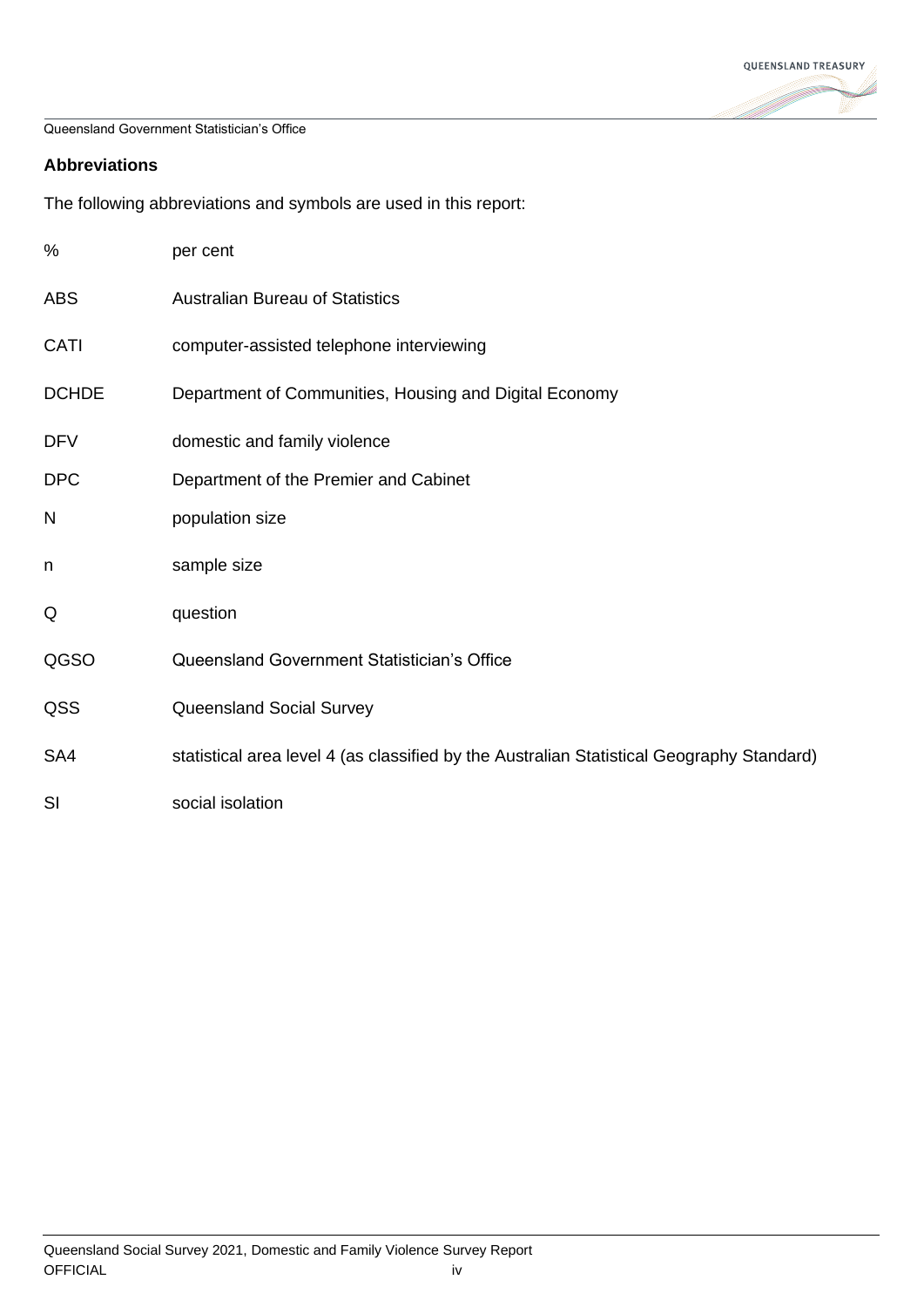QUEENSLAND TREASURY and a family of the contract of the contract of the contract of the contract of the contract of the contract of the contract of the contract of the contract of the contract of the contract of the contract of the contract o

Queensland Government Statistician's Office

#### **Terms**

The following terms are used in this report:

| Collapsed categories                                     | For tables in this report, 'collapsed categories' refers to question<br>categories that have been combined to aid interpretation or<br>analysis. For example, 'strongly agree' and 'agree' can be<br>collapsed into 'agree or strongly agree'. See Appendix D for<br>special collapses.                                                                                                                                                                                           |
|----------------------------------------------------------|-----------------------------------------------------------------------------------------------------------------------------------------------------------------------------------------------------------------------------------------------------------------------------------------------------------------------------------------------------------------------------------------------------------------------------------------------------------------------------------|
| Confidence intervals                                     | The degree of imprecision is represented as a confidence interval<br>(the difference between upper and lower confidence limits), which<br>gives a range of values for the population estimates (e.g. from 70%<br>to 80%) rather than a single value or point estimate (e.g. 75%).<br>Typically, wider confidence intervals indicate less precise<br>estimates.                                                                                                                    |
| <b>Estimated adult Queensland</b><br>resident population | Unless otherwise specified, all references refer to the total<br>estimated population of adults in Queensland as at June 2019 ( $N =$<br>3,917,777), according to ABS 3235.0, Regional Population by Age<br>and Sex, Australia, 2019.                                                                                                                                                                                                                                             |
| Multi-response                                           | A question where respondents could select more than one<br>response for specific categories.                                                                                                                                                                                                                                                                                                                                                                                      |
| Regions                                                  | Derived from the survey's scoping questions, where respondents<br>were first asked to confirm that they were a Queensland resident,<br>then asked to provide their postcode and/or suburb. These<br>responses were geocoded into two regions based on Queensland<br>SA4s (South East Queensland and Rest of Queensland) and then<br>weighted to the total estimated population of adult residents in<br>Queensland, as at June 2019.                                              |
| Respondents                                              | Refers to the 1,219 Queensland residents who completed the<br>Queensland Social Survey between 24 May and 16 June 2021.<br>Also referred to as 'in-scope responding'.                                                                                                                                                                                                                                                                                                             |
| Statistical significance                                 | This report only highlights population estimate differences that<br>were statistically significant, by region and demographic variable. In<br>simplified terms, a difference in survey estimates may be<br>considered approximately significant if the 95% confidence<br>intervals for the two estimates did not overlap. Conversely, if 95%<br>confidence intervals do overlap, then it is generally not appropriate<br>to consider the estimates to be significantly different. |
| Uncollapsed categories                                   | For tables in this report, 'uncollapsed categories' refers to question<br>categories that have not been combined with other categories and<br>are reported as per the questionnaire.                                                                                                                                                                                                                                                                                              |
| Weighted                                                 | Responses to this survey have been weighted to a total number of<br>3,917,777 adults in Queensland. The auxiliary variables used for<br>weighting were age and gender by region.                                                                                                                                                                                                                                                                                                  |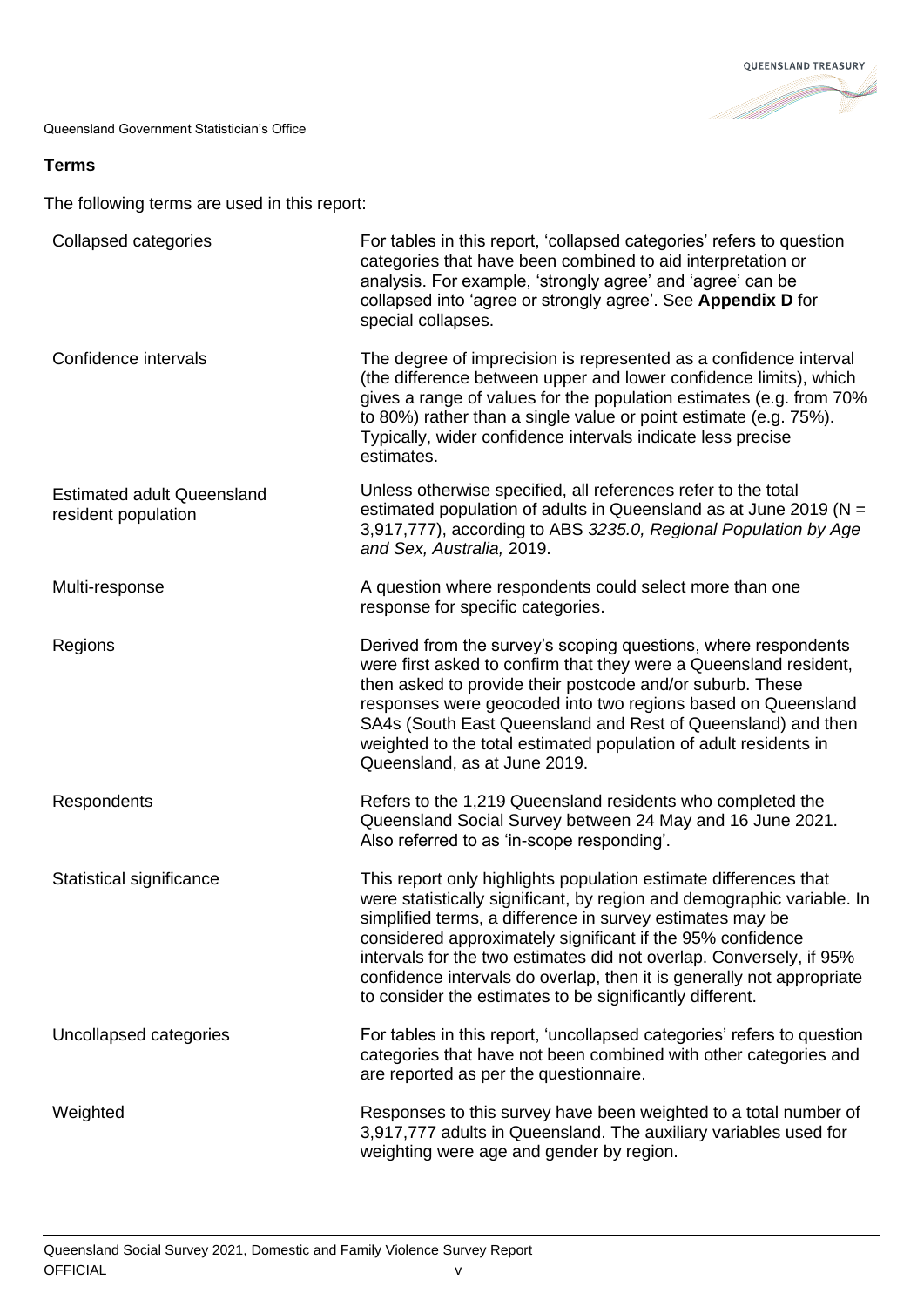

#### **Acknowledgement**

Reports produced by QGSO reflect information provided freely by individuals and businesses. The continued cooperation of respondents is appreciated and enables QGSO to collect and report statistics. Information received by QGSO is treated in strict confidence as required by the Statistical Returns Act.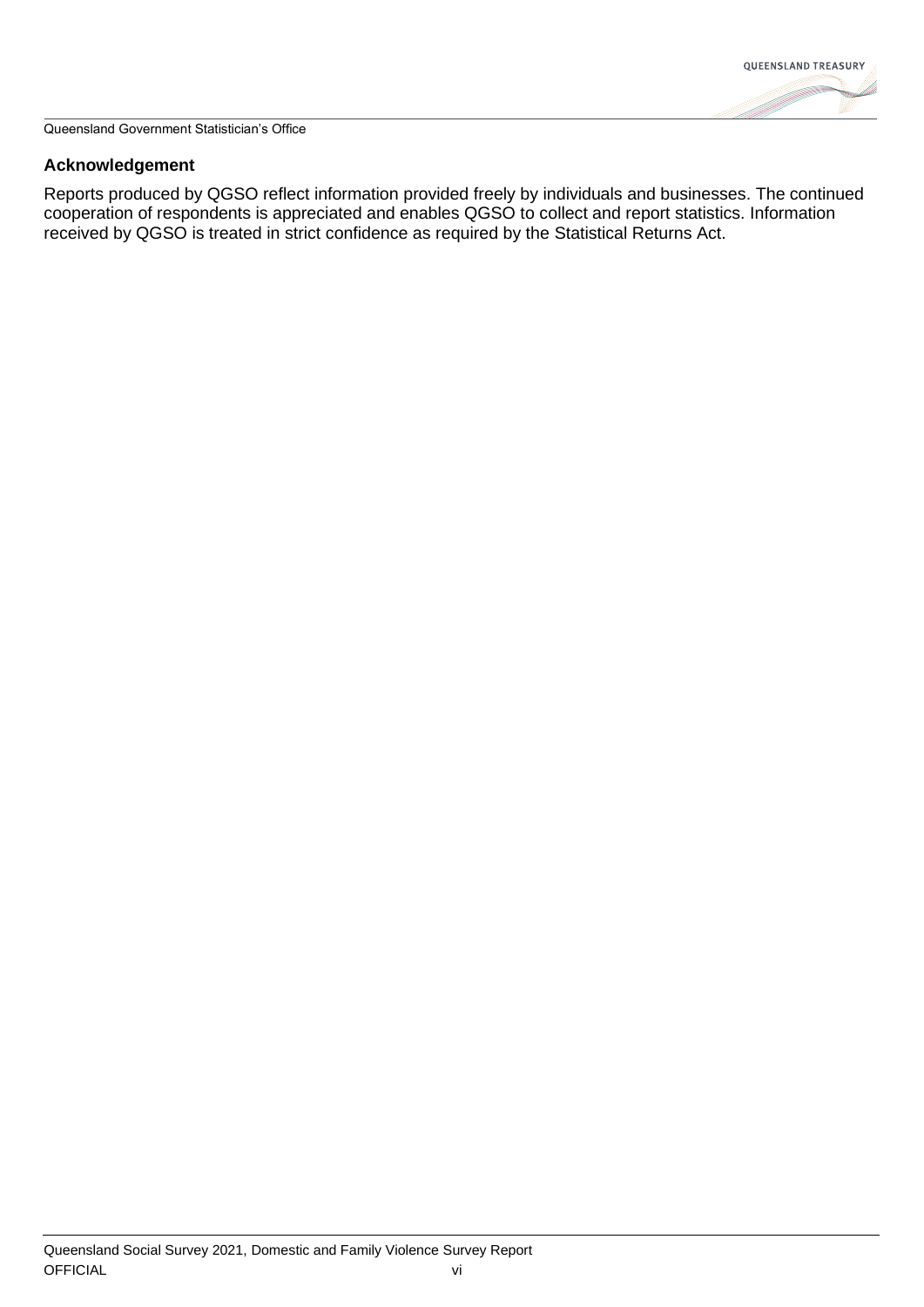

## <span id="page-7-0"></span>**1 EXECUTIVE SUMMARY**

## <span id="page-7-1"></span>1.1 Background and methodology

The Queensland Social Survey 2021 was conducted by the Queensland Government Statistician's Office (QGSO) on behalf of the Department of the Premier and Cabinet (DPC) and the Department of Communities, Housing and Digital Economy (DCHDE), between 24 May and 16 June 2021. The survey was first undertaken in 2017 and was subsequently run in 2018, 2019 and 2020, on behalf of DPC and the former Department of Communities, Disability Services and Seniors (DCDSS).

The objective of the domestic and family violence (DFV) survey questions was to provide measures of Queensland community perceptions and attitudes towards DFV and to compare with responses from historical collections.

The survey was administered using computerassisted telephone interviewing (CATI) and obtained 1,219 completed surveys and an overall response rate of 28.4%. All results presented have been weighted to the total estimated adult resident population of Queensland (estimated to be 3,917,777 as at June 2019).

### <span id="page-7-2"></span>1.2 Key results

### **Form and seriousness of DFV**

Most of the estimated adult Queensland resident population thought it was *very or quite serious* in a domestic relationship to:

- prevent a partner from seeing friends and family (94.3%)
- criticise a partner to make them feel bad or useless (94.9%)
- try to control a partner by denying them access to money (95.0%)
- threaten to share intimate, nude or sexual images of a partner without their permission (97.3%)
- harass a partner via repeated phone or electronic means (94.5%).

Analysis of survey data found that females were significantly more likely than males to think that it was *very or quite serious* to:

• prevent a partner in a domestic relationship from seeing family and friends (97.6% versus 90.8%).

- repeatedly criticise a partner to make them feel bad or useless (97.0% versus 92.6%)
- try to control a partner by denying them access to money (96.9% versus 92.9%)

When compared with 2020, Queensland adults in 2021 were significantly less likely to say that threatening to share intimate, nude or sexual images of a partner without their permission was a form of DFV (93.9% versus 97.9%).

### **Reaction to DFV**

Most of the estimated adult Queensland resident population would *do something about it* if they saw or were aware of:

- physical DFV involving neighbours (91.6%)
- non-physical DFV involving neighbours (72.5%).

For non-physical DFV involving neighbours:

- females (45.8%) were significantly more likely than males (33.5%) to say they would speak to the victim or perpetrator about it later
- those aged 55 years and over (20.9%) were significantly more likely than those aged 18–34 years (9.4%) to say they wouldn't do anything.

The most commonly cited reason (41.2%) among respondents for not doing anything if they became aware of non-physical DFV involving their neighbours was the belief that it was not their responsibility.

### **Awareness of DFV**

Of the estimated adult Queensland resident population, in the last 12 months:

- 17.3% had seen or were aware of DFV involving a family member or close friend
- 10.8% had seen or were aware of DFV involving their neighbours
- 17.4% had seen or were aware of DFV involving people they did not know well.

#### **Attitudes towards DFV and gender equality**

Most of the estimated adult Queensland resident population *agreed or strongly agreed* that:

- in general, they feel safe from DFV (93.5%)
- an attitude of gender superiority in a domestic relationship can increase the likelihood of DFV (77.1%)
- reducing gender inequality would help reduce DFV in Australia (65.1%)
- teaching children about respectful attitudes and behaviours in relationships will help reduce DFV in the future (96.3%).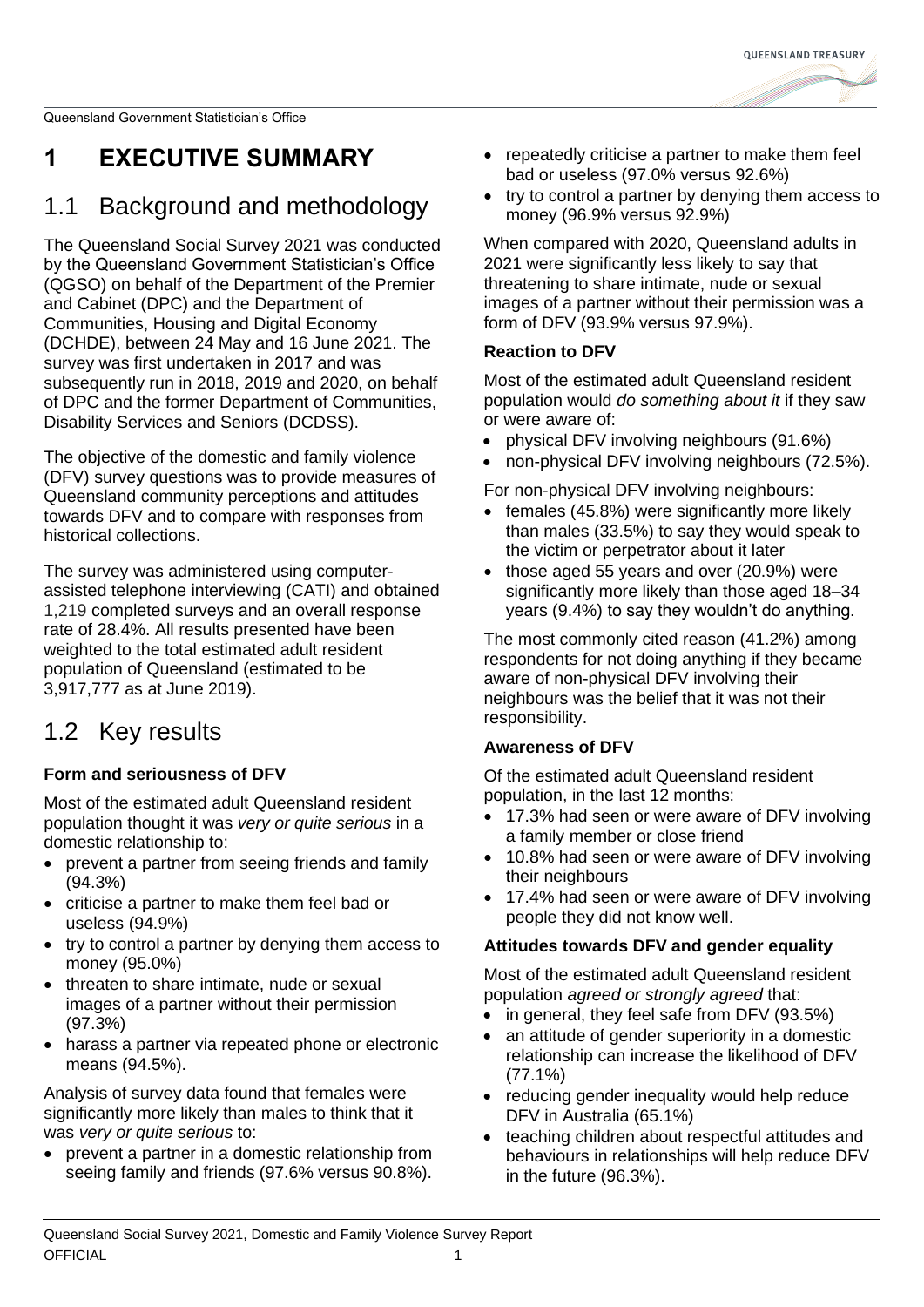### **DOMESTIC AND FAMILY VIOLENCE: KEY RESULTS**

*This page is a snapshot of domestic and family violence (DFV) results from the Queensland Social Survey 2021, which obtained the responses of 1,219 adult Queensland residents. Percentages are based on weighted estimates of the total estimated adult resident population of Queensland (N = 3,917,777). Icons have been used for illustrative purposes.*

#### Seriousness of DFV

| 94.3%<br>of residents | thought it was very or quite serious to prevent<br>a partner from seeing friends and family                                           |  | 97.6%<br>of females | versus | 90.8%<br>of males |
|-----------------------|---------------------------------------------------------------------------------------------------------------------------------------|--|---------------------|--------|-------------------|
| 94.9%<br>of residents | thought it was very or quite serious to<br>try to criticise a partner to make them feel<br>bad or useless                             |  | 97.0%<br>of females | versus | 92.6%<br>of males |
| 95.0%<br>of residents | thought it was very or quite serious to try to<br>control a partner by denying them access to<br>money                                |  | 96.9%<br>of females | versus | 92.9%<br>of males |
| 97.3%<br>of residents | thought it was very or quite serious to threaten<br>to share intimate, nude or sexual images of a<br>partner without their permission |  | 99.0%<br>of females | versus | 95.5%<br>of males |
| 94.5%<br>of residents | thought it was very or quite serious to<br>harass a partner by repeated phone or<br>electronic means                                  |  | 96.8%<br>of females | versus | 92.2%<br>of males |

#### Reaction to DFV



residents thought they *would do something about it* if they saw or were aware of **physical DFV involving their neighbours**



residents thought they *would do something about it* if they saw or were aware of **non-physical DFV involving their neighbours**

#### Awareness of DFV in the last 12 months

of residents *were aware of DFV* in the last 12 months **involving a family member or close friend**

**17.3% 10.8% 17.4%**

of residents *were aware of DFV* in the last 12 months **involving their neighbours**

of residents *were aware of DFV* in the last 12 months **involving people they don't know well**

#### Attitudes towards DFV and gender equality

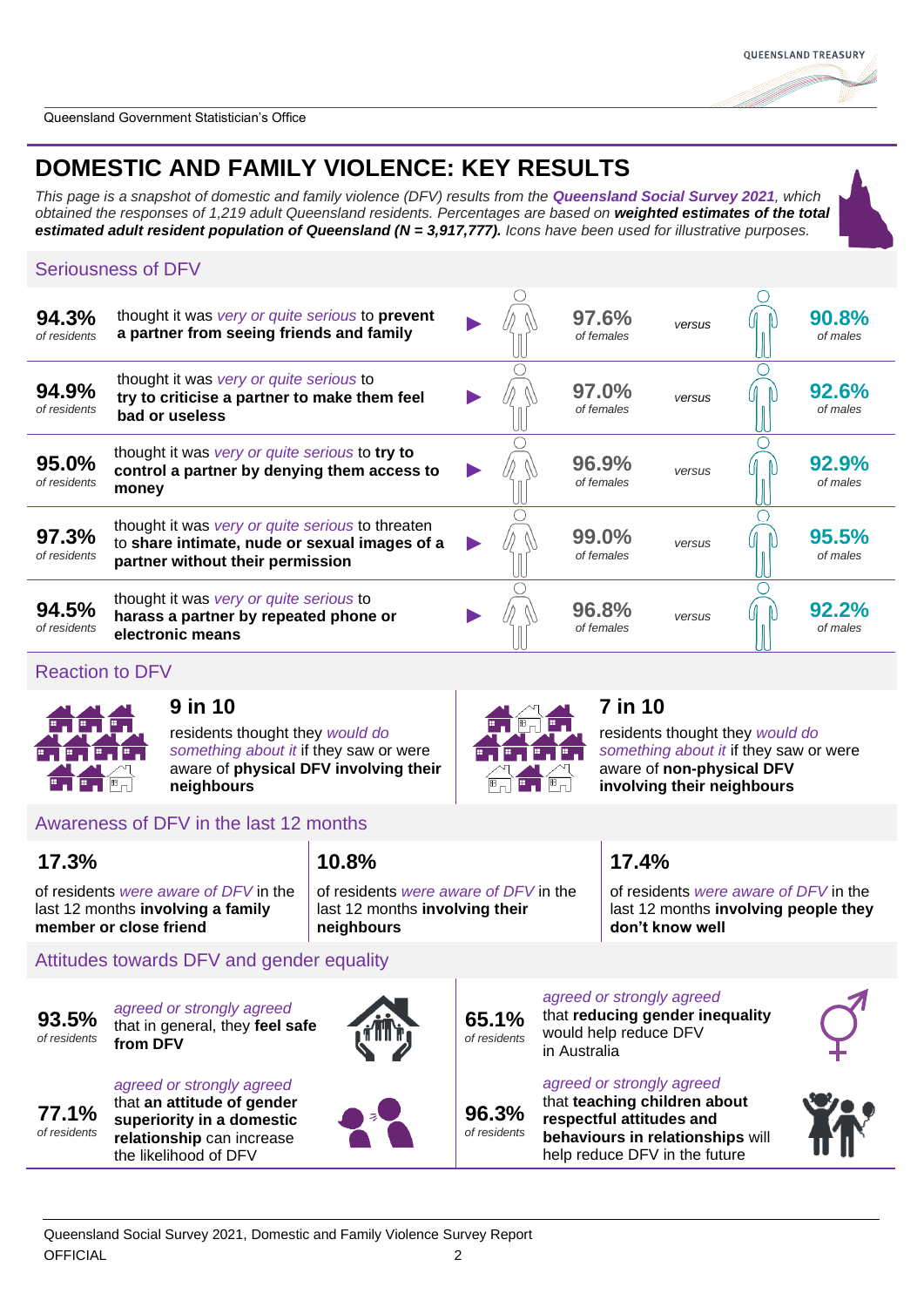**OUFFNSI AND TREASURY** 

Queensland Government Statistician's Office

### <span id="page-9-0"></span>**2 SURVEY OVERVIEW**

This survey report complements the Domestic and Family Violence Output Tables for the **Queensland Social Survey 2021.** It contains key information relating to survey design, methods and administration of the survey, as well as key results for the survey's domestic and family violence component.

### <span id="page-9-1"></span>2.1 Background

The Queensland Social Survey (QSS) 2021 was conducted by the Queensland Government Statistician's Office (QGSO) on behalf of the Department of the Premier and Cabinet (DPC) and the Department of Communities, Housing and Digital Economy (DCHDE), between 24 May and 16 June 2021.

QSS is an omnibus survey that collects information on important societal issues affecting Queensland and has been undertaken by QGSO for five consecutive years (starting in 2017).

The objective of the domestic and family violence (DFV) survey questions was to provide measures of Queensland community perceptions and attitudes towards DFV and to compare with responses from historical collections.

### <span id="page-9-2"></span>2.2 Survey design

The in-scope population for QSS 2021 was all adults (aged 18 years or older) who were usual residents of Queensland. An estimated 3,917,777 adults were residing in Queensland as at June 2019.

A total 4,289 Queensland households were randomly selected for the survey to achieve the desired number of completed interviews. The survey contact list was constructed from databases that are kept for official statistical purposes under the authority of the *Statistical Returns Act 1896*.

One adult was randomly selected from each household on this contact list and asked to complete the questionnaire.

### <span id="page-9-3"></span>2.3 Questionnaire design

The DFV questions were adapted from the *National Community Attitudes towards Violence Against Women Survey 2013.* Demographic questions were added in accordance with DPC's research and policy objectives, and technical advice was offered by specialists in QGSO.

The questionnaire was designed to capture information about awareness of, response to and attitudes towards DFV, as well as a variety of demographic information (including age, gender and region).

Some changes were made to the 2020 questionnaire for the 2021 survey. A disability question from the 2019 questionnaire was added. Demographic questions from the 2020 questionnaire remained.

See **[Appendix A](#page-25-1)** for a copy of the 2021 questionnaire.

### <span id="page-9-4"></span>2.4 Survey administration and response rate

The survey, administered using computer-assisted telephone interviewing (CATI), obtained a total of 1,219 completed surveys, giving an overall response rate of 28.4% (see **[Table 1](#page-9-5)**).

<span id="page-9-5"></span>**Table 1** Survey methodology and operations summary

| Survey design                     |                                                             |  |  |
|-----------------------------------|-------------------------------------------------------------|--|--|
| In-scope population               | Adults (aged 18 years or older)<br>who reside in Queensland |  |  |
| Sample size                       | 4,289                                                       |  |  |
| Data collection                   |                                                             |  |  |
| Mode                              | Computer-assisted telephone<br>interview (CATI)             |  |  |
| Timina                            | 24 May - 16 June 2021                                       |  |  |
| In-scope completed<br>surveys     | 1.219                                                       |  |  |
| Response rate<br>Cooperation rate | 28.4%<br>59.1%                                              |  |  |

Survey responses are strictly confidential and were collected under the Statistical Returns Act, which does not allow the unauthorised release of information that identifies an individual.

See **[Appendix B](#page-40-2)** for more details about the survey's methods and operations.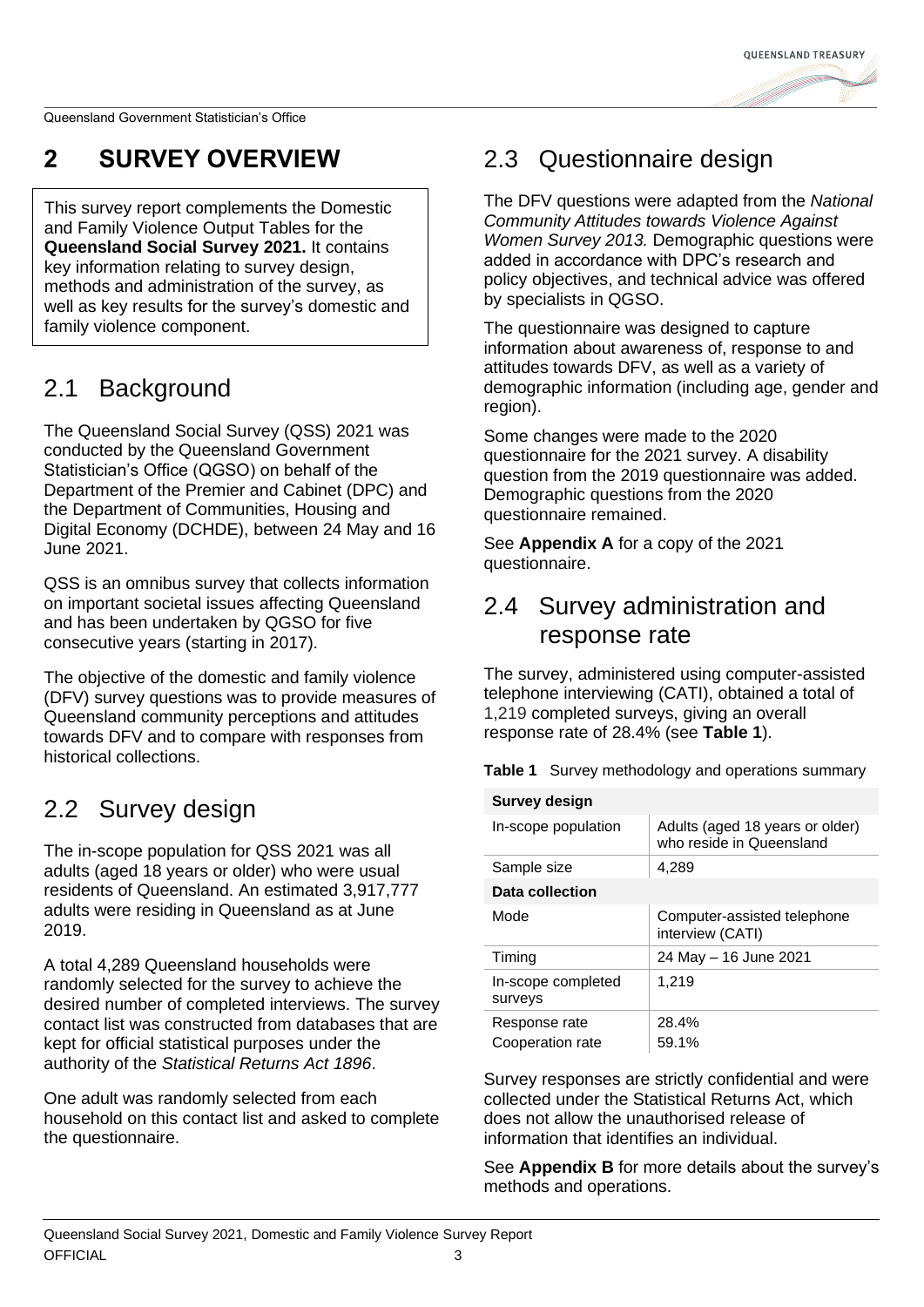

## <span id="page-10-0"></span>**3 SURVEY RESULTS**

### <span id="page-10-1"></span>3.1 Presentation

This section of the report summarises key survey responses based on characteristics of Queenslanders who completed the 2021 QSS. Survey results are presented as estimates calculated from the responding survey sample of 1,219 and weighted to the total estimated adult population of 3,917,777 Queensland residents.

### <span id="page-10-2"></span>3.2 Interpretation

There are some important issues to consider when interpreting the statistics and evaluating the findings in this report.

Firstly, the COVID-19 pandemic likely impacted some survey responses and should be taken into account when assessing the results. It is also possible that results from this year may not be directly comparable to previous or future iterations of the survey.

Secondly, all demographics are self-reported and, as such, rely on the respondent's ability and willingness to select the appropriate category. Demographic estimates produced in the survey are not comparable with those produced by the Australian Bureau of Statistics (ABS) due to differences in data collection and estimation methodology.

Thirdly, responses provided by the respondent may not be accurate and could be biased by recall error or social desirability bias (a type of non-sampling error where the respondent perceives that the response given in a certain way is most desirable to the person or body collecting the information). As attitudes and behaviours tend to change over time, the results presented in this report are designed to be representative of the population at the time of data collection.

Caution should be exercised when extrapolating results to the entire adult resident population of Queensland. Estimated percentages and counts may not be representative of the population if the characteristic being investigated is structured by a particular attribute that may affect the likelihood of a person responding (known as non-response bias).

Population totals and percentages have been estimated from the sample using methods aimed at minimising bias related to the survey contact list, non-response and refusals. While the survey has been designed to maximise the representativeness of the results, it is not possible to perfectly represent the entire population. As a result, estimates of population characteristics have an associated level of imprecision (often presented as confidence intervals).

Confidence intervals are available in the output tables that complement this report and have not been repeated here.

Strategies to minimise the effects of common sources of sampling and non-sampling error can be found at [Survey methods.](https://www.qgso.qld.gov.au/about-statistics/collecting-data/survey-methods) See **[Appendix C](#page-41-0)** for strategies frequently used by QGSO.

### <span id="page-10-3"></span>3.3 Significance testing

The report only highlights population estimate differences that were statistically significant:

- when compared with previous survey responses (2020 and 2017, as appropriate)
- by selected demographic variables of interest (age, gender and region).

Collapsed categories were used to increase the power of statistical testing, except in cases where no collapsed categories existed or interest lay in testing uncollapsed categories.

If no significant difference is reported for a question, then it was either not tested or none were found.

See **[Appendix D](#page-43-0)** for special collapses.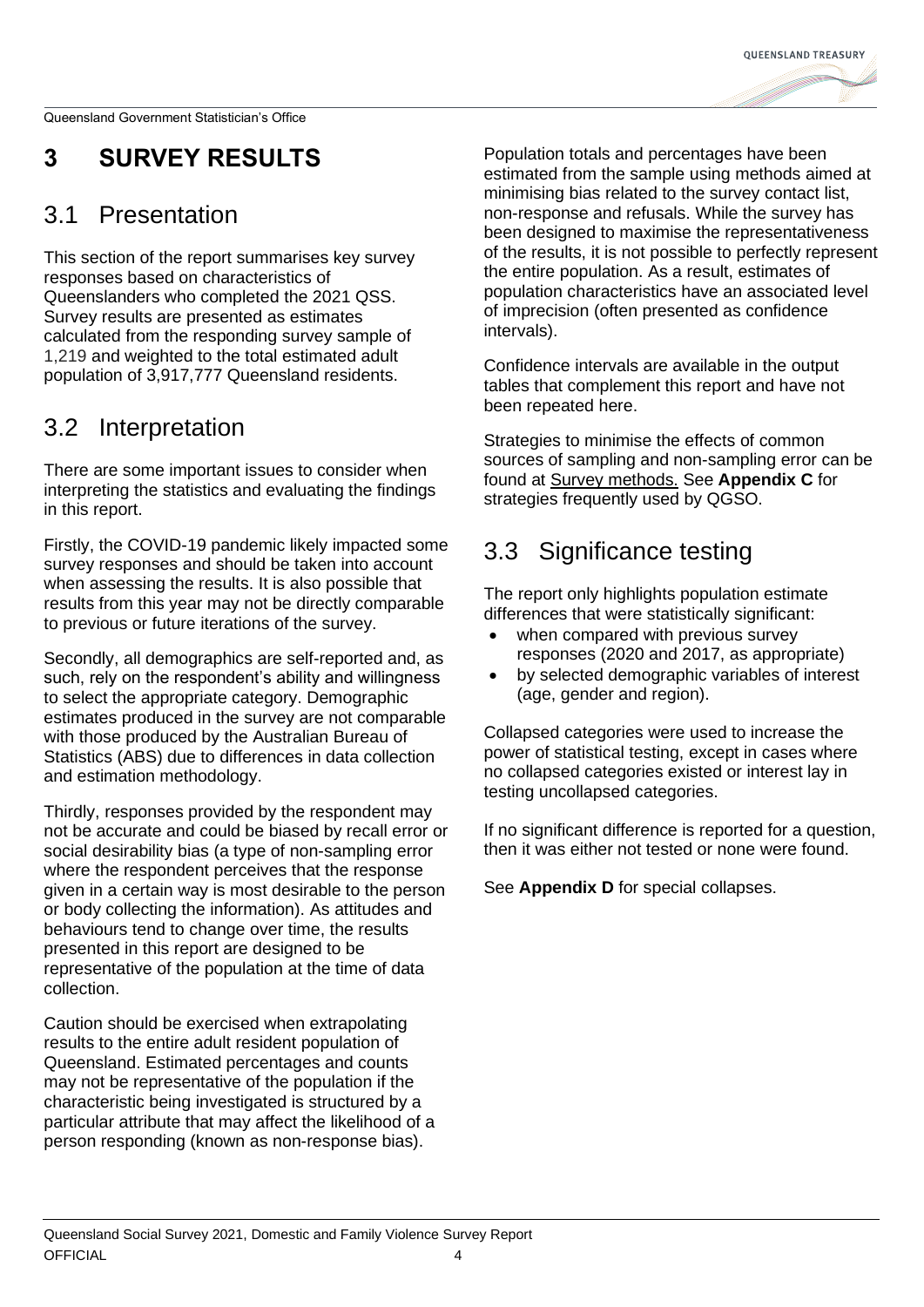

### <span id="page-11-0"></span>3.4 Form and seriousness of DFV

3.4.1 Preventing partner from seeing family and friends

#### **Form of DFV**

All respondents were asked: "If one partner in a domestic relationship controls or tries to control the other partner by preventing them from seeing family and friends, is this a form of DFV?" (Q8a).

Most (95.0%) of the estimated adult Queensland resident population thought that preventing a partner in a domestic relationship from seeing family and friends was a form of DFV. Specifically, 69.3% thought it was always a form of DFV, 17.2% thought it was usually a form of DFV, and 8.5% thought it was sometimes a form of DFV. Only 4.6% thought it was not a form of DFV (see **[Table 2](#page-11-1)**).

<span id="page-11-1"></span>

| <b>Table 2</b> Preventing partner from seeing family and |
|----------------------------------------------------------|
| friends is a form of DFV                                 |

|            | <b>Estimate (per cent)</b> |
|------------|----------------------------|
| Yes        | 95.0%                      |
| No         | 4.6%                       |
| Don't know | 0.4%                       |
| Refused    | 0.0%                       |
| Total      | 100.0%                     |

**Base: All respondents (n = 1,219)**

**Source:** Queensland Government Statistician's Office, Queensland Treasury, Queensland Social Survey 2021

© The State of Queensland (Queensland Treasury) 2021

As this question was not included in the QSS in 2017 no comparison could be made with 2017 responses.

Analysis of survey data found no statistically significant differences between responses given to this question in 2021 and 2020.

#### **Demographic comparisons**

Analysis of 2021 survey data found no statistically significant differences for responses to this question based on demographic comparisons of age, gender and region.

#### **Level of seriousness**

All respondents were asked: "And how serious is this?" (Q9).

Most (94.3%) of the estimated adult Queensland resident population thought it was very serious or quite serious to prevent a partner in a domestic relationship from seeing family and friends, with 62.8% thinking it was very serious and 31.5% thinking it was quite serious. Only 4.4% thought it was not that serious or not serious at all (see **[Table](#page-11-2)  [3](#page-11-2)**).

<span id="page-11-2"></span>**Table 3** Seriousness of preventing partner from seeing family and friends

|                                           | <b>Estimate (per cent)</b> |
|-------------------------------------------|----------------------------|
| Very or quite serious                     | 94.3%                      |
| Not that serious or not<br>serious at all | 4.4%                       |
| Don't know                                | 1.2%                       |
| Refused                                   | 0.1%                       |
| Total                                     | 100.0%                     |

**Base: All respondents (n = 1,219)**

**Source:** Queensland Government Statistician's Office, Queensland Treasury, Queensland Social Survey 2021 © The State of Queensland (Queensland Treasury) 2021

As this question was not included in the QSS in 2017 no comparison could be made with 2017 responses.

Analysis of survey data found no statistically significant differences between responses given to this question in 2021 and 2020.

#### **Demographic comparisons**

Analysis of 2021 survey data found that females (97.6%) were significantly more likely than males (90.8%) to think that it was very or quite serious to prevent a partner in a domestic relationship from seeing family and friends.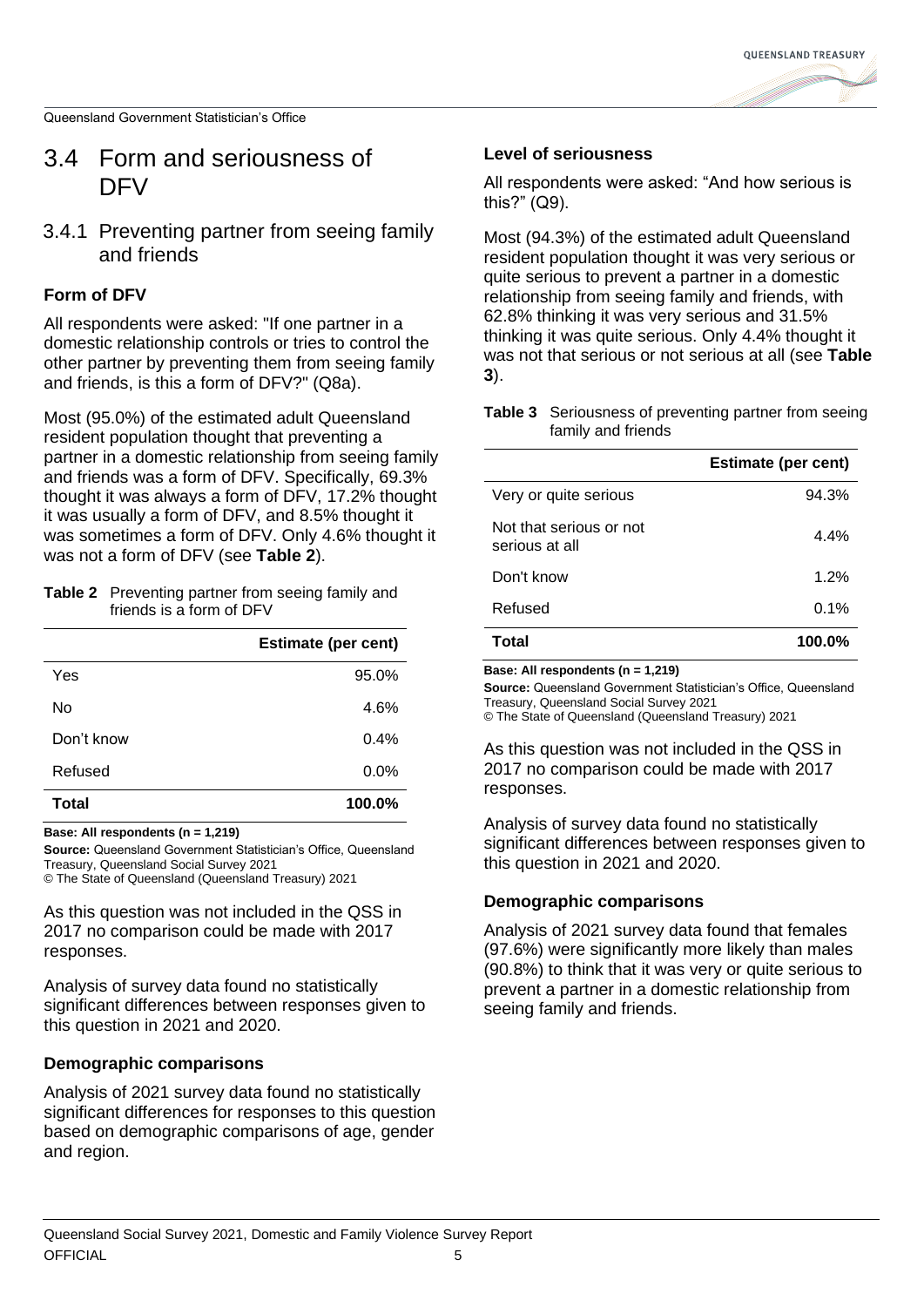

#### 3.4.2 Criticising partner to make them feel bad or useless

#### **Form of DFV**

All respondents were asked: "If one partner in a domestic relationship repeatedly criticises the other partner to make them feel bad or useless, is this a form of domestic and family violence?" (Q12).

Most (96.1%) of the estimated adult Queensland resident population thought that repeatedly criticising a partner to make them feel bad or useless was a form of DFV. Specifically, 71.1% thought it was always a form of DFV, 16.9% thought it was usually a form of DFV, and 8.1% thought it was sometimes a form of DFV. Only 3.5% thought it was not a form of DFV (see **[Table 4](#page-12-0)**).

#### <span id="page-12-0"></span>**Table 4** Criticising partner to make them feel bad or useless is a form of DFV

|              | <b>Estimate (per cent)</b> |
|--------------|----------------------------|
| Yes          | 96.1%                      |
| No           | 3.5%                       |
| Don't know   | 0.2%                       |
| Refused      | 0.2%                       |
| <b>Total</b> | 100.0%                     |

**Base: All respondents (n = 1,219)**

**Source:** Queensland Government Statistician's Office, Queensland Treasury, Queensland Social Survey 2021 © The State of Queensland (Queensland Treasury) 2021

Analysis of survey data found no statistically

significant differences between responses given to this question in 2021 and 2017.

As this question was not included in the QSS in 2020 no comparison could be made with 2020 responses.

#### **Demographic comparisons**

Analysis of 2021 survey data found that females (98.6%) were significantly more likely than males (93.5%) to think that repeatedly criticising a partner to make them feel bad or useless was a form of DFV.

#### **Level of seriousness**

All respondents were asked: "And how serious is this?" (Q13).

Most (94.9%) of the estimated adult Queensland resident population thought it was very serious or quite serious to repeatedly criticise a partner to make them feel bad or useless, with 63.0% thinking it was very serious and 31.9% thinking it was quite serious. Only 4.7% thought it was not that serious or not serious at all (see **[Table 5](#page-12-1)**).

<span id="page-12-1"></span>

| Table 5 Seriousness of criticising partner to make them |
|---------------------------------------------------------|
| feel bad or useless                                     |

|                                           | <b>Estimate (per cent)</b> |
|-------------------------------------------|----------------------------|
| Very or quite serious                     | 94.9%                      |
| Not that serious or not<br>serious at all | 4.7%                       |
| Don't know                                | 0.3%                       |
| Refused                                   | 0.1%                       |
| Total                                     | 100.0%                     |

**Base: All respondents (n = 1,219)**

**Source:** Queensland Government Statistician's Office, Queensland Treasury, Queensland Social Survey 2021

© The State of Queensland (Queensland Treasury) 2021

Analysis of survey data found no statistically significant differences between responses given to this question in 2021 and 2017.

As this question was not included in the QSS in 2020 no comparison could be made with 2020 responses.

#### **Demographic comparisons**

Analysis of 2021 survey data found that females (97.0%) were significantly more likely than males (92.6%) to think that it was very or quite serious to repeatedly criticise a partner to make them feel bad or useless.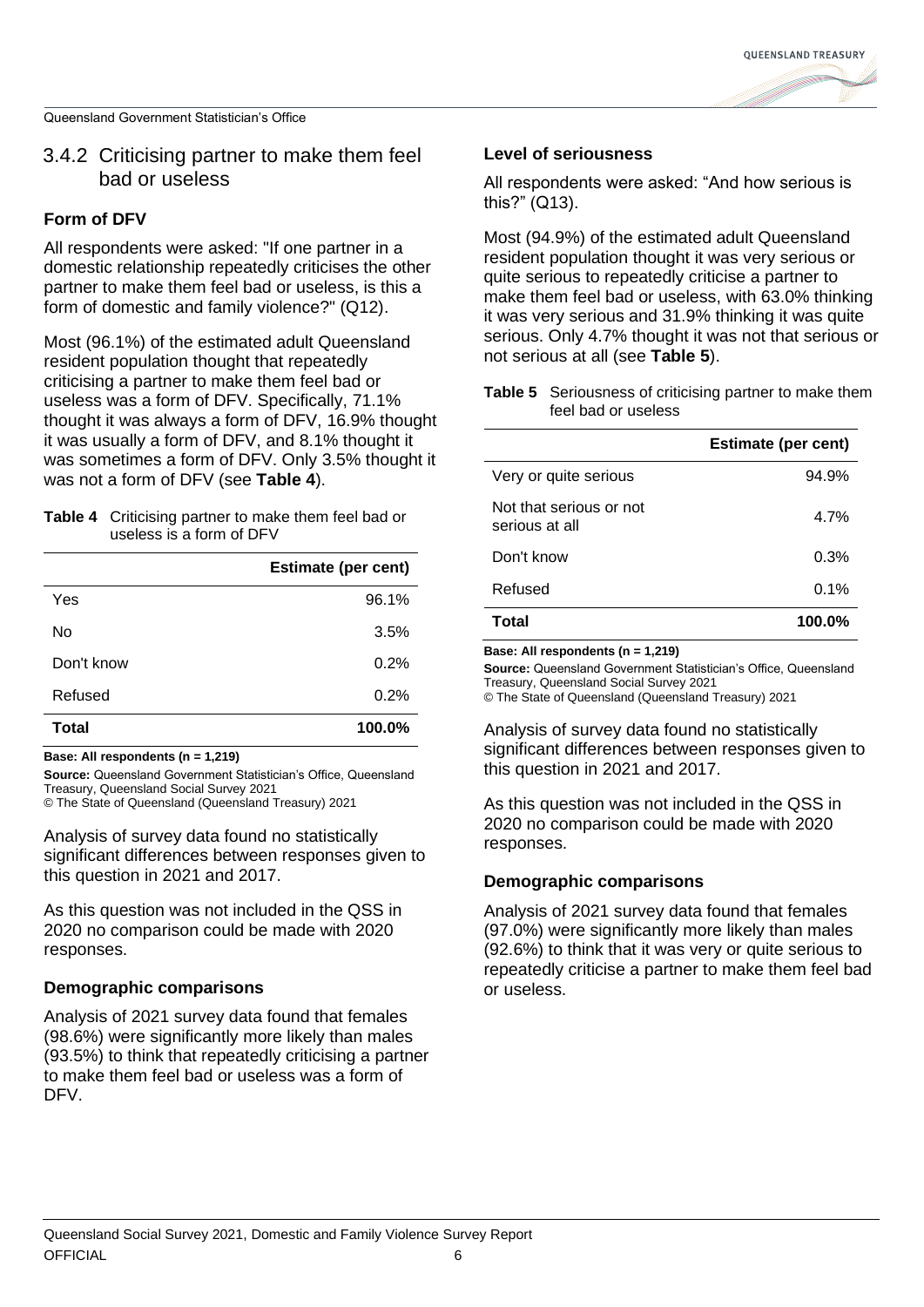#### 3.4.3 Threatening to share intimate, nude or sexual images of partner

#### **Form of DFV**

All respondents were asked: "If one partner in a domestic relationship threatens to share intimate, nude or sexual images of the other partner without their permission, is this a form of DFV?" (Q12a).

Most (93.9%) of the estimated adult Queensland resident population thought that threatening to share intimate, nude or sexual images of a partner in a domestic relationship without their permission was a form of DFV. Specifically, 88.7% thought it was always a form of DFV, 3.6% thought it was usually a form of DFV, and 1.7% thought it was sometimes a form of DFV. Only 4.8% thought it was not a form of DFV (see **[Table 6](#page-13-0)**).

<span id="page-13-0"></span>

| <b>Table 6</b> Threatening to share intimate, nude or sexual |
|--------------------------------------------------------------|
| images of a partner is a form of DFV                         |

|            | <b>Estimate (per cent)</b> |
|------------|----------------------------|
| Yes        | 93.9%                      |
| No         | 4.8%                       |
| Don't know | 1.2%                       |
| Refused    | 0.1%                       |
| Total      | 100.0%                     |

**Base: All respondents (n = 1,219)**

**Source:** Queensland Government Statistician's Office, Queensland Treasury, Queensland Social Survey 2021

© The State of Queensland (Queensland Treasury) 2021

Analysis of survey data found that Queensland adults in 2021 were significantly less likely than those in 2020 to think that threatening to share intimate, nude or sexual images of a partner in a domestic relationship without their permission was a form of DFV (93.9% versus 97.9%).

#### **Demographic comparisons**

Analysis of 2021 survey data found that females (96.6%) were significantly more likely than males (91.1%) to think that threatening to share intimate, nude or sexual images of a partner in a domestic relationship without their permission was a form of DFV.

#### **Level of seriousness**

All respondents were asked: "And how serious is this?" (Q13a).

Most (97.3%) of the estimated adult Queensland resident population thought it was very serious or quite serious to threaten to share intimate, nude or sexual images of a partner without their permission, with 88.3% thinking it was very serious and 9.0% thinking it was quite serious. Only 2.2% thought it was not that serious or not serious at all (see **[Table](#page-13-1)  [7](#page-13-1)**).

<span id="page-13-1"></span>

| <b>Table 7</b> Seriousness of threatening to share intimate, |  |
|--------------------------------------------------------------|--|
| nude or sexual images of a partner                           |  |

|                                           | <b>Estimate (per cent)</b> |
|-------------------------------------------|----------------------------|
| Very or quite serious                     | 97.3%                      |
| Not that serious or not<br>serious at all | 2.2%                       |
| Don't know                                | 0.3%                       |
| Refused                                   | 0.1%                       |
| Total                                     | 100.0%                     |

**Base: All respondents (n = 1,219)**

**Source:** Queensland Government Statistician's Office, Queensland Treasury, Queensland Social Survey 2021 © The State of Queensland (Queensland Treasury) 2021

As this question was not included in the QSS in 2017 no comparison could be made with 2017 responses.

Analysis of survey data found no statistically significant differences between responses given to this question in 2021 and 2020.

#### **Demographic comparisons**

Analysis of 2021 survey data found that males (4.1%) were significantly more likely than females (0.5%) to think that it was not that serious or not serious at all to threaten to share intimate, nude or sexual images of a partner without their permission.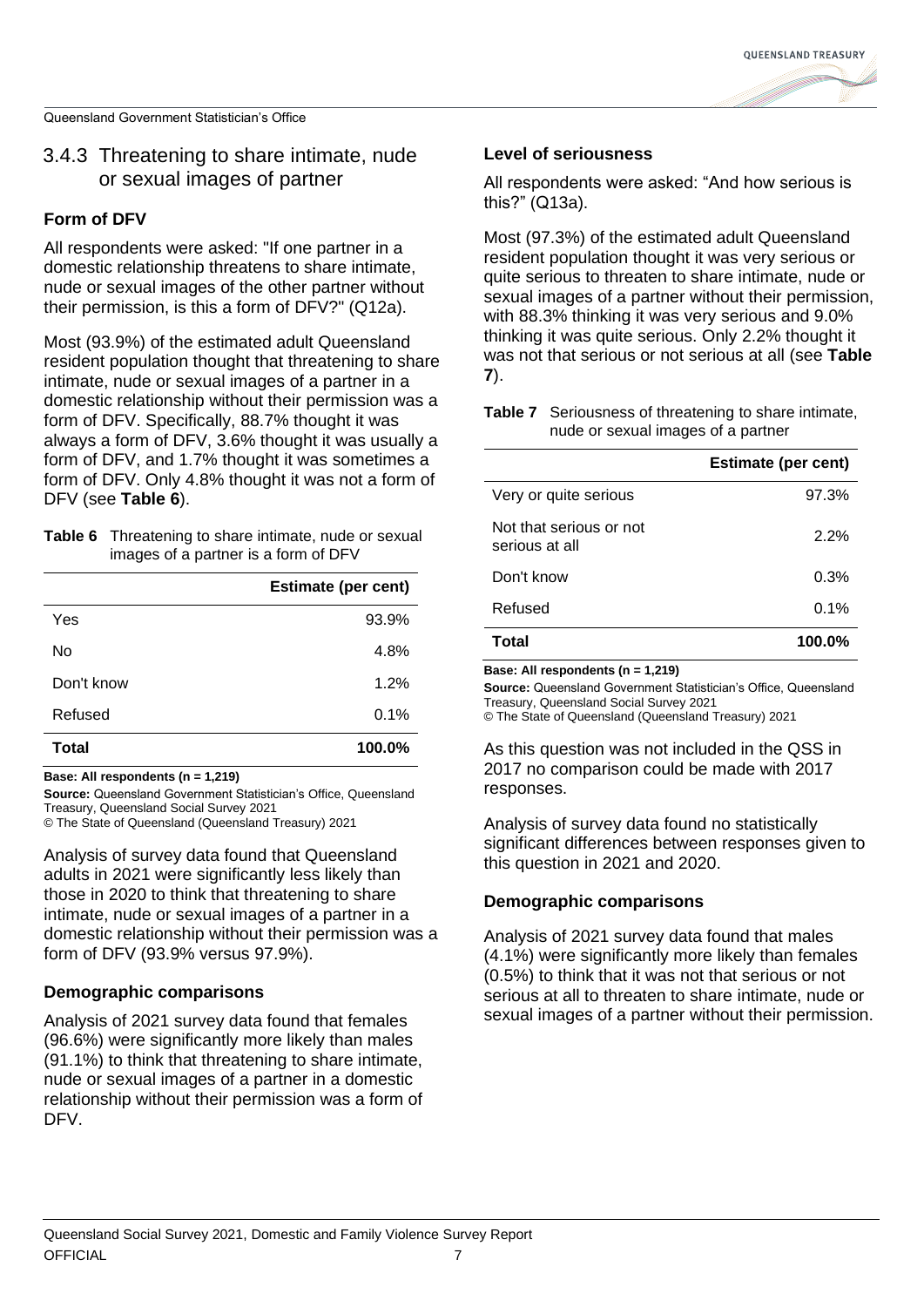

#### 3.4.4 Trying to control partner by denying them access to money

#### **Form of DFV**

All respondents were asked: "Excluding any situation involving addictions such as gambling, alcohol, drugs, etc., if one partner in a domestic relationship tries to control the other partner by denying them access to money, is this a form of DFV?" (Q14).

Most (93.9%) of the estimated adult Queensland resident population thought that trying to control a partner in a domestic relationship by denying them access to money was a form of DFV. Specifically, 61.3% thought it was always a form of DFV, 21.8% thought it was usually a form of DFV, and 10.7% thought it was sometimes a form of DFV. Only 5.5% thought it was not a form of DFV (see **[Table 8](#page-14-0)**).

<span id="page-14-0"></span>

| <b>Table 8</b> Trying to control partner by denying them |
|----------------------------------------------------------|
| access to money is a form of DFV                         |

|            | <b>Estimate (per cent)</b> |
|------------|----------------------------|
| Yes        | 93.9%                      |
| No         | 5.5%                       |
| Don't know | 0.5%                       |
| Refused    | 0.1%                       |
| Total      | 100.0%                     |

**Base: All respondents (n = 1,219)**

**Source:** Queensland Government Statistician's Office, Queensland Treasury, Queensland Social Survey 2021

© The State of Queensland (Queensland Treasury) 2021

Analysis of survey data found no statistically significant differences between responses given to this question in 2021 and 2017 or 2020.

#### **Demographic comparisons**

Analysis of 2021 survey data found that females (97.3%) were significantly more likely than males (90.2%) to think that trying to control a partner in a domestic relationship by denying them access to money was a form of DFV.

#### **Level of seriousness**

All respondents were asked: "And how serious is this?" (Q14a).

Most (95.0%) of the estimated adult Queensland resident population thought it was very serious or quite serious to try to control a partner in a domestic relationship by denying them access to money, with 60.0% thinking it was very serious and 35.0% thinking it was quite serious. Only 4.3% thought it was not that serious or not serious at all (see **[Table](#page-14-1)  [9](#page-14-1)**).

#### <span id="page-14-1"></span>**Table 9** Seriousness of trying to control partner by denying them access to money

|                                           | <b>Estimate (per cent)</b> |
|-------------------------------------------|----------------------------|
| Very or quite serious                     | 95.0%                      |
| Not that serious or not<br>serious at all | 4.3%                       |
| Don't know                                | 0.6%                       |
| Refused                                   | 0.1%                       |
| Total                                     | 100.0%                     |

**Base: All respondents (n = 1,219)**

**Source:** Queensland Government Statistician's Office, Queensland Treasury, Queensland Social Survey 2021

© The State of Queensland (Queensland Treasury) 2021

Analysis of survey data found that Queensland adults in 2021 were significantly more likely than those in 2017 to think that trying to control a partner in a domestic relationship by denying them access to money was very or quite serious (95.0% versus 90.1%).

#### **Demographic comparisons**

Analysis of 2021 survey data found that females (96.9%) were significantly more likely than males (92.9%) to think that it was very or quite serious to try to control a partner in a domestic relationship by denying them access to money.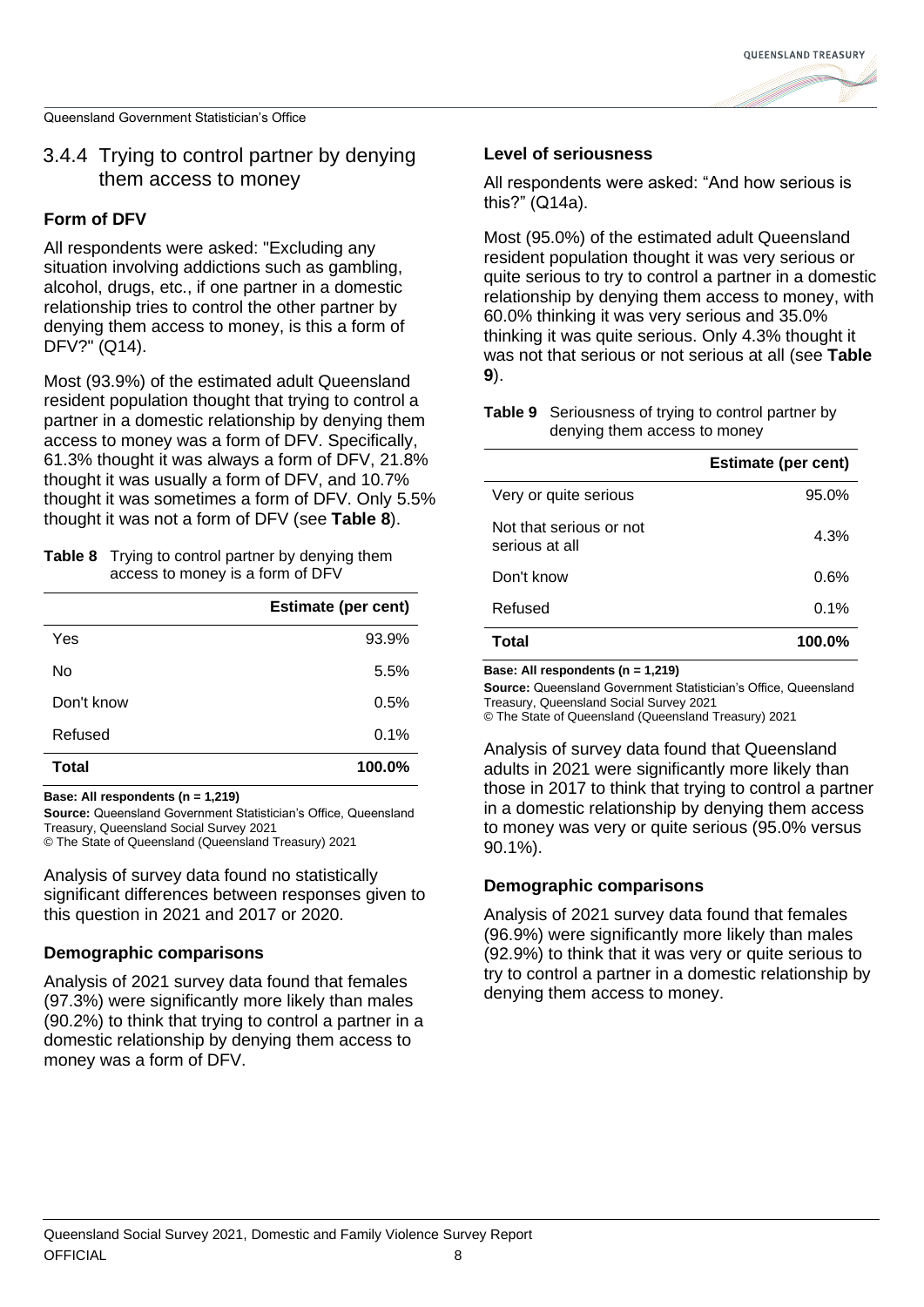

#### 3.4.5 Harassing partner via repeated phone or electronic means

#### **Form of DFV**

All respondents were asked: "If one partner in a domestic relationship harasses the other partner via repeated phone or electronic means such as email, text message or social media, is this a form of DFV?" (Q16).

Most (96.0%) of the estimated adult Queensland resident population thought that harassing a partner in a domestic relationship via repeated phone or electronic means was a form of DFV. Specifically, 70.0% thought it was always a form of DFV, 20.0% thought it was usually a form of DFV, and 6.0% thought it was sometimes a form of DFV. Only 3.5% thought it was not a form of DFV (see **[Table 10](#page-15-0)**).

<span id="page-15-0"></span>

| <b>Table 10</b> Harassing partner via repeated phone or |  |  |
|---------------------------------------------------------|--|--|
| electronic means is a form of DFV                       |  |  |

|            | <b>Estimate (per cent)</b> |
|------------|----------------------------|
| Yes        | 96.0%                      |
| No         | 3.5%                       |
| Don't know | 0.4%                       |
| Refused    | 0.1%                       |
| Total      | 100.0%                     |

**Base: All respondents (n = 1,219)**

**Source:** Queensland Government Statistician's Office, Queensland Treasury, Queensland Social Survey 2021

© The State of Queensland (Queensland Treasury) 2021

Analysis of survey data found no statistically significant differences between responses given to this question in 2021 and 2017 or 2020.

#### **Demographic comparisons**

Analysis of 2021 survey data found that females (98.8%) were significantly more likely than males (93.1%) to think that harassing a partner in a domestic relationship via repeated phone or electronic means was a form of DFV.

#### **Level of seriousness**

All respondents were asked: "And how serious is this?" (Q17).

Most (94.5%) of the estimated adult Queensland resident population thought it was very serious or quite serious to harass a partner in a domestic relationship via repeated phone or electronic means, with 60.4% thinking it was very serious and 34.1% thinking it was quite serious. Only 4.9% thought it was not that serious or not serious at all (see **[Table 11](#page-15-1)**).

<span id="page-15-1"></span>

| <b>Table 11</b> Seriousness of harassing partner via repeated |  |
|---------------------------------------------------------------|--|
| phone or electronic means                                     |  |

|                                           | <b>Estimate (per cent)</b> |
|-------------------------------------------|----------------------------|
| Very or quite serious                     | 94.5%                      |
| Not that serious or not<br>serious at all | 4.9%                       |
| Don't know                                | 0.4%                       |
| Refused                                   | 0.1%                       |
| Total                                     | 100.0%                     |

**Base: All respondents (n = 1,219)**

**Source:** Queensland Government Statistician's Office, Queensland Treasury, Queensland Social Survey 2021 © The State of Queensland (Queensland Treasury) 2021

Analysis of survey data found no statistically significant differences between responses given to this question in 2021 and 2017 or 2020.

#### **Demographic comparisons**

Analysis of 2021 survey data found no statistically significant differences for responses to this question based on demographic comparisons of age, gender and region.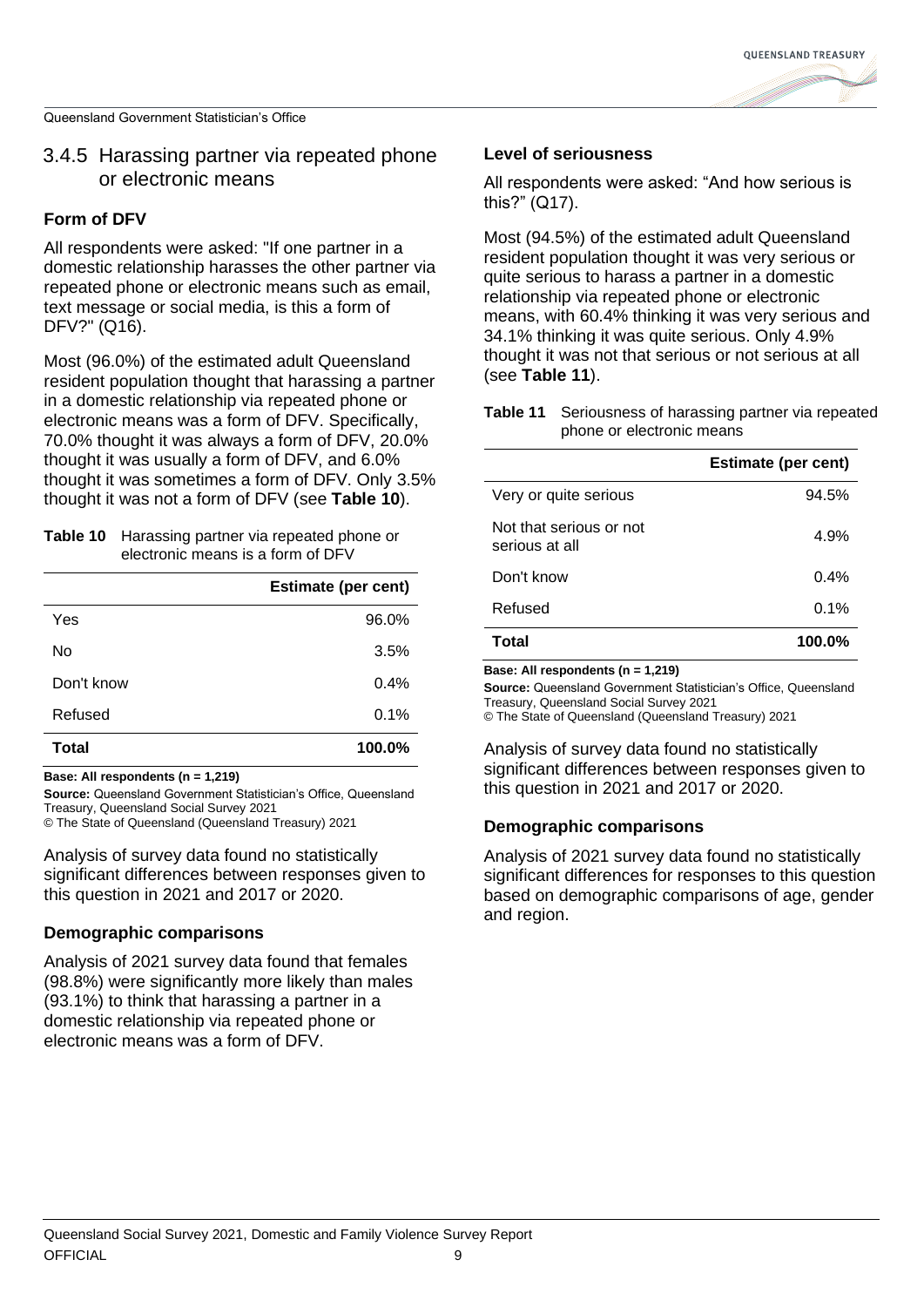**OUFFNSI AND TREASURY** 

Queensland Government Statistician's Office

### <span id="page-16-0"></span>3.5 Reaction to DFV

### 3.5.1 Reaction to physical DFV involving neighbours

All respondents were asked: "How would you react if you saw or were aware of physical DFV, involving your neighbours?" (Q18). Multiple responses were allowed.

Most (91.6%) of the estimated adult Queensland resident population thought they would do something about it if they saw or were aware of physical DFV involving their neighbours. Due to fear or unstated reasons, 3.8% thought they wouldn't do anything about it (see **[Table 12](#page-16-1)**).

#### <span id="page-16-1"></span>**Table 12** Reaction to physical DFV involving neighbours

|                                 | <b>Estimate (per cent)</b> |
|---------------------------------|----------------------------|
| I would do something about it   | 91.6%                      |
| I wouldn't do anything about it | 3.8%                       |
| Other                           | 1.8%                       |
| Don't know                      | 2.1%                       |
| Refused                         | 0.7%                       |
| Total                           | 100.0%                     |

**Base: All respondents (n = 1,219)**

**Note:** See **[Appendix D](#page-43-0)** for how multiple responses were collapsed. **Source:** Queensland Government Statistician's Office, Queensland Treasury, Queensland Social Survey 2021

© The State of Queensland (Queensland Treasury) 2021

From the multiple response options, 68.5% thought they would call the police, 22.8% would speak to the victim or the perpetrator about it later and 19.8% would try to stop it (see **[Table 13](#page-16-2)**). For Queensland adults who thought they would take other actions, some common approaches included:

- contacting other authorities such as DVConnect, family services, child services or Lifeline
- seeking assistance from social workers or landlords
- providing refuge for the victim
- recording the incident as evidence
- reacting based on the severity of the incident, including calling an ambulance
- researching the best course of action
- speaking to other people for advice such as their own friends, family or neighbours, or friends and family of those involved in the incident.

#### <span id="page-16-2"></span>**Table 13** Reaction to physical DFV involving neighbours (multi-response)

|                                                        | <b>Estimate (per cent)</b> |
|--------------------------------------------------------|----------------------------|
| Would call the police                                  | 68.5%                      |
| Would speak to victim or<br>perpetrator about it later | 22.8%                      |
| Would try to stop it                                   | 19.8%                      |
| Other                                                  | 6.4%                       |
| Wouldn't do anything                                   | 2.9%                       |
| Wouldn't get involved due to fear                      | 2.1%                       |
| Don't know                                             | 2.1%                       |
| Refused                                                | $0.7\%$                    |

**Base: All respondents (n = 1,219)**

**Note:** Multiple responses were allowed.

**Source:** Queensland Government Statistician's Office, Queensland Treasury, Queensland Social Survey 2021

© The State of Queensland (Queensland Treasury) 2021

Analysis of survey data found that for Queensland adults who saw or became aware of physical DFV involving their neighbours:

- those in 2021 (68.5%) were significantly less likely than those in 2020 (77.5%) and those in 2017 (78.9%) to think they would call the police
- those in 2021 (22.8%) were significantly more likely than those in 2020 (17.5%) to think they would speak to the victim or perpetrator about it later.

#### **Demographic comparisons**

Analysis of 2021 survey data found that for Queensland adults who saw or became aware of physical DFV involving their neighbours:

- males (27.9%) were significantly more likely than females (12.0%) to think that they would try to stop it
- females (27.5%) were significantly more likely than males (17.9%) to think they would speak to the victim or perpetrator about it later.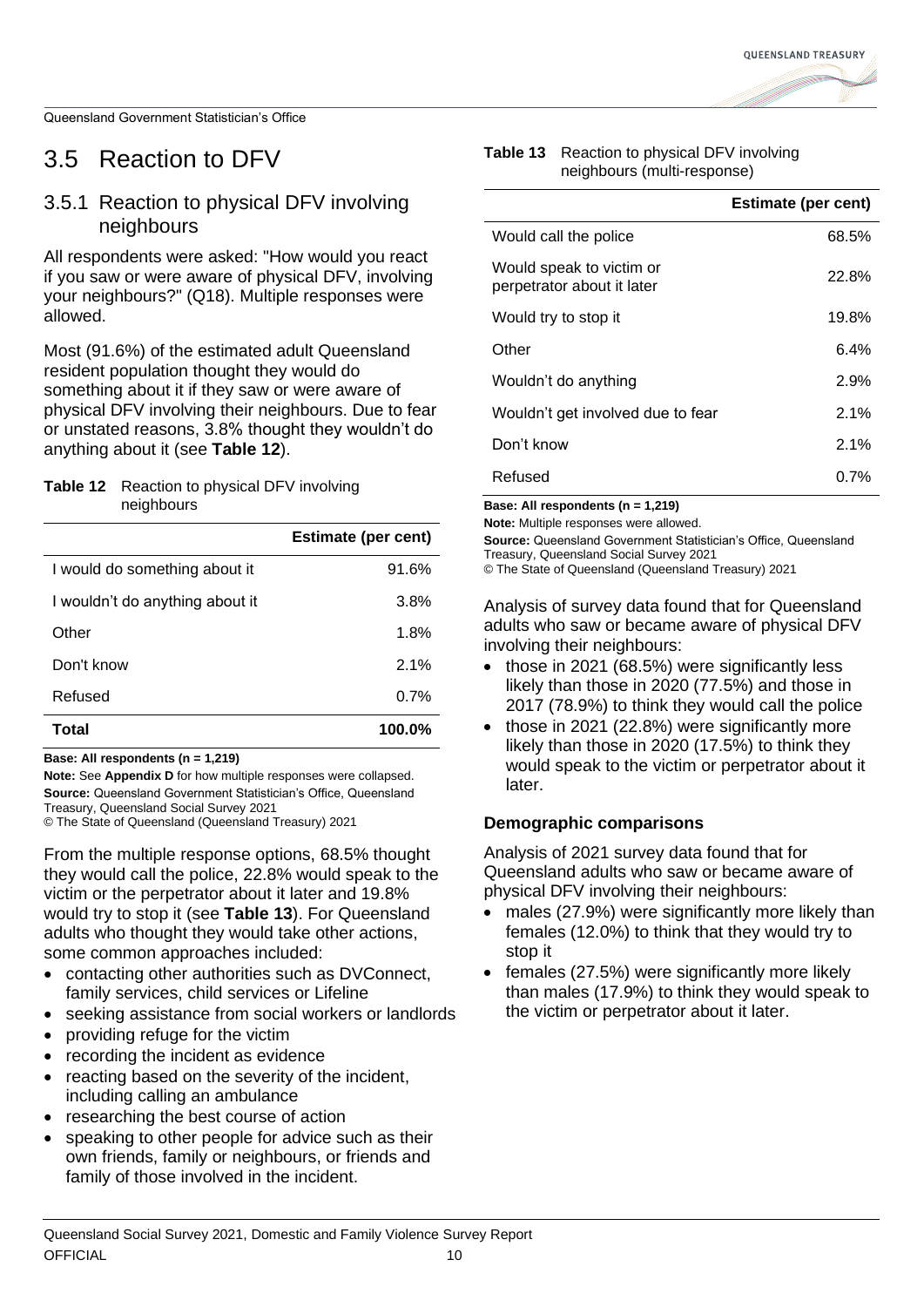### 3.5.2 Reaction to non-physical DFV involving neighbours

All respondents were asked: "How would you react if you saw or were aware of non-physical DFV, involving your neighbours?" (Q19). Multiple responses were allowed.

Approximately three-quarters (72.5%) of the estimated adult Queensland resident population thought they would do something about it if they saw or were aware of non-physical DFV involving their neighbours. Due to fear or other reasons stated in Q19, 17.3% thought they wouldn't do anything about it (see **[Table 14](#page-17-0)**).

#### <span id="page-17-0"></span>**Table 14** Reaction to non-physical DFV involving neighbours

|                                 | <b>Estimate (per cent)</b> |
|---------------------------------|----------------------------|
| I would do something about it   | 72.5%                      |
| I wouldn't do anything about it | 17.3%                      |
| Other                           | 3.1%                       |
| Don't know                      | 6.2%                       |
| Refused                         | 0.9%                       |
| Total                           | 100.0%                     |

**Base: All respondents (n = 1,219)**

**Note:** See **[Appendix D](#page-43-0)** for how multiple responses were collapsed. **Source:** Queensland Government Statistician's Office, Queensland Treasury, Queensland Social Survey 2021 © The State of Queensland (Queensland Treasury) 2021

From the multiple response options, 39.8% thought they would speak to the victim or the perpetrator about it later, 32.2% thought they would call the police and 15.1% thought they wouldn't do anything (see **[Table 15](#page-17-1)**).

For Queensland adults who thought they would take other actions, some common approaches included:

- contacting other authorities such as DVConnect. child services or Lifeline
- seeking assistance from property managers, social workers or religious institutions
- researching the best course of action
- speaking to other people for advice such as their own friends or family, or the friends and family of those involved in the incident

#### <span id="page-17-1"></span>**Table 15** Reaction to non-physical DFV involving neighbours (multi-response)

|                                                        | <b>Estimate (per cent)</b> |
|--------------------------------------------------------|----------------------------|
| Would speak to victim or<br>perpetrator about it later | 39.8%                      |
| Would call the police                                  | 32.2%                      |
| Would try to stop it                                   | 8.8%                       |
| Other                                                  | 6.6%                       |
| Wouldn't do anything                                   | 15.1%                      |
| Wouldn't get involved due to fear                      | 2.7%                       |
| Don't know                                             | 6.2%                       |
| Refused                                                | 0.9%                       |

**Base: All respondents (n = 1,219)**

**Note:** Multiple responses were allowed

**Source:** Queensland Government Statistician's Office, Queensland Treasury, Queensland Social Survey 2021

© The State of Queensland (Queensland Treasury) 2021

Analysis of survey data found that Queensland adults in 2021 were significantly less likely than those in 2017 to think that they wouldn't do anything about non-physical DFV involving their neighbours (15.1% versus 23.7%).

#### **Demographic comparisons**

Analysis of 2021 survey data found that Queensland adults who saw or became aware of non-physical DFV involving their neighbours:

- females (45.8%) were significantly more likely than males (33.5%) to think that they would speak to victim or perpetrator about it later
- those aged 18–34 years (46.3%) were significantly more likely than those aged 55 years and over (31.6%) to think they would speak to the victim or perpetrator about it later
- those aged 55 years and over (20.9%) were significantly more likely than those aged 18–34 years (9.4%) to think they wouldn't do anything.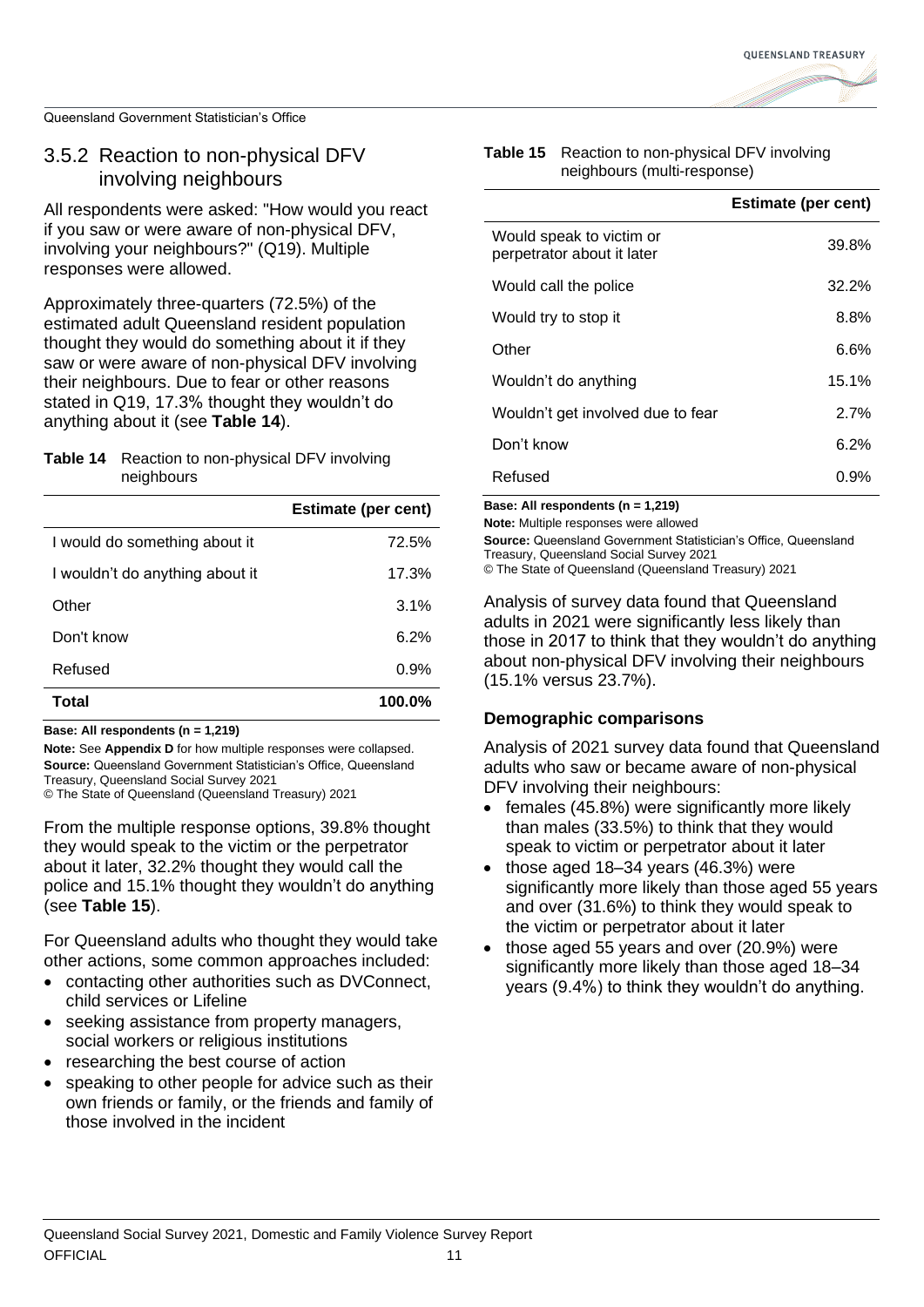

#### **Reason for not doing anything**

Respondents who indicated they wouldn't do anything if they saw or were aware of non-physical DFV involving their neighbours were asked: "Why do you think you wouldn't do anything?" (Q19b). Multiple responses were allowed.

Of the estimated adult Queensland resident population who indicated they wouldn't do anything if they saw or were aware of non-physical DFV involving their neighbours, 41.2% reasoned that it was not their responsibility, it was private matter or that it was up to the victim.

From the multiple responses, 7.2% wouldn't do anything due to concerns for safety, 7.2% were unsure of what to do and 4.9% felt there was no need to intervene (see **[Table 16](#page-18-1)**).

<span id="page-18-1"></span>

| <b>Table 16</b> Reason for not doing anything about |  |
|-----------------------------------------------------|--|
| non-physical DFV involving neighbours               |  |

|                                                         | <b>Estimate (per cent)</b> |
|---------------------------------------------------------|----------------------------|
| Not my responsibility/Private<br>matter/Up to victim    | 41.2%                      |
| Concerns for safety (personal,<br>family or household)  | 7.2%                       |
| Unsure of what to do/Not<br>confident/Not comfortable   | 7.2%                       |
| It could make things worse/more<br>dangerous for victim | $5.2\%$                    |
| No need to intervene                                    | 4.9%                       |
| Other                                                   | 2.2%                       |
| Don't know                                              | 2.0%                       |
| Refused                                                 | 34.8%                      |

**Base: Respondents who wouldn't do anything if they saw or were aware of non-physical DFV involving their neighbours (n = 210) Note**: Multiple responses were allowed

**Source:** Queensland Government Statistician's Office, Queensland Treasury, Queensland Social Survey 2021

© The State of Queensland (Queensland Treasury) 2021

Analysis of survey data found that Queensland adults in 2021 were significantly less likely than those in 2020 to think there was no need to intervene if they saw or were aware of non-physical DFV involving their neighbours (4.9% versus 17.9%).

#### **Demographic comparisons**

Analysis of 2021 survey data found no statistically significant differences for responses to this question based on demographic comparisons of age, gender and region.

### <span id="page-18-0"></span>3.6 Awareness of, and response to, DFV in the last 12 months

3.6.1 DFV involving a family member or close friend

#### **Awareness of DFV**

All respondents were asked: "In the last 12 months, have you seen or are you aware of any DFV involving a family member or close friend?" (Q20a).

Of the estimated adult Queensland resident population, 17.3% had seen or were aware of DFV in the last 12 months that involved a family member or close friend (see **[Table 17](#page-18-2)**).

<span id="page-18-2"></span>

| <b>Table 17</b> Awareness of DFV in the last 12 months |
|--------------------------------------------------------|
| involving a family member or close friend              |

|                                                             | <b>Estimate (per cent)</b> |
|-------------------------------------------------------------|----------------------------|
| Aware of DFV involving family<br>member or close friend     | 17.3%                      |
| Not aware of DFV involving<br>family member or close friend | 82.7%                      |
| Don't know                                                  | $0.0\%$                    |
| Refused                                                     | $0.0\%$                    |
| ⊺otal                                                       | 100.0%                     |

**Base: All respondents (n = 1,219)**

**Source:** Queensland Government Statistician's Office, Queensland Treasury, Queensland Social Survey 2021

© The State of Queensland (Queensland Treasury) 2021

Analysis of survey data found no statistically significant differences between responses given to this question in 2021 and 2017 or 2020.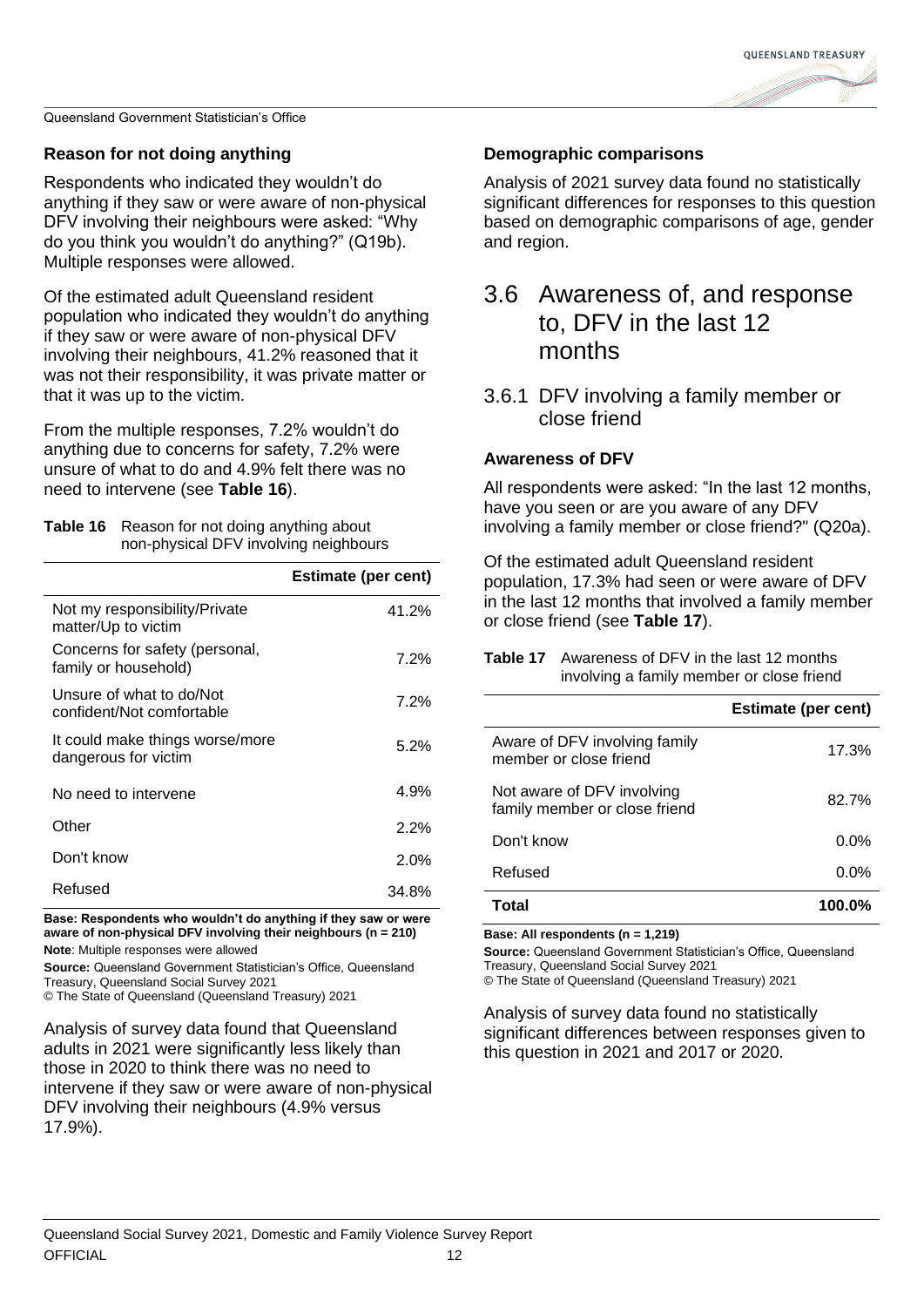

#### **Demographic comparisons**

Analysis of 2021 survey data found that Queensland adults aged 18–34 years (21.4%) were statistically more likely than those aged 55 years and over (12.2%) to be aware of DFV in the last 12 months that involved a family member or close friend.

#### **Response to DFV**

Respondents who had seen or were aware of DFV in the last 12 months that involved a family member or close friend were asked: "How did you respond when you saw or became aware of this?" (Q20b). Multiple responses were allowed.

Of the estimated 677,241 adult Queensland residents who had seen or were aware of DFV in the last 12 months that involved a family member or close friend, 74.2% said they did something about and 19.9% didn't do anything about it (see **[Table](#page-19-0)  [18](#page-19-0)**).

<span id="page-19-0"></span>**Table 18** Response to DFV in the last 12 months involving a family member or close friend

|                               | <b>Estimate (per cent)</b> |
|-------------------------------|----------------------------|
| I did something about it      | 74.2%                      |
| I didn't do anything about it | 19.9%                      |
| Other                         | 5.7%                       |
| Refused                       | $0.2 \%$                   |
| Total                         | 100.0%                     |

**Base: Respondents who were aware of DFV in the last 12 months that involved a family member or close friend (n = 196) Source:** Queensland Government Statistician's Office, Queensland

Treasury, Queensland Social Survey 2021 © The State of Queensland (Queensland Treasury) 2021

From the multiple response options, 62.6% said they spoke to the victim or perpetrator about it later, 10.1% called the police and 5.0% tried to stop it. Of those who took other actions, some common approaches taken included:

- seeking legal or professional advice
- reporting incident to Child Safety
- documenting details of the abuse
- contacting women's shelters or calling an ambulance
- speaking to other people for advice such as their own friends or family, or the friends and family of those involved in the incident.

Analysis of survey data found that Queensland adults in 2021 (5.0%) were significantly less likely than those in 2017 (12.7%) to try to stop DFV in the last 12 months that involved a family member or close friend.

#### **Demographic comparisons**

Analysis of 2021 survey data found no statistically significant differences for responses to this question based on demographic comparisons of age, gender and region.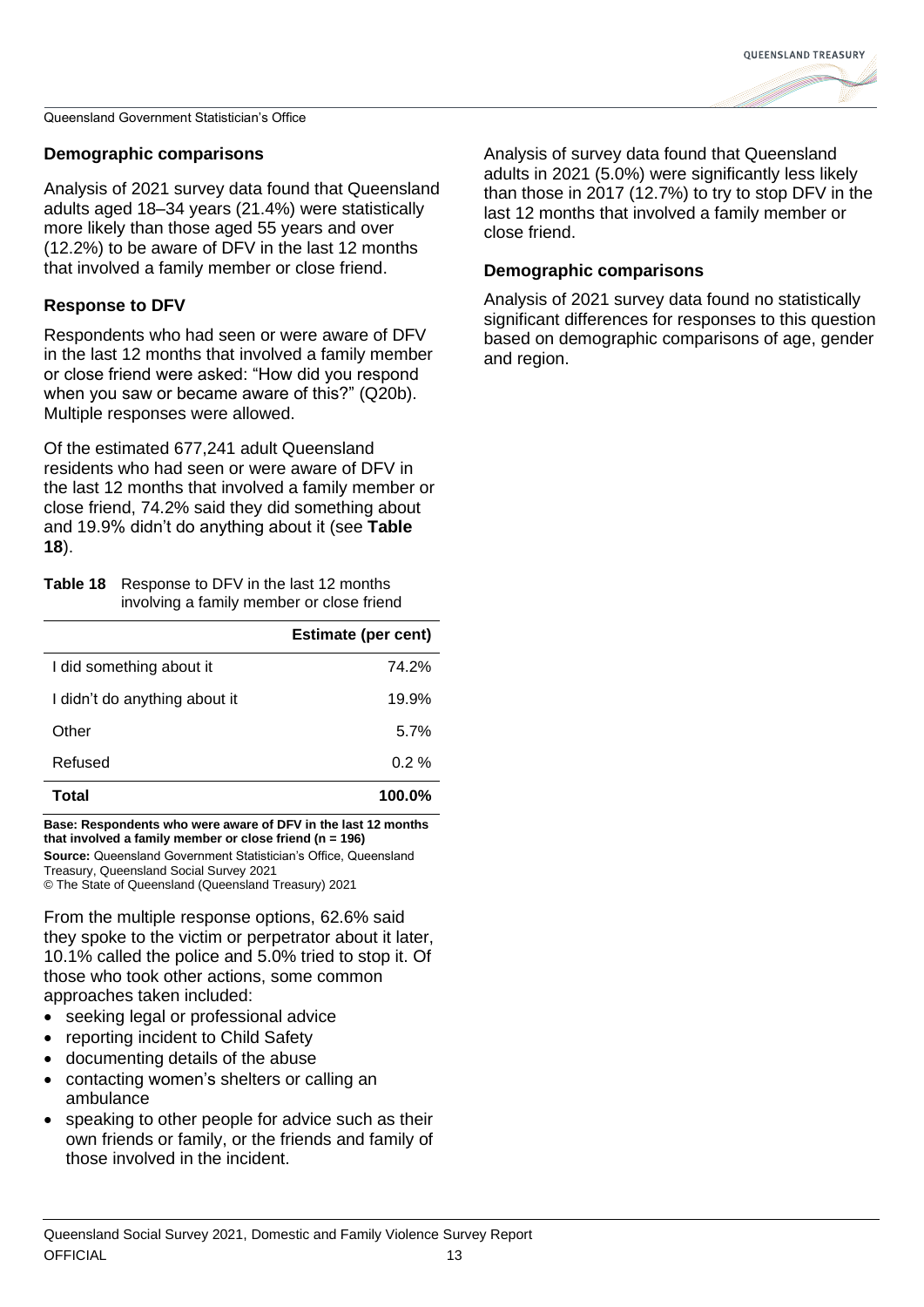**OUFFNSI AND TREASURY** 

Queensland Government Statistician's Office

#### 3.6.2 DFV involving neighbours

#### **Awareness of DFV**

All respondents were asked: "In the last 12 months, have you seen or are you aware of any DFV involving your neighbours?" (Q21a).

Of the estimated adult Queensland resident population, 10.8% had seen or were aware of DFV in the last 12 months that involved their neighbours (see **[Table 19](#page-20-0)**).

#### <span id="page-20-0"></span>**Table 19** Awareness of DFV in the last 12 months involving neighbours

|                                          | <b>Estimate (per cent)</b> |
|------------------------------------------|----------------------------|
| Aware of DFV involving<br>neighbours     | 10.8%                      |
| Not aware of DFV involving<br>neighbours | 89.1%                      |
| Don't know                               | 0.1%                       |
| Refused                                  | $0.0\%$                    |
| Total                                    | 100.0%                     |

**Base: All respondents (n = 1,219)**

**Source:** Queensland Government Statistician's Office, Queensland Treasury, Queensland Social Survey 2021

© The State of Queensland (Queensland Treasury) 2021

Analysis of survey data found no statistically significant differences between responses given to this question in 2021 and 2017 or 2020.

#### **Demographic comparisons**

Analysis of 2021 survey data found no statistically significant differences for responses to this question based on demographic comparisons of age, gender and region.

#### **Response to DFV**

Respondents who had seen or were aware of DFV in the last 12 months that involved neighbours were asked: "How did you respond when you saw or became aware of this?" (Q21b). Multiple responses were allowed.

Of the estimated 422,906 adult Queensland residents who had seen or were aware of DFV in the last 12 months that involved their neighbours, almost two-thirds (60.2%) said they did something about it. Approximately one-third (37.0%) didn't do anything about it (see **[Table 20](#page-20-1)**).

<span id="page-20-1"></span>

| <b>Table 20</b> Response to DFV in the last 12 months |
|-------------------------------------------------------|
| involving neighbours                                  |

|                               | <b>Estimate (per cent)</b> |
|-------------------------------|----------------------------|
| I did something about it      | 60.2%                      |
| I didn't do anything about it | 37.0%                      |
| Other                         | 2.8%                       |
| Refused                       | $0.0\%$                    |
| Total                         | 100.0%                     |

**Base: Respondents who were aware of DFV in the last 12 months that involved their neighbours (n = 144)**

**Source:** Queensland Government Statistician's Office, Queensland Treasury, Queensland Social Survey 2021

© The State of Queensland (Queensland Treasury) 2021

From the multiple response options, 39.0% said they called the police, 18.8% spoke to the victim or perpetrator about it later and 5.2% tried to stop it.

Analysis of survey data found no statistically significant differences between responses given to this question in 2021 and 2017 or 2020.

#### **Demographic comparisons**

Analysis of 2021 survey data found no statistically significant differences for responses to this question based on demographic comparisons of age, gender and region.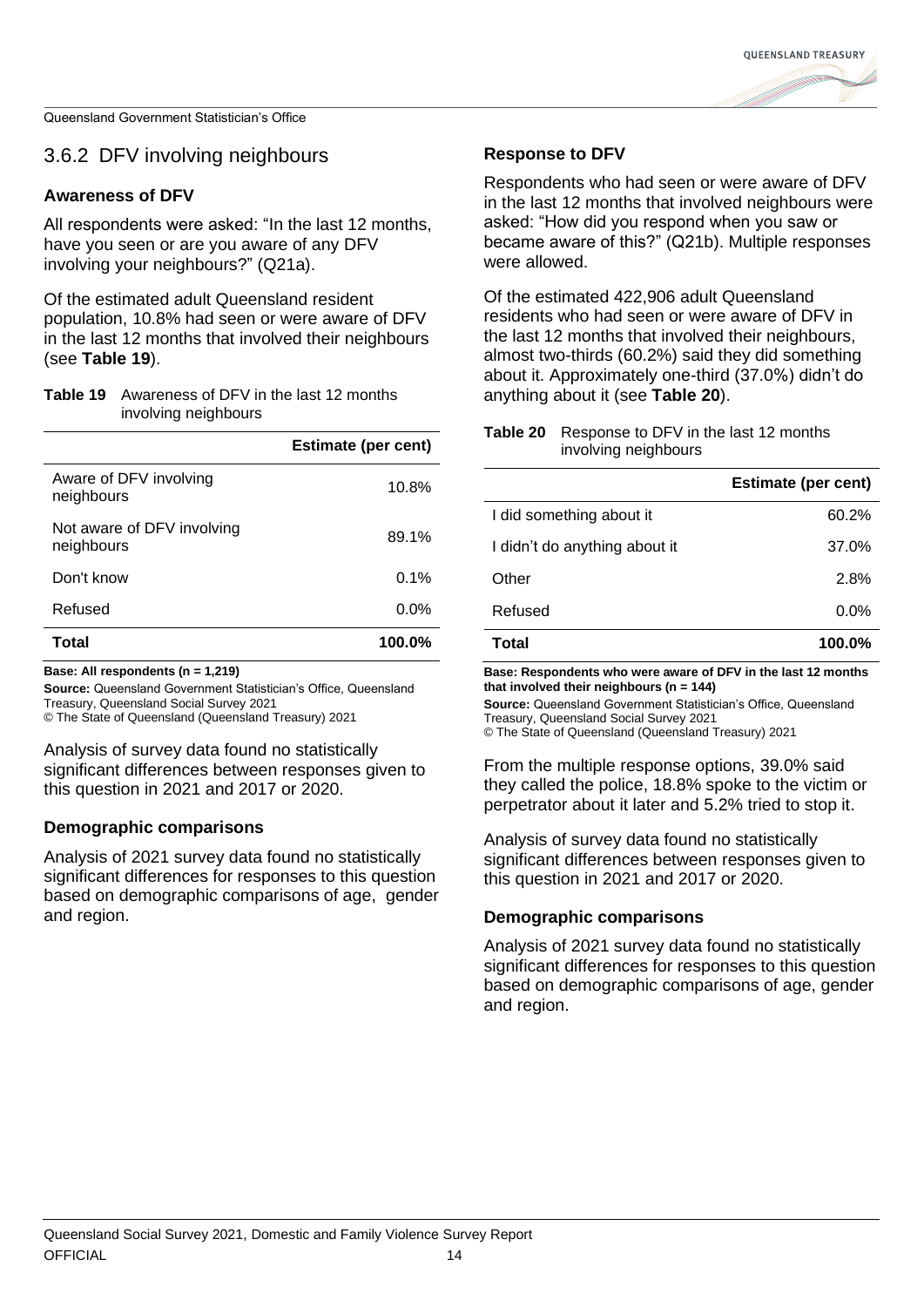**OUFFNSI AND TREASURY** 

Queensland Government Statistician's Office

### 3.6.3 DFV involving people not known well

#### **Awareness of DFV**

All respondents were asked: "In the last 12 months, have you seen or are you aware of any DFV involving people you don't know well. For example, people you met at your workplace, a community group or a sports club?" (Q22a).

Of the estimated adult Queensland resident population, 17.4% had seen or were aware of DFV in the last 12 months that involved people they did not know well (see **[Table 21](#page-21-0)**).

#### <span id="page-21-0"></span>**Table 21** Awareness of DFV in the last 12 months involving people not known well

|                                                     | <b>Estimate (per cent)</b> |
|-----------------------------------------------------|----------------------------|
| Aware of DFV involving people<br>not known well     | 17.4%                      |
| Not aware of DFV involving<br>people not known well | 82.2%                      |
| Don't know                                          | 0.4%                       |
| Refused                                             | $0.0\%$                    |
| Total                                               | 100.0%                     |

**Base: All respondents (n = 1,219)**

**Note:** Examples given to respondents of people not known well included those met at a workplace, community group or sports club. **Source:** Queensland Government Statistician's Office, Queensland Treasury, Queensland Social Survey 2021

© The State of Queensland (Queensland Treasury) 2021

As this question was not included in the QSS in 2017 no comparison could be made with 2017 responses.

Analysis of survey data found no statistically significant differences between responses given to this question in 2021 and 2020.

#### **Demographic comparisons**

Analysis of 2021 survey data found that Queensland adults aged 18–34 years (21.9%) and aged 35–54 years (20.8%) were significantly more likely than those aged 55 years and over (10.2%) to be aware of DFV in the last 12 months that involved people they did not know well.

#### **Response to DFV**

Respondents who had seen or were aware of DFV in the last 12 months that involved people they did not know well were asked: "How did you respond when you saw or became aware of this?" (Q22b). Multiple responses were allowed.

Of the estimated 681,648 adult Queensland residents who had seen or were aware of DFV in the last 12 months that involved people they did not know well, 74.7% said they did something about it and 21.0% didn't do anything about it (see **[Table](#page-21-1)  [22](#page-21-1)**).

<span id="page-21-1"></span>**Table 22** Response to DFV in the last 12 months involving people not known well

|                               | <b>Estimate (per cent)</b> |
|-------------------------------|----------------------------|
| I did something about it      | 74.7%                      |
| I didn't do anything about it | 21.0%                      |
| Other                         | 4.3%                       |
| Refused                       | $0.0\%$                    |
| Total                         | $100.0\%$                  |

**Base: Respondents who were aware of DFV in the last 12 months that involved people they didn't know well (n = 201)**

**Source:** Queensland Government Statistician's Office, Queensland Treasury, Queensland Social Survey 2021

© The State of Queensland (Queensland Treasury) 2021

From the multiple response options, 48.5% said they spoke to the victim or perpetrator about it later, 23.9% spoke to someone in their workplace, community group, club about it, 4.2% called the police, and 3.3% tried to stop it. Of the those who took other actions, some common approaches taken included:

- contacting other authorities such as DVConnect and Child Safety
- seeking assistance from social workers
- providing refuge for the victim
- documenting details of the abuse
- speaking to other people for advice such as their own friends or family, or the friends and family of those involved in the incident.

Analysis of survey data found that Queensland adults in 2021 were significantly more likely than those in 2020 to say they spoke to the victim or perpetrator about it later (48.5% versus 30.5%).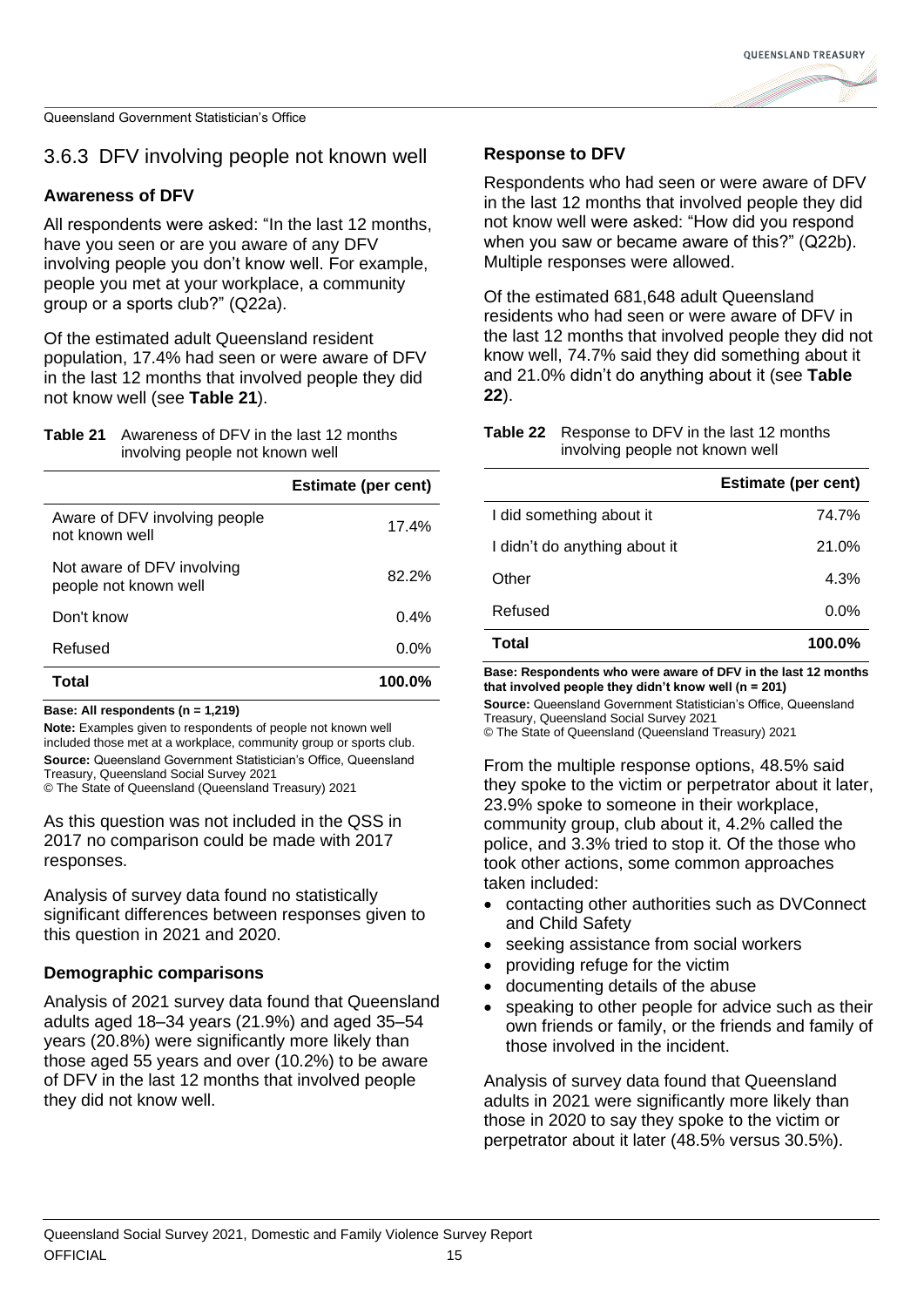

#### **Demographic comparisons**

Analysis of 2021 survey data found that males (8.6%) were significantly more likely than females (0.2%) to try to stop DFV they were aware of in the last 12 months that involved people they did not know well.

### <span id="page-22-0"></span>3.7 Attitudes towards DFV and gender equality

#### 3.7.1 Level of agreement

#### **Feel safe from DFV**

All respondents were asked how strongly they agreed or disagreed with: "In general, I feel safe from DFV" (Q23d).

Most (93.5%) of the estimated adult Queensland resident population agreed (22.9%) or strongly agreed (70.6%) that in general they feel safe from DFV (see **[Table 23](#page-22-1)**).

<span id="page-22-1"></span>

| <b>Table 23</b> Level of agreement – In general, I feel safe |
|--------------------------------------------------------------|
| from DFV                                                     |

|                               | <b>Estimate (per cent)</b> |
|-------------------------------|----------------------------|
| Agree or strongly agree       | 93.5%                      |
| Neither agree nor disagree    | 2.0%                       |
| Disagree or strongly disagree | $4.4\%$                    |
| Don't know                    | 0.1%                       |
| Refused                       | $0.0\%$                    |
| Total                         | $100.0\%$                  |

**Base: All respondents (n = 1,219)**

**Source:** Queensland Government Statistician's Office, Queensland Treasury, Queensland Social Survey 2021

Analysis of survey data found no statistically significant differences between responses given to this question in 2021 and 2017 or 2020.

#### **Demographic comparisons**

Analysis of 2021 survey data found no statistically significant differences for responses to this question based on demographic comparisons of age, gender and region.

#### **Gender superiority and DFV**

All respondents were asked how strongly they agreed or disagreed with: "When one partner in a domestic relationship believes themself to be superior to their partner because of their gender, domestic and family violence is more likely to occur" (Q23e).

Most (77.1%) of the estimated adult Queensland resident population agreed (46.1%) or strongly agreed (31.0%) that an attitude of gender superiority in a domestic relationship can increase the likelihood of DFV (see **[Table 24](#page-22-2)**).

<span id="page-22-2"></span>

| <b>Table 24</b> Level of agreement – An attitude of gender |
|------------------------------------------------------------|
| superiority can increase likelihood of DFV in              |
| domestic relationship                                      |

|                               | <b>Estimate (per cent)</b> |
|-------------------------------|----------------------------|
| Agree or strongly agree       | 77.1%                      |
| Neither agree nor disagree    | 11.0%                      |
| Disagree or strongly disagree | $8.9\%$                    |
| Don't know                    | 3.0%                       |
| Refused                       | $0.0\%$                    |
| Total                         | 100.0%                     |

**Base: All respondents (n = 1,219)**

**Source:** Queensland Government Statistician's Office, Queensland Treasury, Queensland Social Survey 2021

As this question was not included in the QSS in 2017 no comparison could be made with 2017 responses.

Analysis of survey data found that Queensland adults in 2021 were significantly less likely than those in 2020 to agree or strongly agree that an attitude of gender superiority in a domestic relationship can increase the likelihood of DFV (77.1% versus 83.0%).

#### **Demographic comparisons**

Analysis of 2021 survey data found no statistically significant differences for responses to this question based on demographic comparisons of age, gender and region.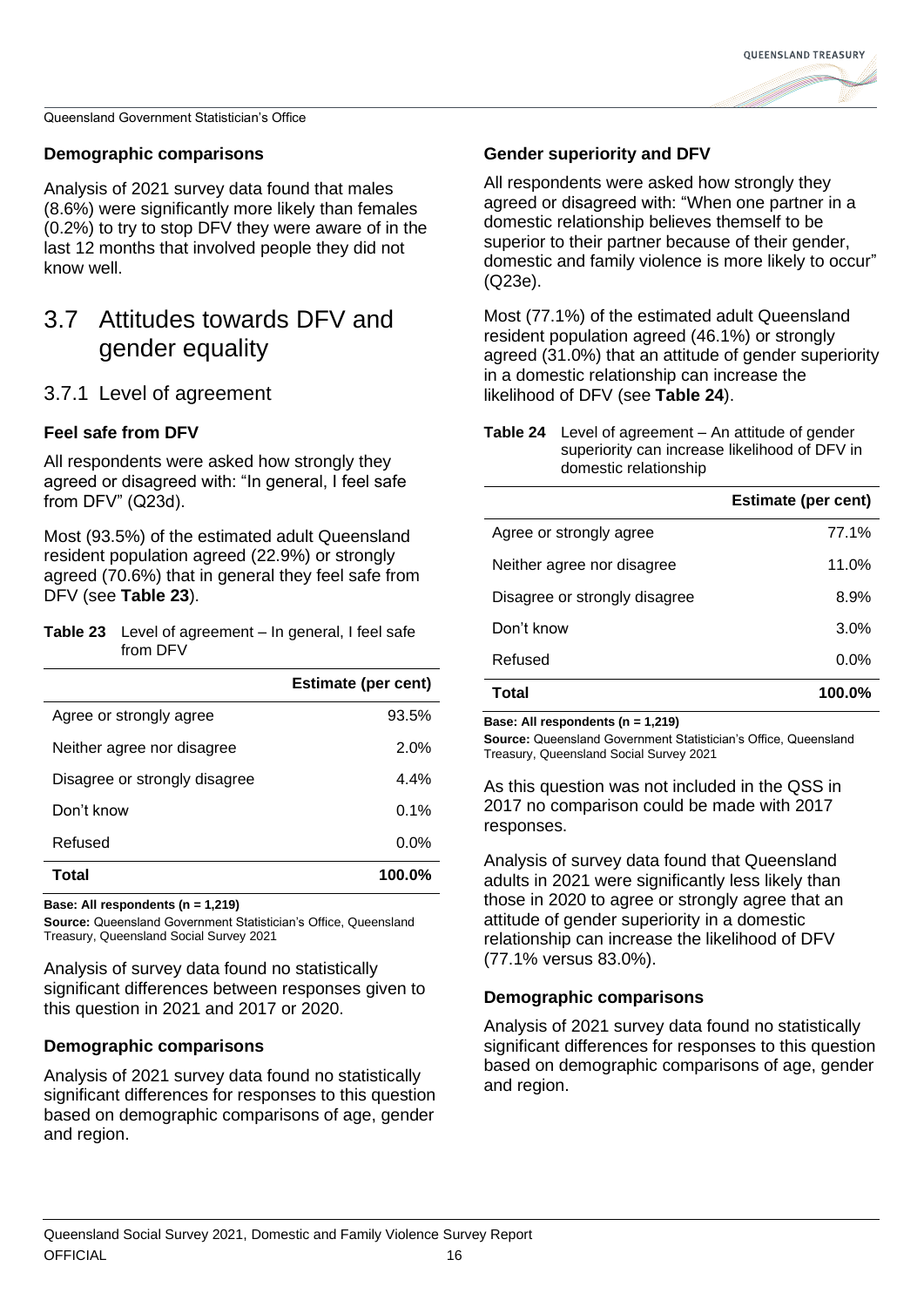

#### **Gender inequality and DFV**

All respondents were asked how strongly they agreed or disagreed with: "Reducing gender inequality will help to reduce DFV in Australia" (Q23f).

Approximately two-thirds (65.1%) of the estimated adult Queensland resident population agreed (38.7%) or strongly agreed (26.4%) that reducing gender inequality would help reduce DFV in Australia (see **[Table 25](#page-23-0)**).

<span id="page-23-0"></span>

| <b>Table 25</b> Level of agreement – Reducing gender inequality |
|-----------------------------------------------------------------|
| will help to reduce DFV                                         |

|                               | <b>Estimate (per cent)</b> |
|-------------------------------|----------------------------|
| Agree or strongly agree       | 65.1%                      |
| Neither agree nor disagree    | 14.0%                      |
| Disagree or strongly disagree | 17.9%                      |
| Don't know                    | 2.8%                       |
| Refused                       | 0.2%                       |
| Total                         | 100.0%                     |

**Base: All respondents (n = 1,219)**

**Source:** Queensland Government Statistician's Office, Queensland Treasury, Queensland Social Survey 2021

As this question was not included in the QSS in 2017 no comparison could be made with 2017 responses.

Analysis of survey data found no statistically significant differences between responses given to this question in 2021 and 2020.

#### **Demographic comparisons**

Analysis of 2021 survey data found no statistically significant differences for responses to this question based on demographic comparisons of age, gender and region.

#### **Teaching respectful attitudes and behaviours**

All respondents were asked how strongly they agreed or disagreed with: "Teaching children about respectful attitudes and behaviours in relationships will help reduce DFV in the future" (Q23g).

Most (96.3%) of the estimated adult Queensland resident population agreed (22.4%) or strongly agreed (73.9%) that teaching children about respectful attitudes and behaviours would help reduce DFV in the future (see **[Table 26](#page-23-1)**).

<span id="page-23-1"></span>**Table 26** Level of agreement – Teaching children respectful attitudes and behaviours will help to reduce DFV

|                               | <b>Estimate (per cent)</b> |
|-------------------------------|----------------------------|
| Agree or strongly agree       | 96.3%                      |
| Neither agree nor disagree    | $2.1\%$                    |
| Disagree or strongly disagree | $1.2\%$                    |
| Don't know                    | 0.3%                       |
| Refused                       | 0.1%                       |
| Total                         | 100.0%                     |

**Base: All respondents (n = 1,219)**

**Source:** Queensland Government Statistician's Office, Queensland Treasury, Queensland Social Survey 2021

As this question was not included in the QSS in 2017 no comparison could be made with 2017 responses.

Analysis of the survey data found no statistically significant differences between responses given to this question in 2021 and 2020.

#### **Demographic comparisons**

Analysis of 2021 survey data found no statistically significant differences for responses to this question based on demographic comparisons of age, gender and region.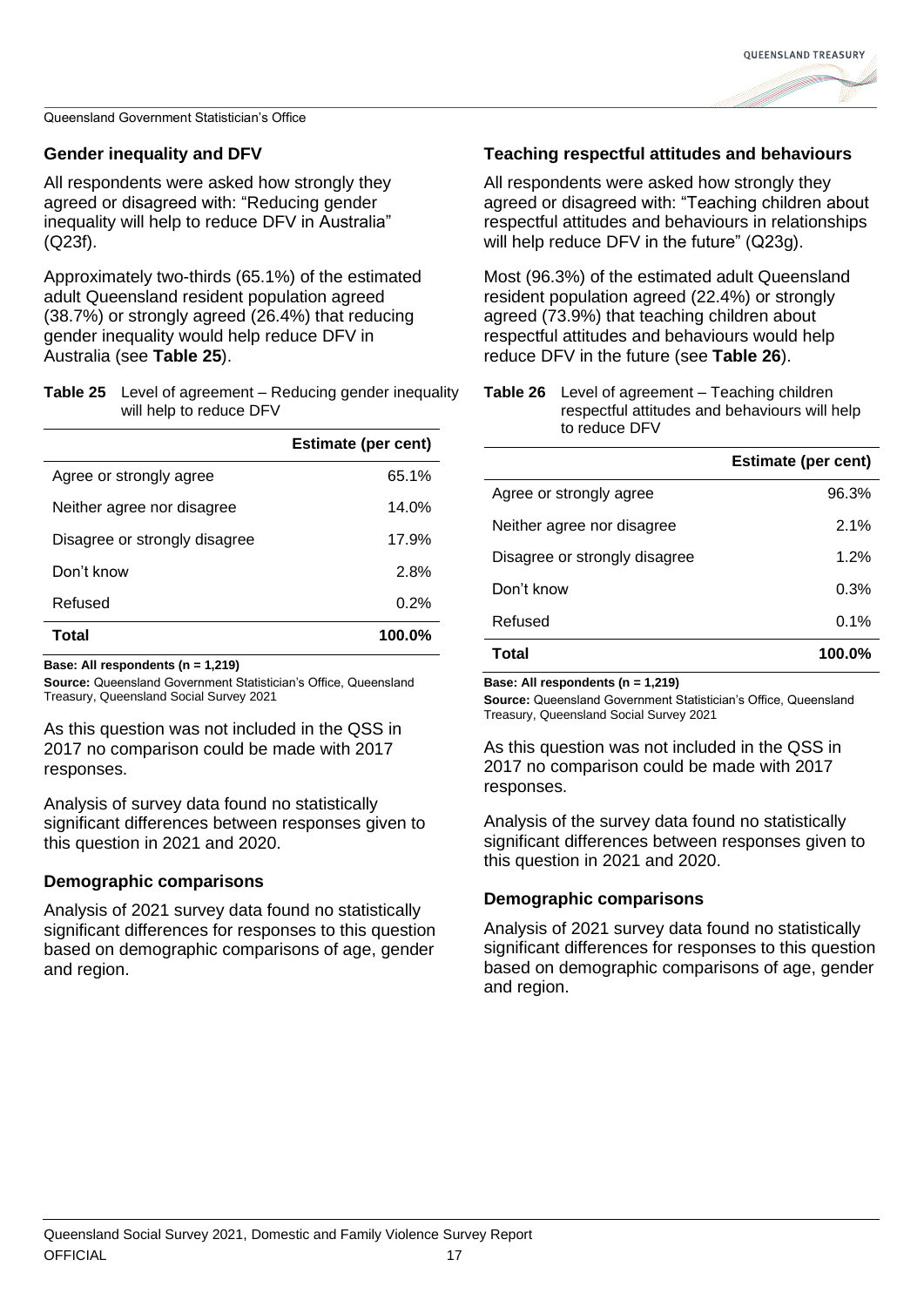### <span id="page-24-0"></span>3.8 Involvement in DFV initiatives

#### 3.8.1 Involvement in community DFV initiatives

All respondents were asked: "Are you involved in any DFV initiatives (e.g. awareness raising, advocacy, fundraising, volunteering etc.) in your community?" (Q24a).

Of the estimated adult Queensland resident population, 8.2% were involved in DFV initiatives in their community (see **[Table 27](#page-24-1)**).

<span id="page-24-1"></span>**Table 27** Involvement in community DFV initiatives

|                                 | <b>Estimate (per cent)</b> |
|---------------------------------|----------------------------|
| Involved in DFV initiatives     | 8.2%                       |
| Not involved in DFV initiatives | 91.8%                      |
| Refused                         | $0.0\%$                    |
| Total                           | 100.0%                     |

**Base: All respondents (n = 1,219)**

**Source:** Queensland Government Statistician's Office, Queensland Treasury, Queensland Social Survey 2021

Analysis of the survey data found no statistically significant differences between responses given to this question in 2021 and 2017 or 2020.

#### **Demographic comparisons**

Analysis of 2021 survey data found that Queensland adults involved in DFV initiatives in their community were significantly more likely to be:

- females than males (11.5% versus 4.7%)
- those aged 35–54 years (13.2%) than those aged 55 years and over (5.8%) and aged 18–34 years (5.5%).

### 3.8.2 Engagement in workplace DFV initiatives

All respondents were asked: "Has your workplace engaged in any DFV initiatives in the last 12 months? (e.g. employee support programs, leadership, awareness raising, fundraising etc.)" (Q25a).

Of the 2,668,829 estimated adult Queensland residents who were employed, 42.1% were in a workplace that had engaged in DFV initiatives in the last 12 months (see **[Table 28](#page-24-2)**).

<span id="page-24-2"></span>**Table 28** Workplace engagement in DFV initiatives

|                                             | <b>Estimate (per cent)</b> |
|---------------------------------------------|----------------------------|
| Workplace engaged in DFV<br>initiatives     | 42.1%                      |
| Workplace not engaged in<br>DFV initiatives | 57.7%                      |
| Refused                                     | $0.2 \%$                   |
| Total                                       | 100.0%                     |

**Base: Employed respondents (n = 682)**

**Source:** Queensland Government Statistician's Office, Queensland Treasury, Queensland Social Survey 2021

Analysis of survey data found that Queensland adults in 2021 were significantly more likely than those in 2017 to be employed in a workplace that had engaged in DFV initiatives in the last 12 months (42.1% versus 25.9%).

#### **Demographic comparisons**

Analysis of 2021 survey data found no statistically significant differences for responses to this question based on demographic comparisons of age, gender and region.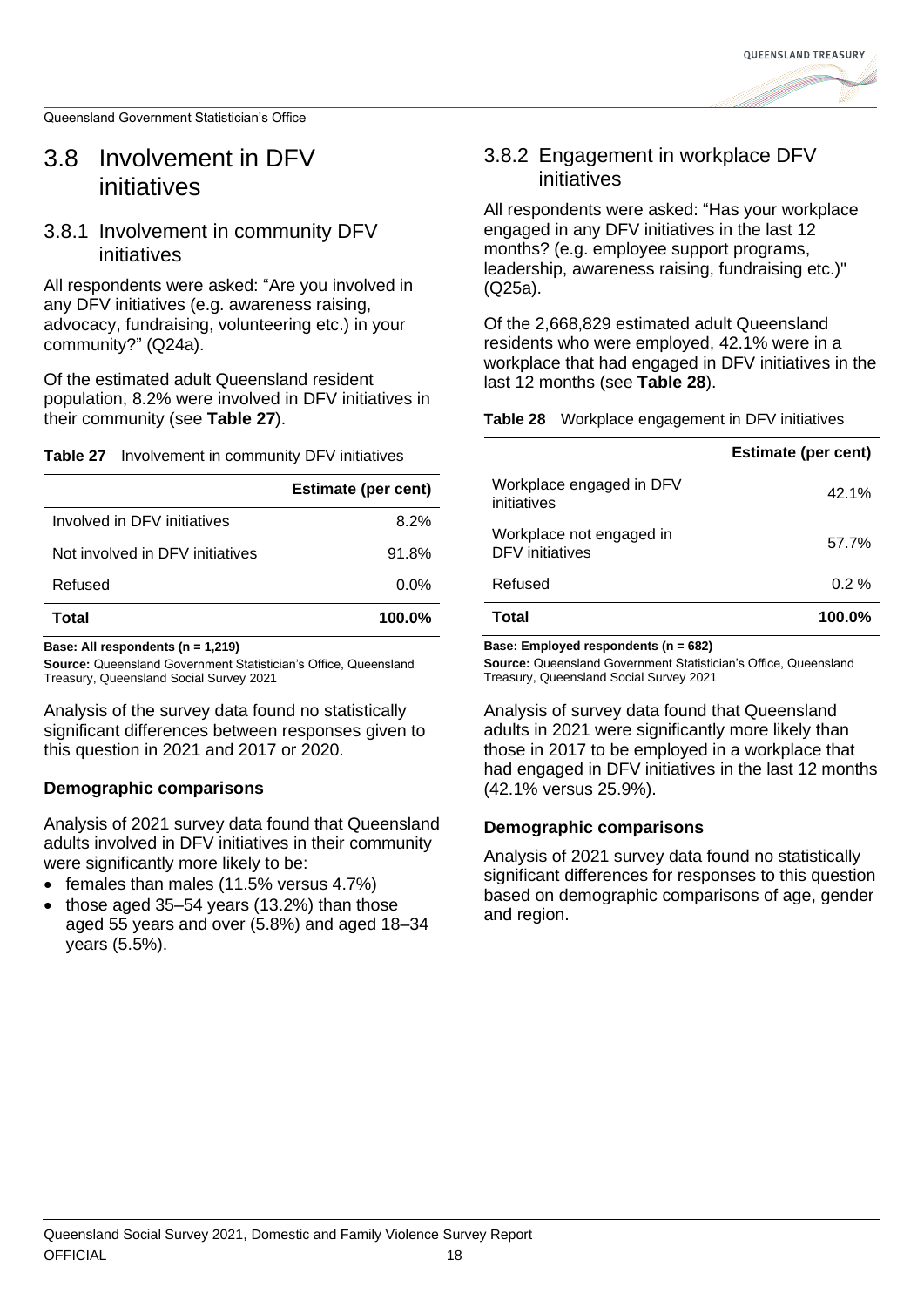## <span id="page-25-0"></span>**APPENDICES**

<span id="page-25-1"></span>**Appendix A Questionnaire** 

### **Department of the Premier and Cabinet Department of Communities, Housing and Digital Economy Queensland Social Survey 2021**

Good morning/afternoon/evening, my name is \_\_\_\_ and I work for the Queensland Government Statistician's Office. The Queensland Government is conducting a survey to gauge the community's views about a range of social issues including relationships, social connections and attitudes towards violence.

Your responses are strictly confidential and are collected under the Queensland Government Statistical Returns Act. The information you provide will only be used for research purposes.

\_\_\_\_\_\_\_\_\_\_\_\_\_\_\_\_\_\_\_\_\_\_\_\_\_\_\_\_\_\_\_\_\_\_\_\_\_\_\_\_\_\_\_\_\_\_\_\_\_\_\_\_\_\_\_\_\_\_\_\_\_\_\_\_\_\_\_\_\_\_\_\_\_\_\_\_\_\_\_\_\_\_\_\_\_\_\_\_\_\_

\_\_\_\_\_\_\_\_\_\_\_\_\_\_\_\_\_\_\_\_\_\_\_\_\_\_\_\_\_\_\_\_\_\_\_\_\_\_\_\_\_\_\_\_\_\_\_\_\_\_\_\_\_\_\_\_\_\_\_\_\_\_\_\_\_\_\_\_\_\_\_\_\_\_\_\_\_\_\_\_\_\_\_\_\_\_\_\_\_\_

Some calls are monitored by my supervisor for training and quality purposes.

You may have received a letter from us advising you of the survey.

#### **Scoping Questions**

Can I just check – is Queensland your usual place of residence?

So we can establish the boundaries of our study, can you give me your postcode?

\_\_\_\_\_\_\_\_\_\_\_\_\_\_\_\_\_\_\_\_\_\_\_\_\_\_\_\_\_\_\_\_\_\_\_\_\_\_\_\_\_\_\_\_\_\_\_\_\_\_\_\_\_\_\_\_\_\_\_\_\_\_\_\_\_\_\_\_\_\_\_\_\_\_\_\_\_\_\_\_\_\_\_\_\_\_\_\_\_\_

\_\_\_\_\_\_\_\_\_\_\_\_\_\_\_\_\_\_\_\_\_\_\_\_\_\_\_\_\_\_\_\_\_\_\_\_\_\_\_\_\_\_\_\_\_\_\_\_\_\_\_\_\_\_\_\_\_\_\_\_\_\_\_\_\_\_\_\_\_\_\_\_\_\_\_\_\_\_\_\_\_\_\_\_\_\_\_\_\_\_

\_\_\_\_\_\_\_\_\_\_\_\_\_\_\_\_\_\_\_\_\_\_\_\_\_\_\_\_\_\_\_\_\_\_\_\_\_\_\_\_\_\_\_\_\_\_\_\_\_\_\_\_\_\_\_\_\_\_\_\_\_\_\_\_\_\_\_\_\_\_\_\_\_\_\_\_\_\_\_\_\_\_\_\_\_\_\_\_\_\_

\_\_\_\_\_\_\_\_\_\_\_\_\_\_\_\_\_\_\_\_\_\_\_\_\_\_\_\_\_\_\_\_\_\_\_\_\_\_\_\_\_\_\_\_\_\_\_\_\_\_\_\_\_\_\_\_\_\_\_\_\_\_\_\_\_\_\_\_\_\_\_\_\_\_\_\_\_\_\_\_\_\_\_\_\_\_\_\_\_\_

If postcode = 9998, 9999 or differs from frame go to "What is your suburb?"

Else go to "Could you please tell me the number of people aged 18 years or over who usually live in this household?"

What is your suburb?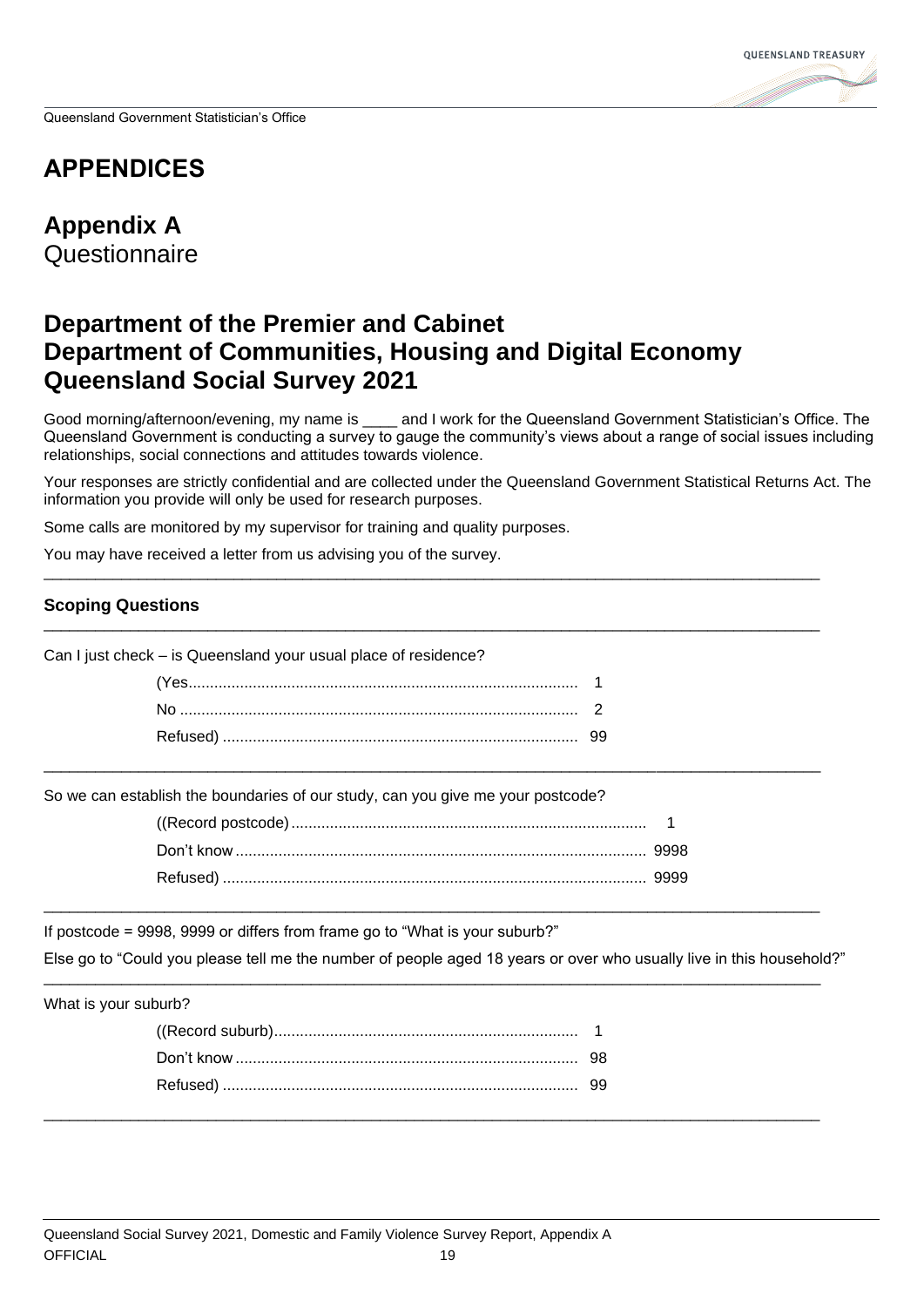

To ensure that we obtain a representative sample of all people aged 18 years or over, we need to randomly select a person from your household to complete the survey. Could you please tell me the number of people aged 18 years or over who usually live in this household?

\_\_\_\_\_\_\_\_\_\_\_\_\_\_\_\_\_\_\_\_\_\_\_\_\_\_\_\_\_\_\_\_\_\_\_\_\_\_\_\_\_\_\_\_\_\_\_\_\_\_\_\_\_\_\_\_\_\_\_\_\_\_\_\_\_\_\_\_\_\_\_\_\_\_\_\_\_\_\_\_\_\_\_\_\_\_\_\_\_\_

\_\_\_\_\_\_\_\_\_\_\_\_\_\_\_\_\_\_\_\_\_\_\_\_\_\_\_\_\_\_\_\_\_\_\_\_\_\_\_\_\_\_\_\_\_\_\_\_\_\_\_\_\_\_\_\_\_\_\_\_\_\_\_\_\_\_\_\_\_\_\_\_\_\_\_\_\_\_\_\_\_\_\_\_\_\_\_\_\_\_

Could I please speak to that person?

#### **Intro1. Questions about social connection**

Read "For the first section of the survey we'll be asking questions about your social groups and connections.

\_\_\_\_\_\_\_\_\_\_\_\_\_\_\_\_\_\_\_\_\_\_\_\_\_\_\_\_\_\_\_\_\_\_\_\_\_\_\_\_\_\_\_\_\_\_\_\_\_\_\_\_\_\_\_\_\_\_\_\_\_\_\_\_\_\_\_\_\_\_\_\_\_\_\_\_\_\_\_\_\_\_\_\_\_\_\_\_\_\_

For the first few questions, please answer about people you know, but don't live with. This includes neighbours, friends, and family members who don't live with you." \_\_\_\_\_\_\_\_\_\_\_\_\_\_\_\_\_\_\_\_\_\_\_\_\_\_\_\_\_\_\_\_\_\_\_\_\_\_\_\_\_\_\_\_\_\_\_\_\_\_\_\_\_\_\_\_\_\_\_\_\_\_\_\_\_\_\_\_\_\_\_\_\_\_\_\_\_\_\_\_\_\_\_\_\_\_\_\_\_\_

**Q.1** In the last three months, how often did you communicate with people you know, but don't live with. This could be in person, by phone or online. Would you say:

*(Interviewer prompts:* 

*'People you know, but don't live with' includes neighbours, friends and family members who don't live with you.*

*'In-person' includes planned events or casual face-to-face contact with others in groups or one-on-one.* 

*'Phone' includes phone calls, video calls or text messages made by either mobile or landline*

*'Online' includes instant messages, emails or other forms of communication via social media, internet apps, online gaming or social group forums)*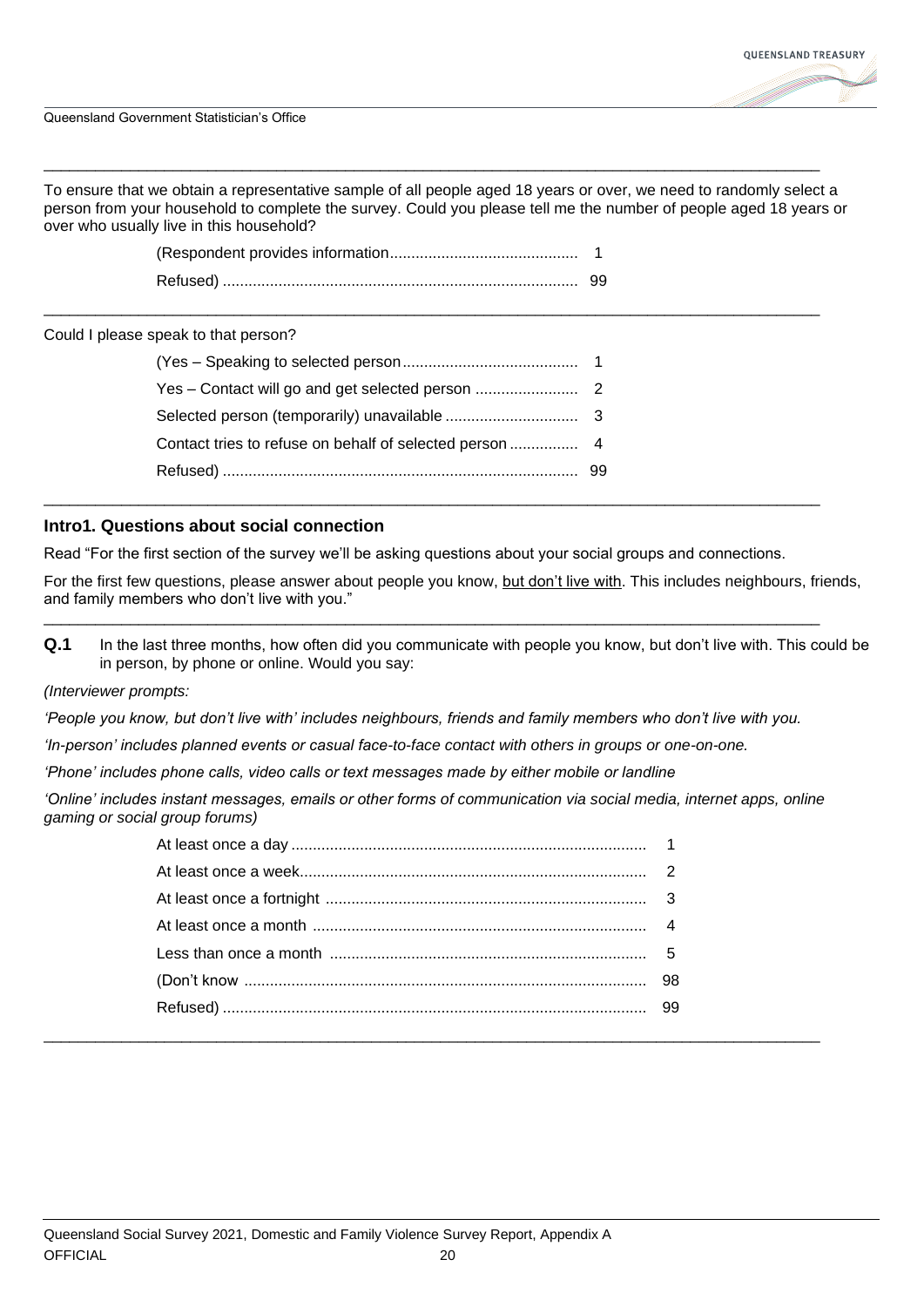

| <b>Q.2a</b> Would you like to communicate with these people more often than you currently do? |  |
|-----------------------------------------------------------------------------------------------|--|
|                                                                                               |  |
|                                                                                               |  |
|                                                                                               |  |
|                                                                                               |  |

## If  $Q2a = 1$  go to  $Q2b$

Else go to Q3

| Q.2b Who would you like to communicate more often with? |
|---------------------------------------------------------|
|---------------------------------------------------------|

Q.2c What are the main barriers to you communicating more often with them?

|  | 3  |
|--|----|
|  | 4  |
|  | 5  |
|  | 6  |
|  |    |
|  | 8  |
|  | 9  |
|  | 10 |
|  | 11 |
|  | 98 |
|  | 99 |
|  |    |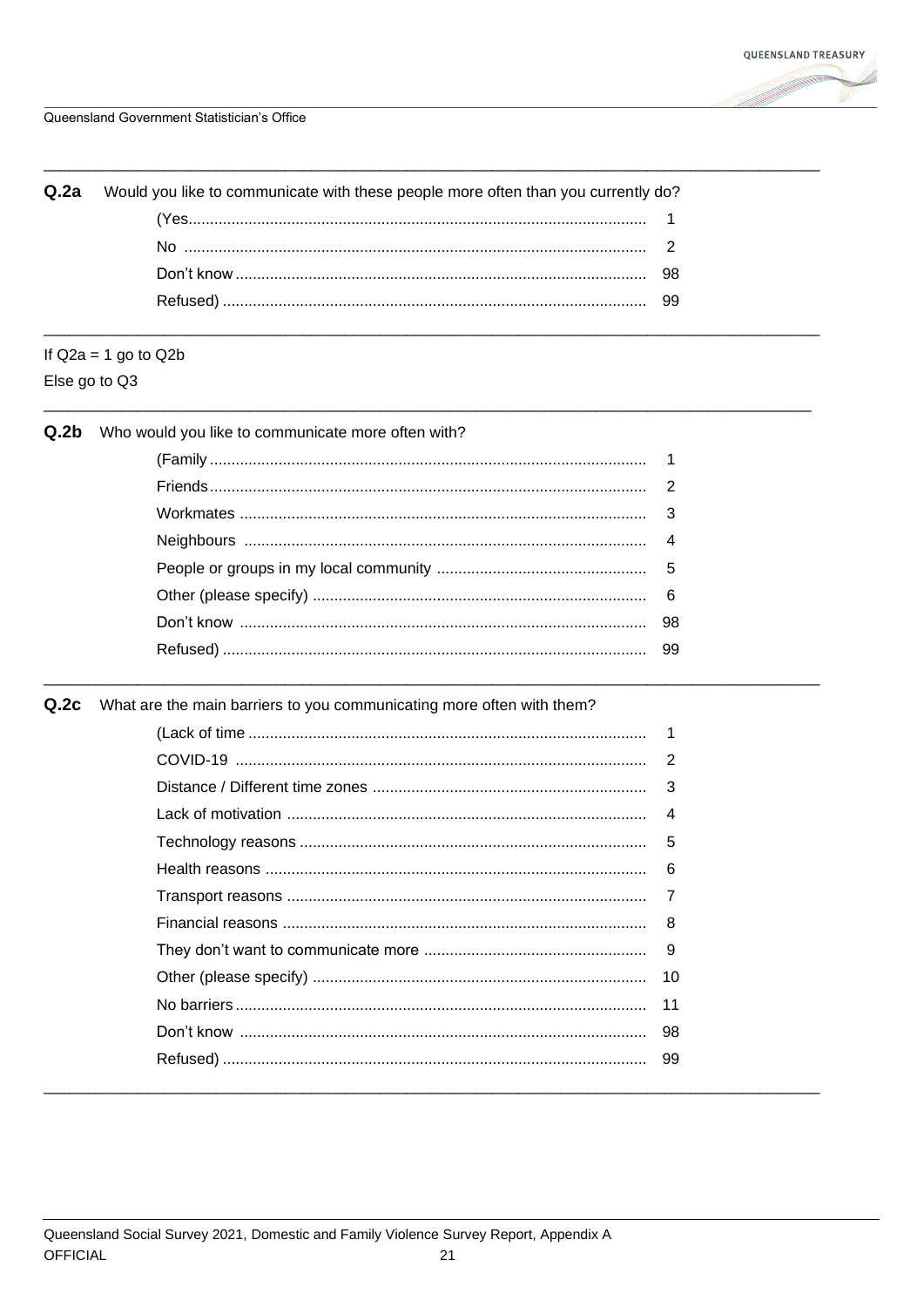

**Q.3** In your city or local community there may be a range of activities provided by sporting clubs, arts groups, business groups (e.g. Lions, Rotary), festivals and Neighbourhood and Community Centres.

\_\_\_\_\_\_\_\_\_\_\_\_\_\_\_\_\_\_\_\_\_\_\_\_\_\_\_\_\_\_\_\_\_\_\_\_\_\_\_\_\_\_\_\_\_\_\_\_\_\_\_\_\_\_\_\_\_\_\_\_\_\_\_\_\_\_\_\_\_\_\_\_\_\_\_\_\_\_\_\_\_\_\_\_\_\_\_\_\_\_

In the last three months, have you investigated the range of groups or activities provided in your city or local community?

*(Interviewer prompt: 'local community' can mean the neighbourhood, suburb, or town you live in)*

| Don't know |  |
|------------|--|
|            |  |
|            |  |

**Q.4a** In the last three months, have you been actively involved in any groups or activities in your city or local community?

*(Interviewer prompt: 'actively involved' means taking part in organised activities individually or as part of a group)*

\_\_\_\_\_\_\_\_\_\_\_\_\_\_\_\_\_\_\_\_\_\_\_\_\_\_\_\_\_\_\_\_\_\_\_\_\_\_\_\_\_\_\_\_\_\_\_\_\_\_\_\_\_\_\_\_\_\_\_\_\_\_\_\_\_\_\_\_\_\_\_\_\_\_\_\_\_\_\_\_\_\_\_\_\_\_\_\_\_\_

\_\_\_\_\_\_\_\_\_\_\_\_\_\_\_\_\_\_\_\_\_\_\_\_\_\_\_\_\_\_\_\_\_\_\_\_\_\_\_\_\_\_\_\_\_\_\_\_\_\_\_\_\_\_\_\_\_\_\_\_\_\_\_\_\_\_\_\_\_\_\_\_\_\_\_\_\_\_\_\_\_\_\_\_\_\_\_\_\_\_

#### If  $Q4a = 2$  go to  $Q4b$

If  $Q4a = 1$  go to  $Q4c$ 

#### Else go to Intro2

**Q.4b** What stopped you from being actively involved?

| 3              |
|----------------|
| $\overline{4}$ |
| 5              |
| 6              |
|                |
| 8              |
| 9              |
| 10             |
| 11             |
|                |
|                |
|                |
|                |

\_\_\_\_\_\_\_\_\_\_\_\_\_\_\_\_\_\_\_\_\_\_\_\_\_\_\_\_\_\_\_\_\_\_\_\_\_\_\_\_\_\_\_\_\_\_\_\_\_\_\_\_\_\_\_\_\_\_\_\_\_\_\_\_\_\_\_\_\_\_\_\_\_\_\_\_\_\_\_\_\_\_\_\_\_\_\_\_\_\_

Go to Intro2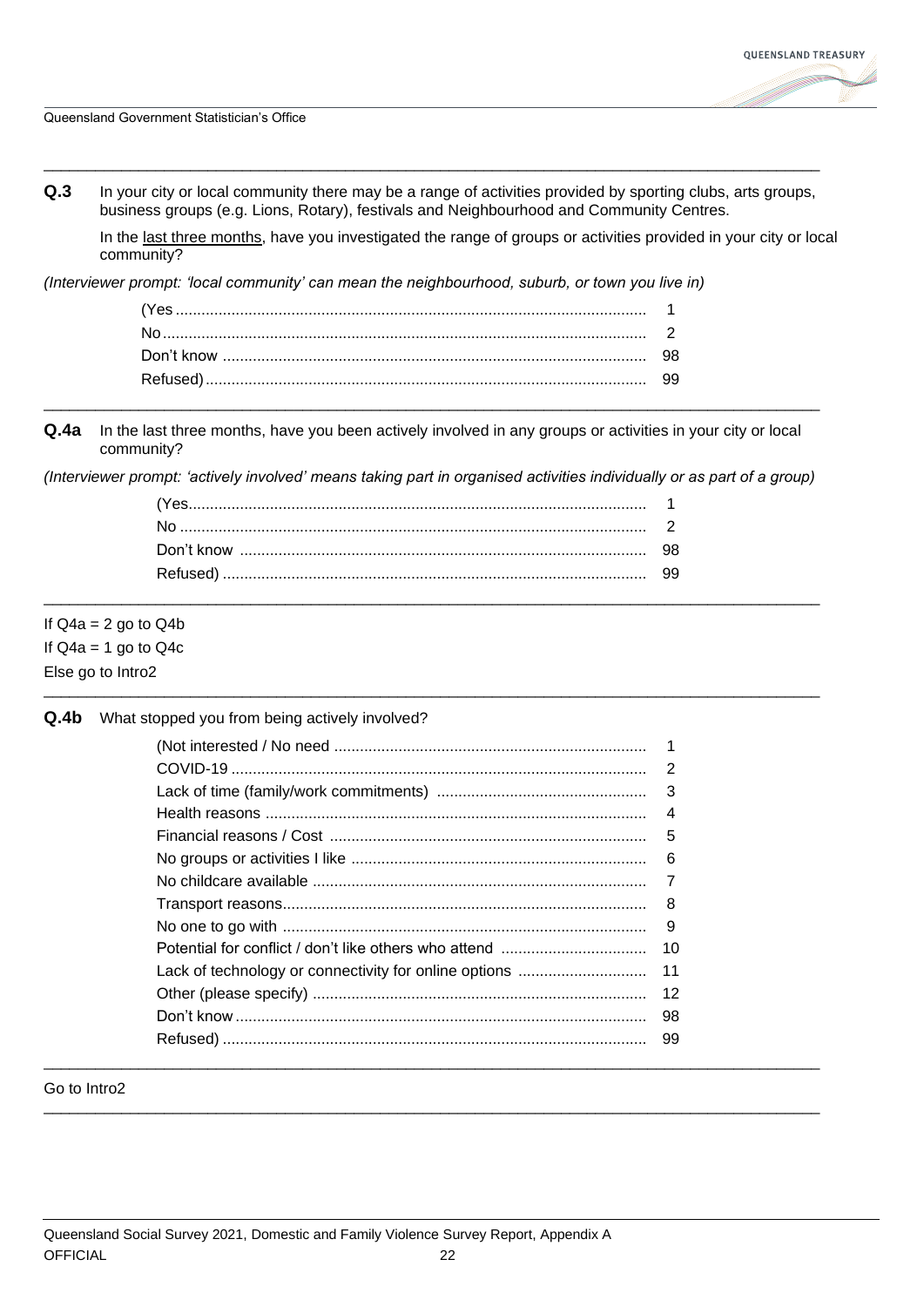

| Q.4c | What were the main reasons that you became involved? |                         |
|------|------------------------------------------------------|-------------------------|
|      |                                                      |                         |
|      |                                                      |                         |
|      |                                                      | $\overline{\mathbf{3}}$ |
|      |                                                      | 4                       |
|      |                                                      | 5                       |
|      |                                                      | 6                       |
|      |                                                      | $\overline{7}$          |
|      |                                                      | 8                       |
|      |                                                      | 9                       |
|      |                                                      | 98                      |
|      |                                                      | 99                      |

#### Intro2. Domestic and family violence questions

Read "The following questions are about your attitude towards domestic and family violence." (Interviewer prompt: 'Domestic and family violence' is perpetrated in the home or among family members)

Q.8a If one partner in a domestic relationship controls or tries to control the other partner by preventing them from seeing family and friends, is this a form of domestic and family violence?

#### $Q.9$ And how serious is this?

| 98 |
|----|
|    |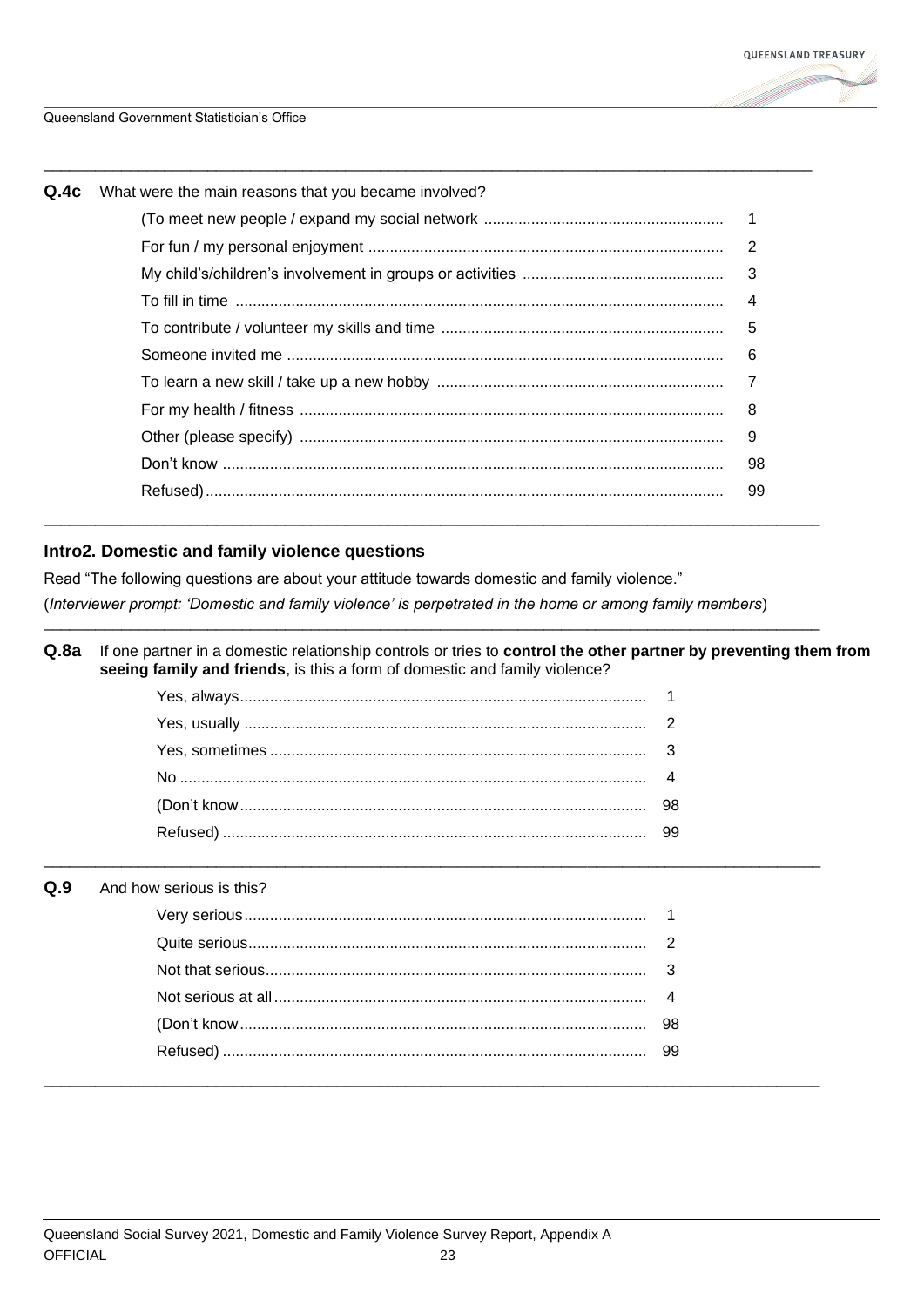#### Q.12 If one partner in a domestic relationship repeatedly criticises the other partner to make them feel bad or useless, is this a form of domestic and family violence?

#### Q.13 And how serious is this?

Q.12a If one partner in a domestic relationship threatens to share intimate, nude or sexual images of the other partner without their permission, is this a form of domestic and family violence?

#### Q.13a And how serious is this?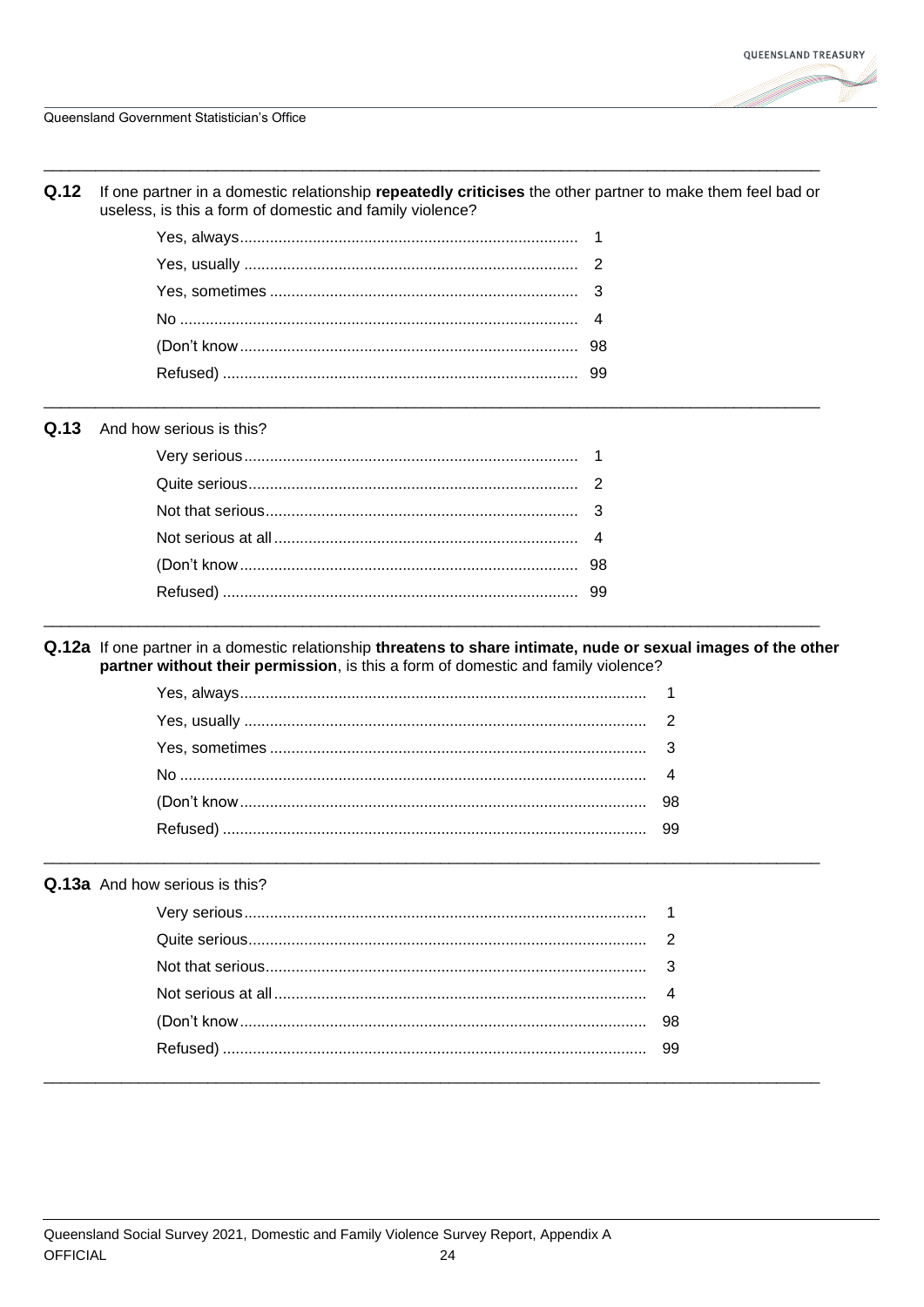Q.14 Excluding any situation involving addictions such as gambling, alcohol, drugs, etc., if one partner in a domestic relationship tries to control the other partner by denying them access to money, is this a form of domestic and family violence?

#### Q.15 And how serious is this?

 $Q.16$ If one partner in a domestic relationship harasses the other partner via repeated phone or electronic means such as email, text message or social media, is this a form of domestic and family violence?

#### Q.17 And how serious is this?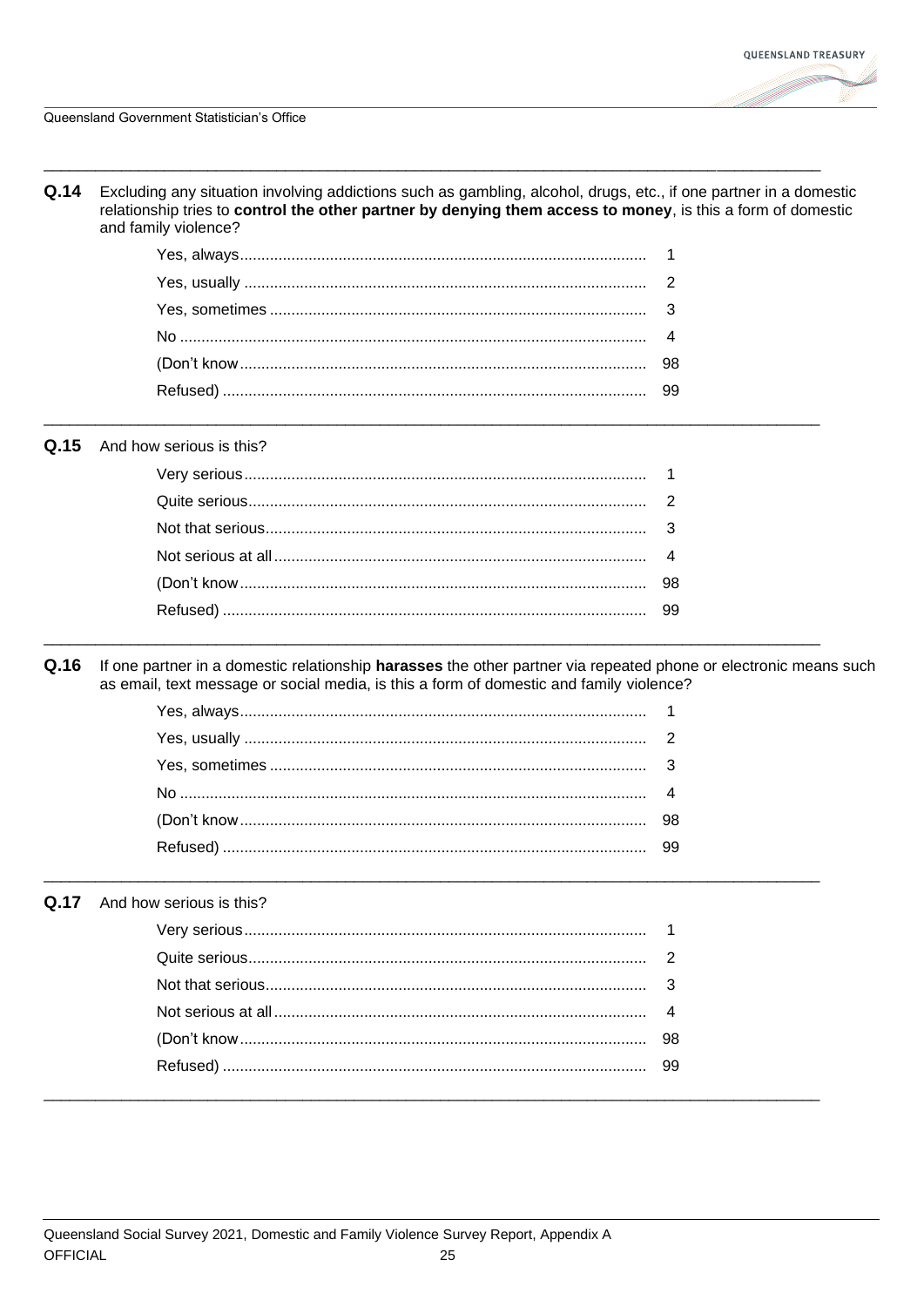

**Q.18** How would you react if you saw or were aware of **physical** domestic and family violence, involving **your neighbours**?

\_\_\_\_\_\_\_\_\_\_\_\_\_\_\_\_\_\_\_\_\_\_\_\_\_\_\_\_\_\_\_\_\_\_\_\_\_\_\_\_\_\_\_\_\_\_\_\_\_\_\_\_\_\_\_\_\_\_\_\_\_\_\_\_\_\_\_\_\_\_\_\_\_\_\_\_\_\_\_\_\_\_\_\_\_\_\_\_\_\_

**Q.19** How would you react if you saw or were aware of **non-physical** domestic and family violence, involving **your neighbours**?

\_\_\_\_\_\_\_\_\_\_\_\_\_\_\_\_\_\_\_\_\_\_\_\_\_\_\_\_\_\_\_\_\_\_\_\_\_\_\_\_\_\_\_\_\_\_\_\_\_\_\_\_\_\_\_\_\_\_\_\_\_\_\_\_\_\_\_\_\_\_\_\_\_\_\_\_\_\_\_\_\_\_\_\_\_\_\_\_\_\_

\_\_\_\_\_\_\_\_\_\_\_\_\_\_\_\_\_\_\_\_\_\_\_\_\_\_\_\_\_\_\_\_\_\_\_\_\_\_\_\_\_\_\_\_\_\_\_\_\_\_\_\_\_\_\_\_\_\_\_\_\_\_\_\_\_\_\_\_\_\_\_\_\_\_\_\_\_\_\_\_\_\_\_\_\_\_\_\_\_\_

\_\_\_\_\_\_\_\_\_\_\_\_\_\_\_\_\_\_\_\_\_\_\_\_\_\_\_\_\_\_\_\_\_\_\_\_\_\_\_\_\_\_\_\_\_\_\_\_\_\_\_\_\_\_\_\_\_\_\_\_\_\_\_\_\_\_\_\_\_\_\_\_\_\_\_\_\_\_\_\_\_\_\_\_\_\_\_\_\_\_

If  $Q19 = 6$  go to  $Q19b$ Else go to Q20a

| Q.19b Why do you think you wouldn't do anything? |    |
|--------------------------------------------------|----|
|                                                  |    |
|                                                  |    |
|                                                  |    |
|                                                  |    |
|                                                  | -5 |
|                                                  |    |
|                                                  |    |
|                                                  |    |
|                                                  |    |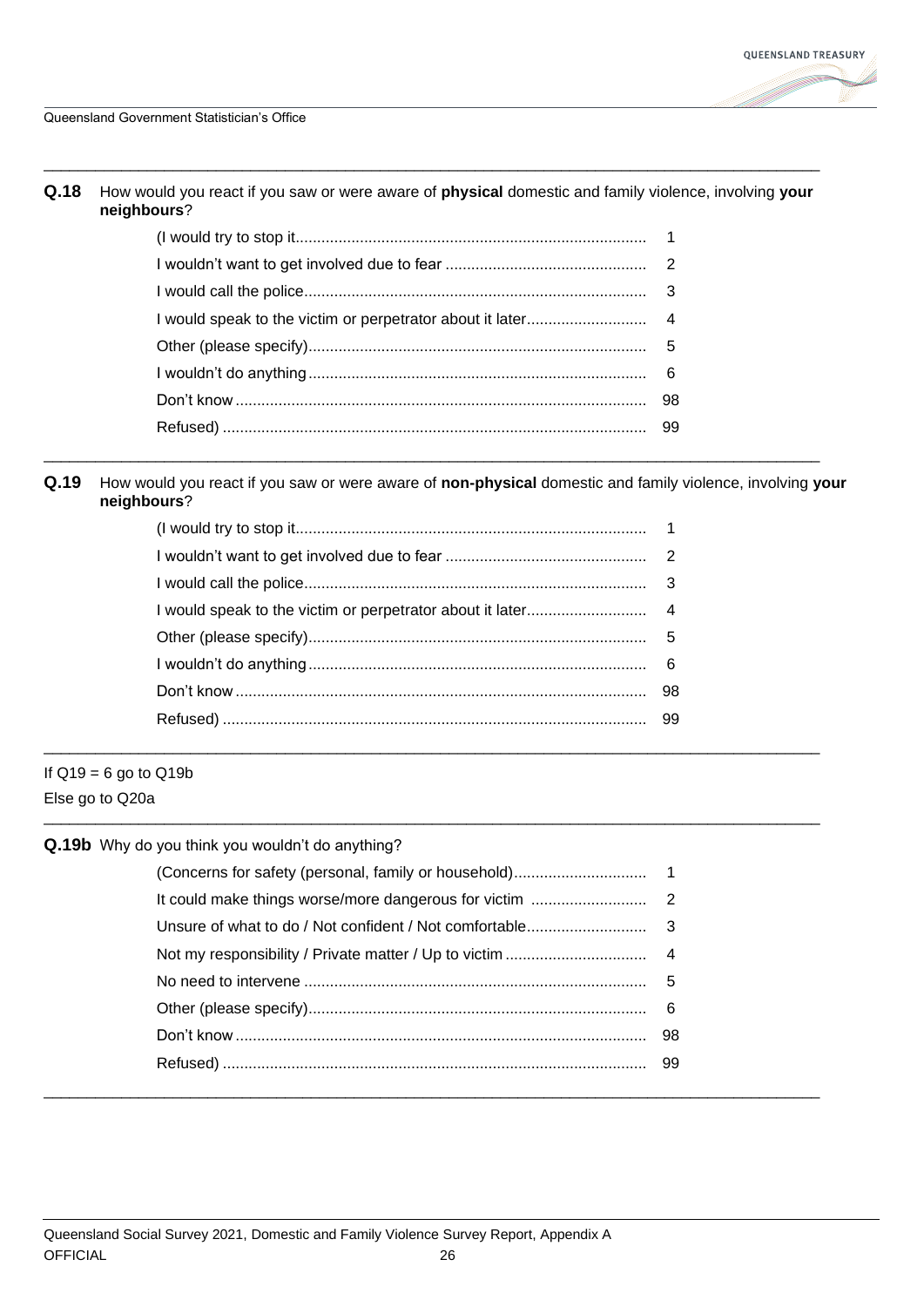Q.20a In the last 12 months, have you seen or are you aware of any domestic and family violence involving a family member or close friend?

### If  $Q20a = 1$  go to  $Q20b$

Else go to Q21a

Q.20b How did you respond when you saw or became aware of this?

Q.21a In the last 12 months, have you seen or are you aware of any domestic and family violence involving your neighbours?

If  $Q21a = 1$  go to  $Q21b$ Else go to Q22a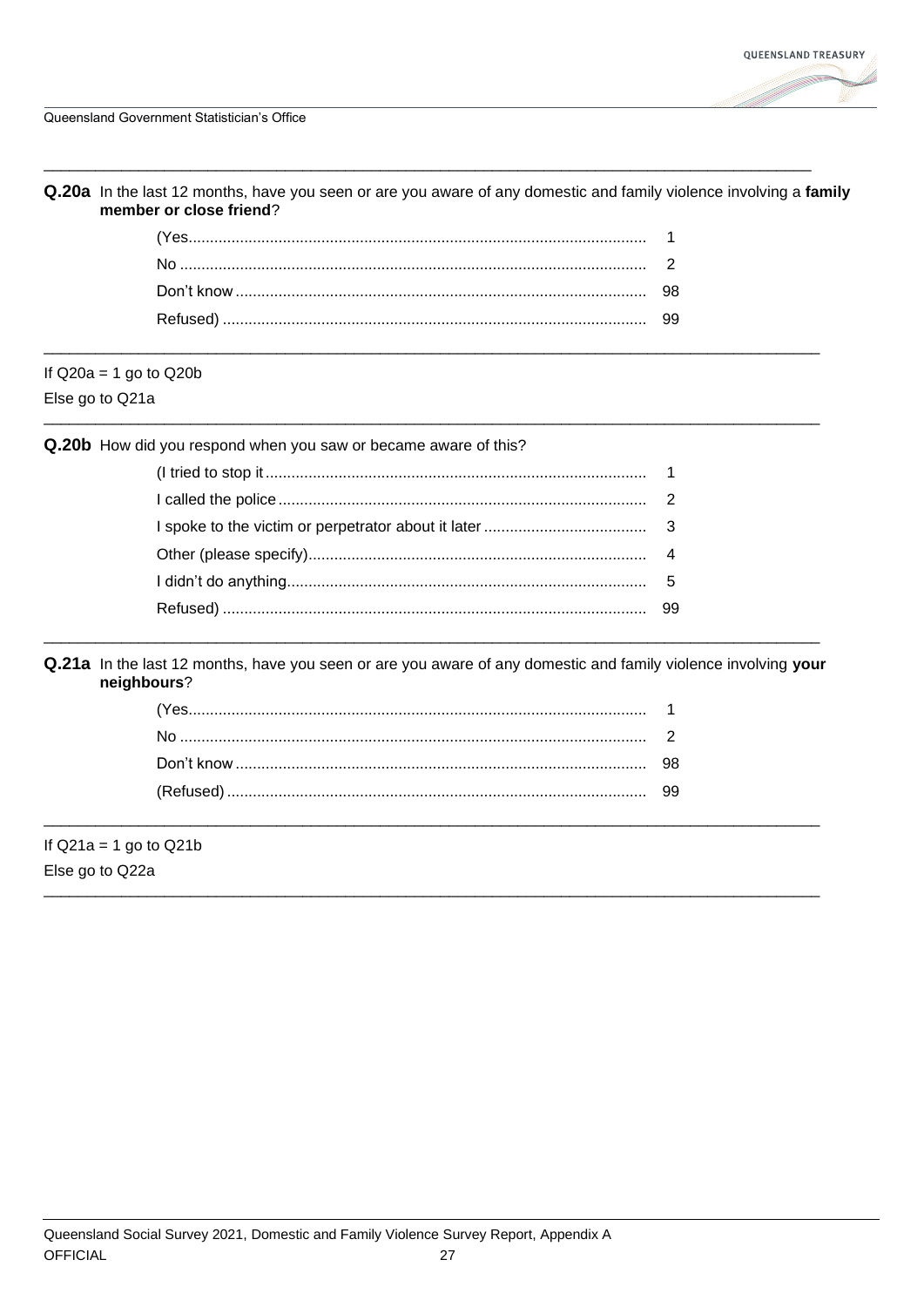

Q.21b How did you respond when you saw or became aware of this?

#### Q.22a In the last 12 months, have you seen or are you aware of any domestic and family violence involving people you don't know well. For example, people you met at your workplace, a community group or a sports club?

If  $Q22a = 1$  go to  $Q22b$ Else go to Q23

Q.22b How did you respond when you saw or became aware of this?  $\mathbf{1}$  $\overline{2}$ 3 I spoke to someone in my workplace/community group/club etc ............  $\overline{4}$ 5 6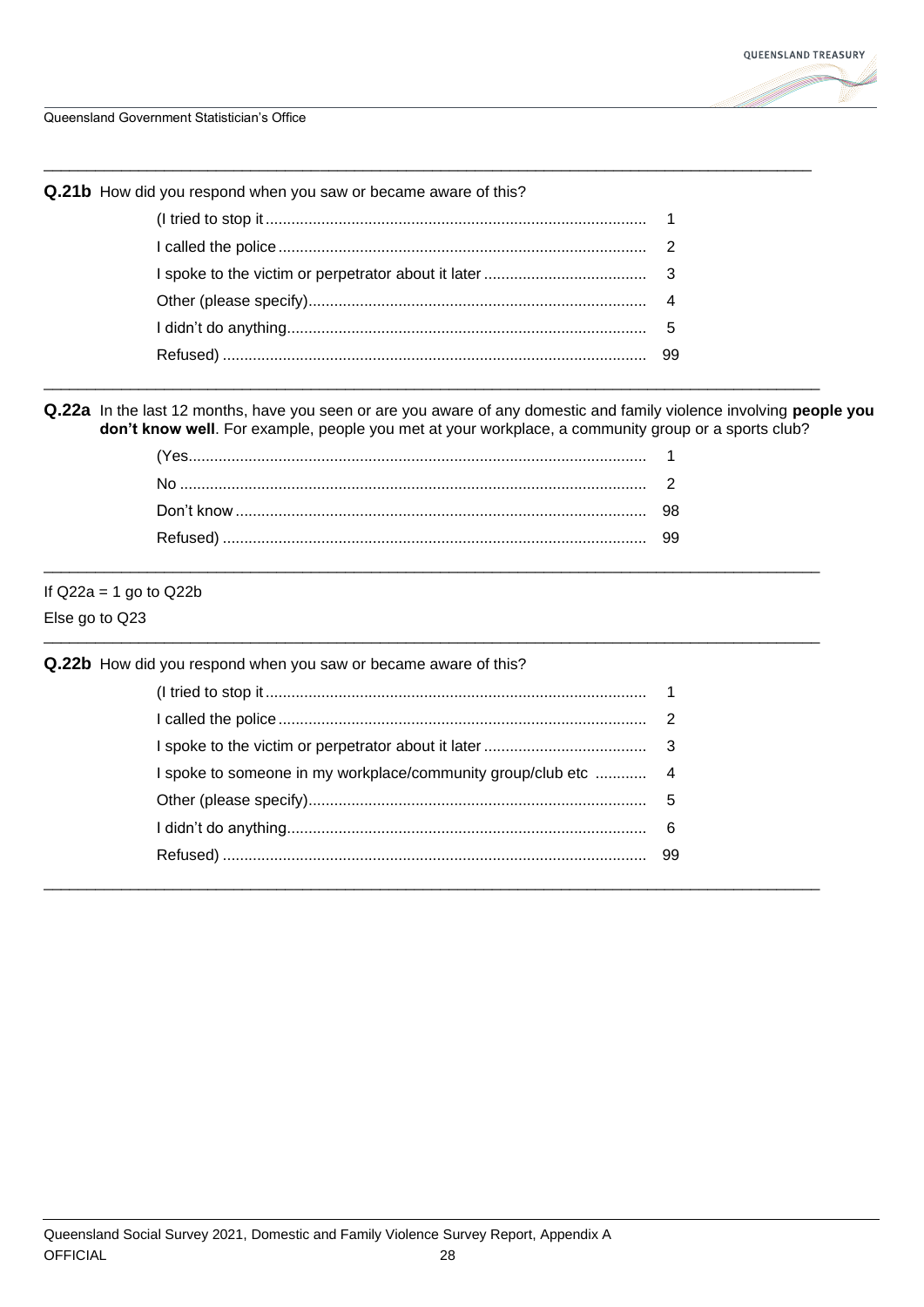**Q.23** The statements I'm about to read describe specific attitudes. For each statement please tell me if you strongly agree, agree, neither agree nor disagree, disagree or strongly disagree:

*(Interviewer prompt: Q23f – 'Gender inequality' is the opposite of gender equality and can be defined as: unequal treatment or perceptions of individuals based on their gender.)*

\_\_\_\_\_\_\_\_\_\_\_\_\_\_\_\_\_\_\_\_\_\_\_\_\_\_\_\_\_\_\_\_\_\_\_\_\_\_\_\_\_\_\_\_\_\_\_\_\_\_\_\_\_\_\_\_\_\_\_\_\_\_\_\_\_\_\_\_\_\_\_\_\_\_\_\_\_\_\_\_\_\_\_\_\_\_\_\_\_\_

|         |                                                                                                                                                                                                                                                              | 1.<br><b>Strongly</b><br>agree | 2.<br>Agree | 3.<br><b>Neither</b><br>agree nor<br>disagree | 4.<br><b>Disagree</b> | 5.<br><b>Strongly</b><br>disagree | 98.<br>(Don't<br>know | 99.<br>Refused) |
|---------|--------------------------------------------------------------------------------------------------------------------------------------------------------------------------------------------------------------------------------------------------------------|--------------------------------|-------------|-----------------------------------------------|-----------------------|-----------------------------------|-----------------------|-----------------|
| d)      | In general, I feel safe from<br>domestic and family violence                                                                                                                                                                                                 |                                |             |                                               |                       |                                   |                       |                 |
| e)<br>f | When one partner in a<br>domestic relationship<br>believes themself to be<br>superior to their partner<br>because of their gender,<br>domestic and family violence<br>is more likely to occur.<br>Reducing gender inequality<br>will help to reduce domestic |                                |             |                                               |                       |                                   |                       |                 |
|         | and family violence in<br>Australia.                                                                                                                                                                                                                         |                                |             |                                               |                       |                                   |                       |                 |
| g)      | Teaching children about<br>respectful attitudes and<br>behaviours in relationships<br>will help reduce domestic<br>and family violence in the<br>future.                                                                                                     |                                |             |                                               |                       |                                   |                       |                 |

**Q.24a** Are you involved in any domestic and family violence initiatives (e.g. awareness raising, advocacy, fundraising, volunteering etc.) in your community?

\_\_\_\_\_\_\_\_\_\_\_\_\_\_\_\_\_\_\_\_\_\_\_\_\_\_\_\_\_\_\_\_\_\_\_\_\_\_\_\_\_\_\_\_\_\_\_\_\_\_\_\_\_\_\_\_\_\_\_\_\_\_\_\_\_\_\_\_\_\_\_\_\_\_\_\_\_\_\_\_\_\_\_\_\_\_\_\_\_\_

*(Interviewer prompt: 'community' can mean the neighbourhood, suburb, or town you live in)*

| - 99 |
|------|

\_\_\_\_\_\_\_\_\_\_\_\_\_\_\_\_\_\_\_\_\_\_\_\_\_\_\_\_\_\_\_\_\_\_\_\_\_\_\_\_\_\_\_\_\_\_\_\_\_\_\_\_\_\_\_\_\_\_\_\_\_\_\_\_\_\_\_\_\_\_\_\_\_\_\_\_\_\_\_\_\_\_\_\_\_\_\_\_\_\_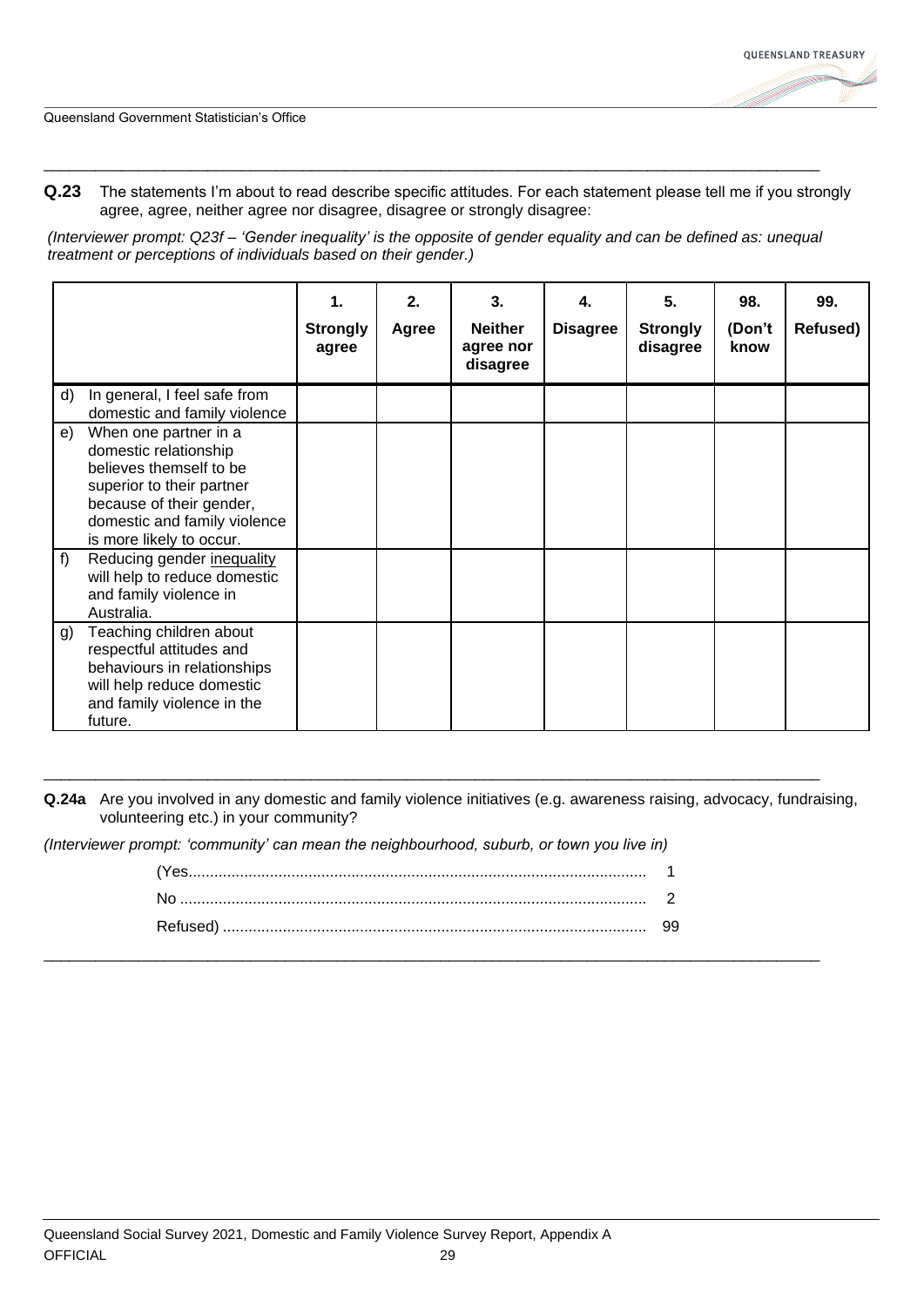

Q.24c Now to a question about employment. Are you currently...

(Interviewer prompt: 'full-time' is 35 hours or more a week and 'part-time' is less than 35 hours a week in all jobs)

If  $Q24c < 4$  go to  $Q25a$ 

Else go to Intro3

Q.25a Has your workplace engaged in any domestic and family violence initiatives in the last 12 months? (e.g. employee support programs, leadership, awareness raising, fundraising etc.)

#### Intro3. Demographic questions

Read "The following questions are for statistical purposes only."

Q.26 As this interview is being conducted over the phone, can you please tell me your gender?

Q.27a Can I please have your date of birth?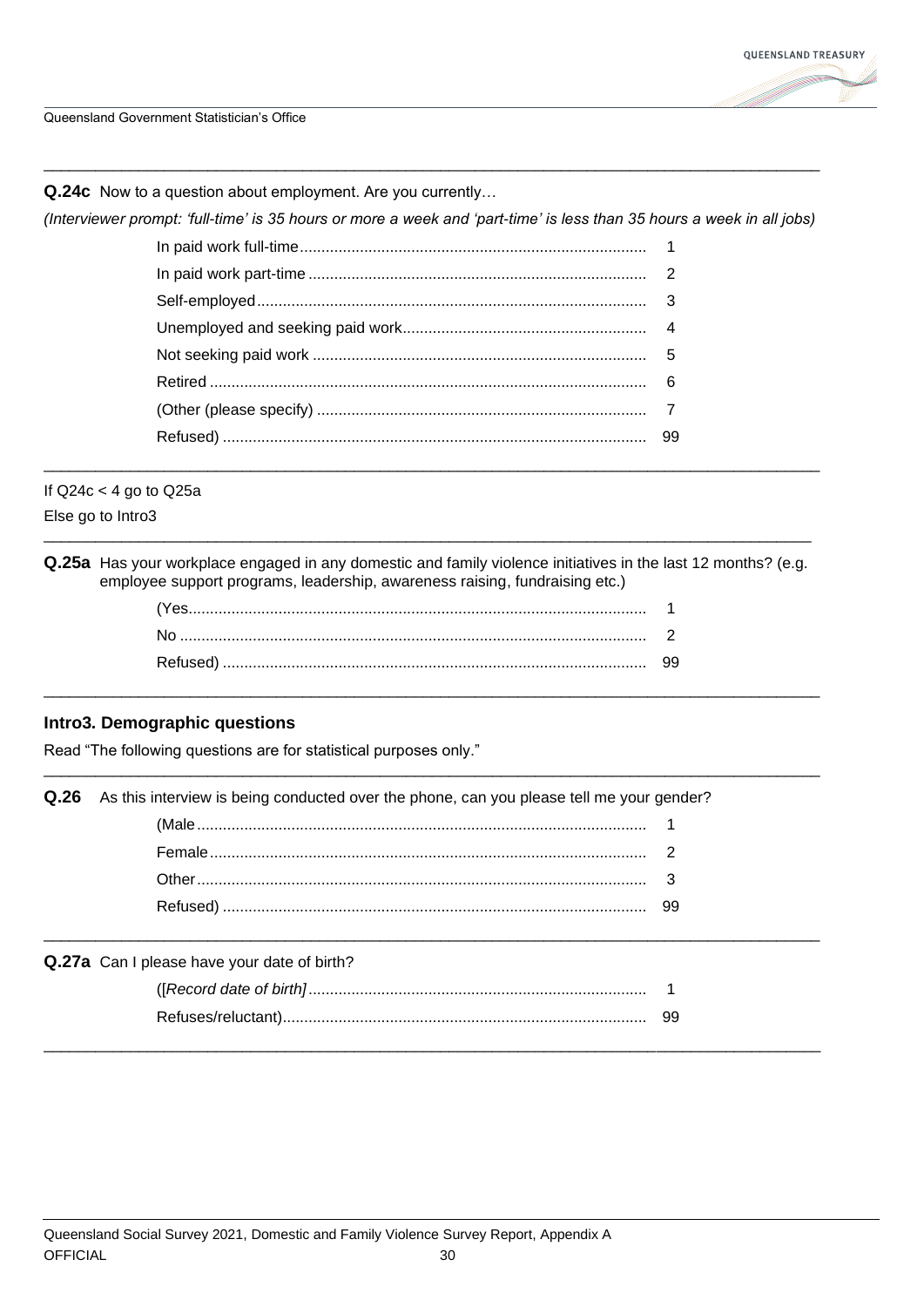

| If $Q27a = 99$ go to $Q27b$<br>Else go to Q28 |                                                                                     |                |  |  |
|-----------------------------------------------|-------------------------------------------------------------------------------------|----------------|--|--|
|                                               | Q.27b Would you mind giving me your age in years?                                   |                |  |  |
|                                               |                                                                                     | $\overline{1}$ |  |  |
|                                               |                                                                                     |                |  |  |
|                                               | If $Q27b = 99$ go to $Q27c$                                                         |                |  |  |
| Else go to Q28                                |                                                                                     |                |  |  |
|                                               | Q.27c Would you be willing to say which of the following categories your age is in? |                |  |  |
|                                               |                                                                                     | $\mathbf 1$    |  |  |
|                                               |                                                                                     | 2              |  |  |
|                                               |                                                                                     | 3              |  |  |
|                                               |                                                                                     | 4              |  |  |
|                                               |                                                                                     | 5              |  |  |
|                                               |                                                                                     | 6              |  |  |
|                                               |                                                                                     | -99            |  |  |
| Q.28                                          | What is the highest year level of school-based education that you have completed?   |                |  |  |
|                                               |                                                                                     | $\mathbf{1}$   |  |  |
|                                               |                                                                                     | $\overline{2}$ |  |  |
|                                               |                                                                                     | 3              |  |  |
|                                               |                                                                                     | 4              |  |  |
|                                               |                                                                                     | 5              |  |  |
|                                               |                                                                                     | 6              |  |  |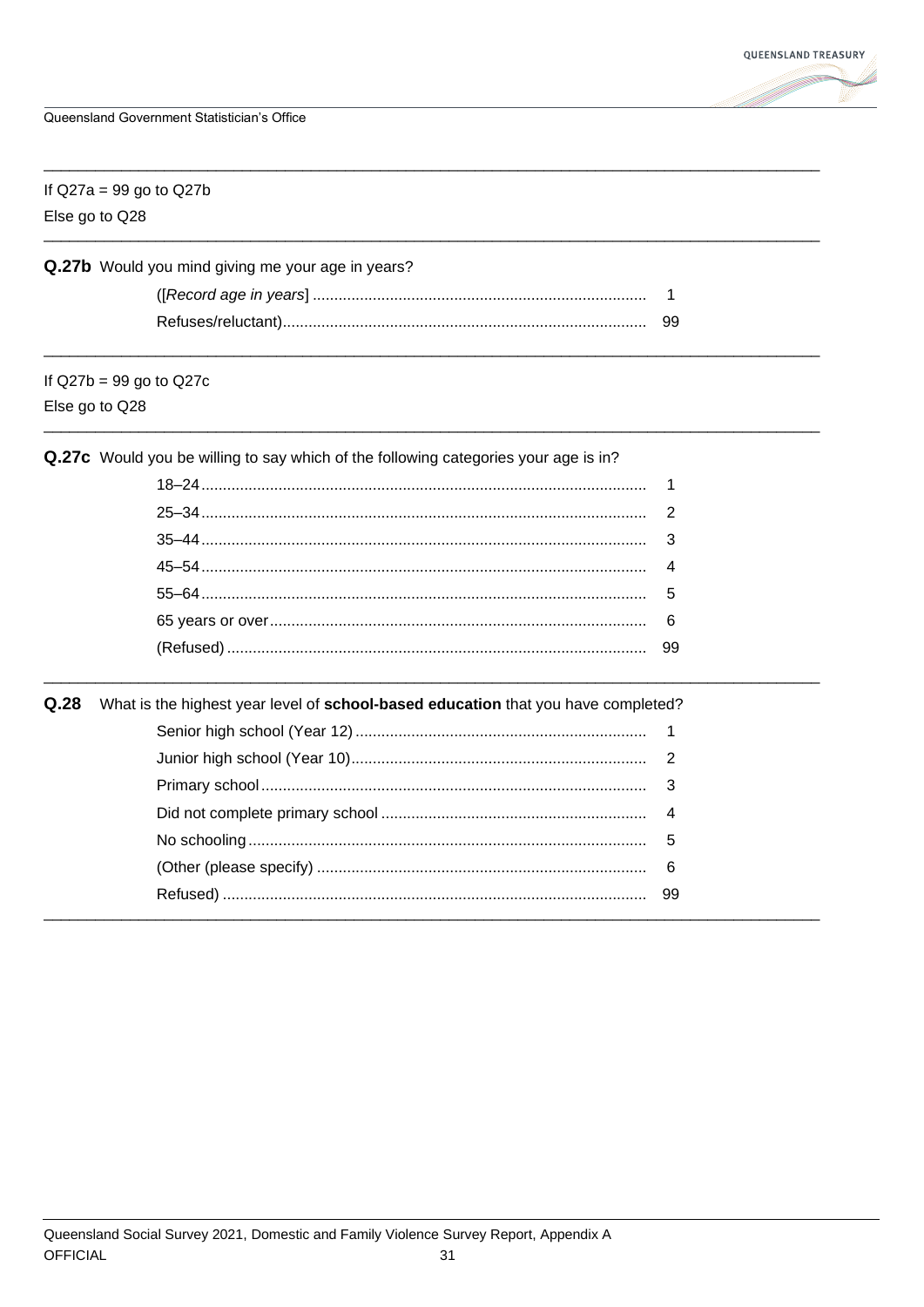

Q.31

| Q.29<br>What is the level of the highest educational qualification that you have completed? |                                                   |    |  |  |
|---------------------------------------------------------------------------------------------|---------------------------------------------------|----|--|--|
|                                                                                             |                                                   | 1  |  |  |
|                                                                                             |                                                   | 2  |  |  |
|                                                                                             |                                                   | 3  |  |  |
|                                                                                             |                                                   | 4  |  |  |
|                                                                                             |                                                   | 5  |  |  |
|                                                                                             |                                                   | 6  |  |  |
|                                                                                             |                                                   | 7  |  |  |
|                                                                                             |                                                   | 8  |  |  |
|                                                                                             |                                                   | 9  |  |  |
|                                                                                             |                                                   | 10 |  |  |
|                                                                                             |                                                   | 11 |  |  |
|                                                                                             |                                                   | 12 |  |  |
|                                                                                             |                                                   | 13 |  |  |
|                                                                                             | VET Certificate - level not known (QGSO use only) | 14 |  |  |
|                                                                                             |                                                   | 15 |  |  |
|                                                                                             |                                                   | 16 |  |  |
|                                                                                             |                                                   | 99 |  |  |
|                                                                                             |                                                   |    |  |  |

| Do you identify yourself as Aboriginal or Torres Strait Islander? |  |
|-------------------------------------------------------------------|--|
|                                                                   |  |
|                                                                   |  |
|                                                                   |  |
|                                                                   |  |
|                                                                   |  |
|                                                                   |  |

#### Q.32a Were you born in Australia?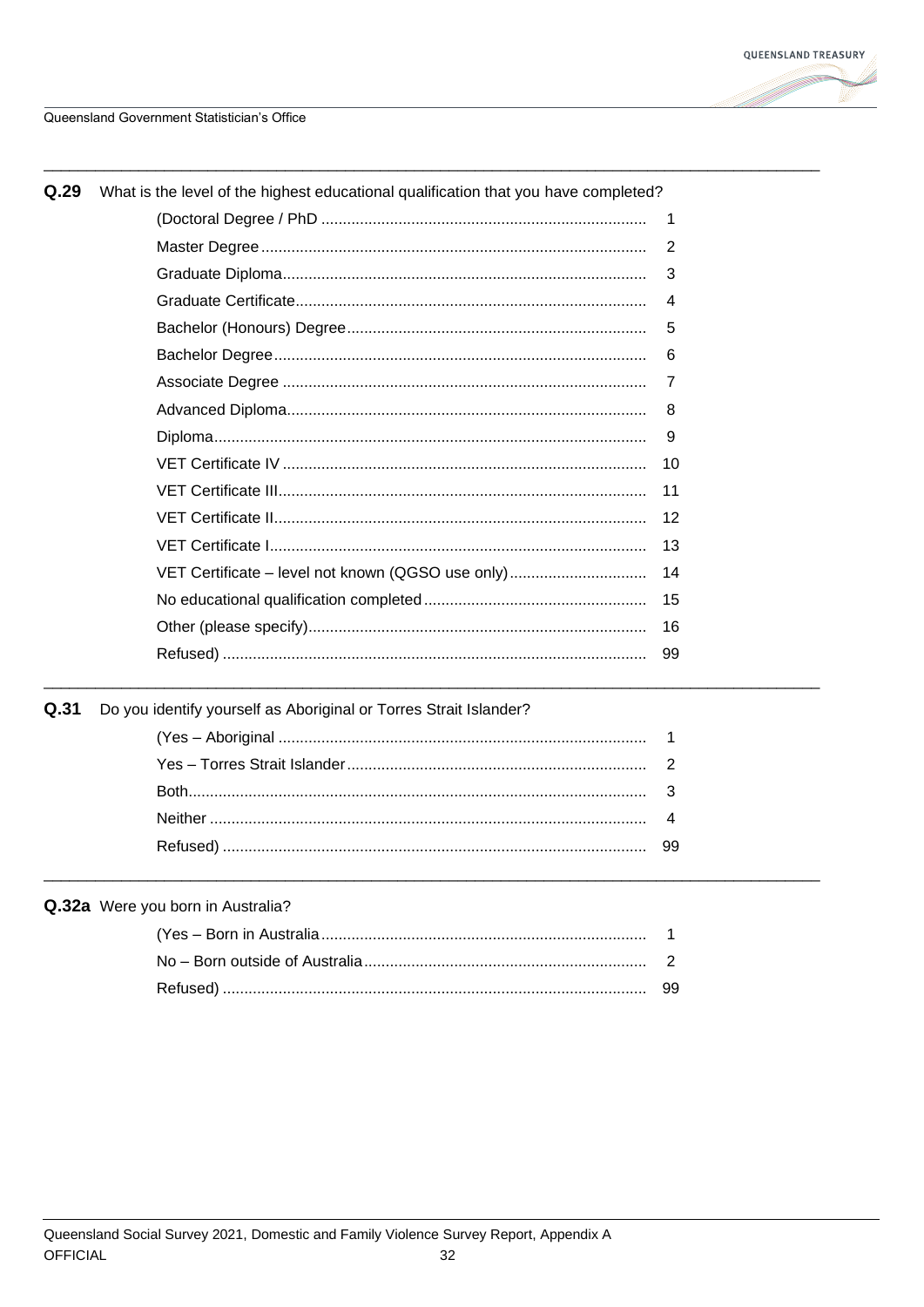

\_\_\_\_\_\_\_\_\_\_\_\_\_\_\_\_\_\_\_\_\_\_\_\_\_\_\_\_\_\_\_\_\_\_\_\_\_\_\_\_\_\_\_\_\_\_\_\_\_\_\_\_\_\_\_\_\_\_\_\_\_\_\_\_\_\_\_\_\_\_\_\_\_\_\_\_\_\_\_\_\_\_\_\_\_\_\_\_\_\_ **Q.32b** Do you speak a language other than English at home? (No – English only..................................................................................... 1 Yes............................................................................................................ 2 Refused) ................................................................................................... 99 \_\_\_\_\_\_\_\_\_\_\_\_\_\_\_\_\_\_\_\_\_\_\_\_\_\_\_\_\_\_\_\_\_\_\_\_\_\_\_\_\_\_\_\_\_\_\_\_\_\_\_\_\_\_\_\_\_\_\_\_\_\_\_\_\_\_\_\_\_\_\_\_\_\_\_\_\_\_\_\_\_\_\_\_\_\_\_\_\_\_

**Q.33** Do you have a limitation, restriction or impairment, which has lasted or is likely to last for at least 6 months, and restricts your everyday activities?

*(Interviewer prompt:* 

• *'everyday activities' may relate to communication, mobility or self-care)*

| (Yes |  |
|------|--|
|      |  |
|      |  |

That concludes the survey.

Your responses are strictly confidential and are collected under the Queensland Government's Statistical Returns Act, which does not allow the unauthorised release of information that identifies you.

\_\_\_\_\_\_\_\_\_\_\_\_\_\_\_\_\_\_\_\_\_\_\_\_\_\_\_\_\_\_\_\_\_\_\_\_\_\_\_\_\_\_\_\_\_\_\_\_\_\_\_\_\_\_\_\_\_\_\_\_\_\_\_\_\_\_\_\_\_\_\_\_\_\_\_\_\_\_\_\_\_\_\_\_\_\_\_\_\_\_

Your responses will be combined with those of other participants to compile aggregate information.

If the content of the survey has raised any personal issues you may have in relation to domestic and family violence and you would like to talk, would you like the phone number for DVConnect?

\_\_\_\_\_\_\_\_\_\_\_\_\_\_\_\_\_\_\_\_\_\_\_\_\_\_\_\_\_\_\_\_\_\_\_\_\_\_\_\_\_\_\_\_\_\_\_\_\_\_\_\_\_\_\_\_\_\_\_\_\_\_\_\_\_\_\_\_\_\_\_\_\_\_\_\_\_\_\_\_\_\_\_\_\_\_\_\_\_\_

DVConnect Mensline: 1800 600 636

DVConnect Womensline: 1800 811 811

Thank you very much for your assistance.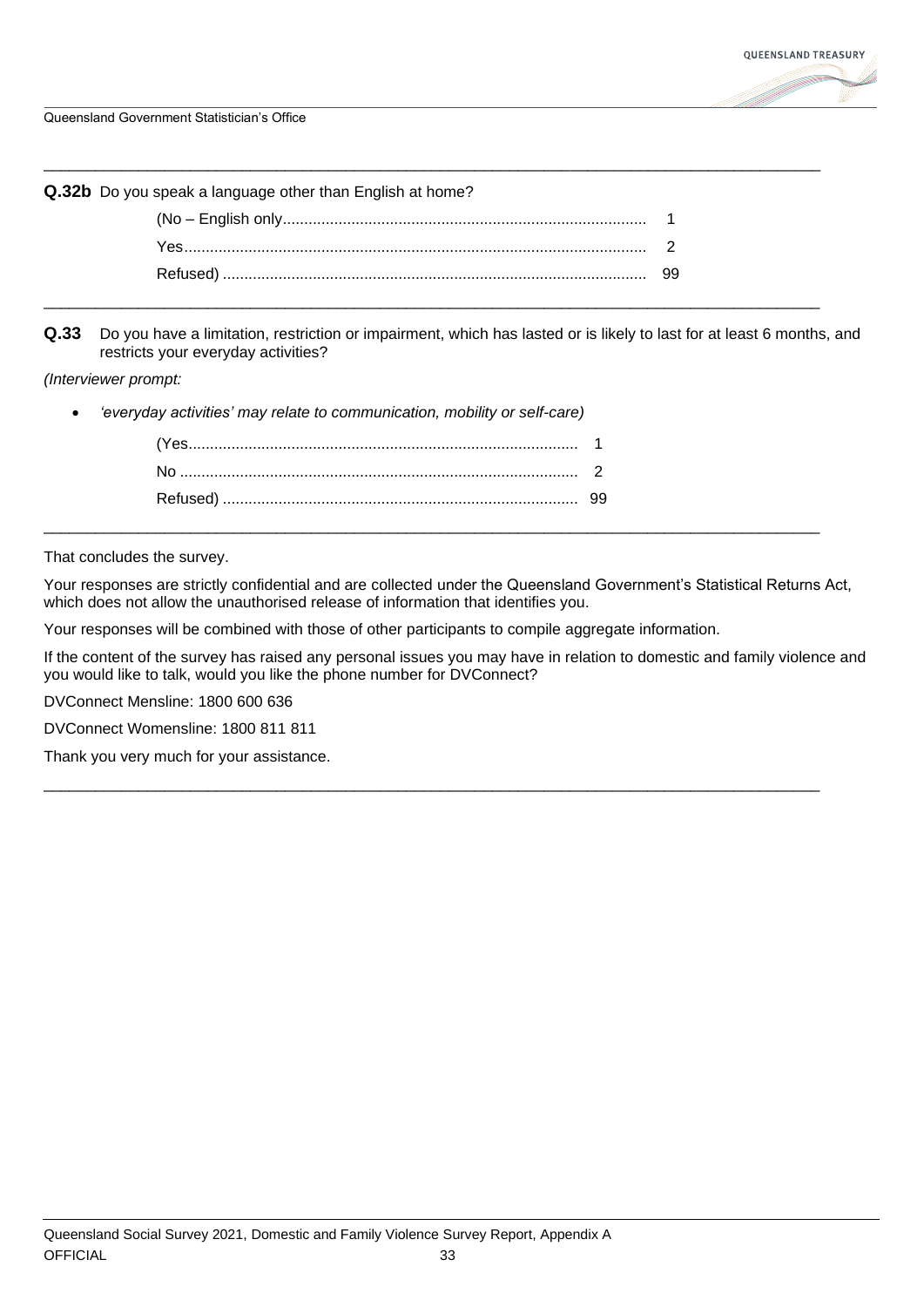

### <span id="page-40-2"></span><span id="page-40-0"></span>**Appendix B** Survey method and operations

### Sample design

The QSS sample was designed to provide reliable information on individual and household characteristics at both the whole-of-state and the regional level. To achieve this, survey respondents were selected using a stratified sampling design.<sup>1</sup>

Queensland was stratified into the following regions:

- South East Queensland (Brisbane, Gold Coast, Sunshine Coast and Toowoomba)
- Rest of Queensland.

A quota (i.e. target) of 600 completed interviews was set for the South East Queensland region and 600 interviews for the Rest of Queensland region. The final sample of 4,289 was designed to achieve 1,219 interviews, 609 in the South East Queensland region and 610 in the Rest of Queensland region.

With this stratified sample design, the probability of selecting a household varied across the two regions. For example, households in the Rest of Queensland region had a higher probability of being selected than households in the more populous South East Queensland region. Statistical methods used to analyse survey data account for these different selection probabilities.

For operational reasons, it is not possible to ensure that the targeted number of respondents is achieved without the quota being exceeded. That is why the two regions sum slightly above their target number of completed interviews.

Within each sampled household, one adult was randomly selected for interview to reduce bias in the responding sample.<sup>2</sup>

### Survey response rate

One measure of the quality of response is the response rate, which is the number of completed surveys that can be used in analysis as a percentage of all attempted in-scope sample.

Only 'complete' or 'usable partial complete' interviews with a sufficient number of questions answered were used in analysis.

The estimated overall response rate of 28.4% was derived as follows:

total in-scope responding [1,219] total in-scope responding  $[1,219]$  + total in-scope non-responding [3,068]  $\times$  100%

### Cooperation rate

The cooperation rate indicates the extent to which contacted individuals cooperate with requests to participate in a survey. This can be a function of the interviewer's skills, pre-survey communication effects, sentiment towards the survey topic and motivation of a potential respondent to participate.

The cooperation rate is the number of interviews that can be used in analysis, as a percentage of the number of persons contacted who were capable of participating.

The estimated overall cooperation rate of 59.1% was derived as follows:

total in-scope responding [1,219] total in-scope responding  $[1,219] +$ partially completed unusable interviews  $[45] +$ refusals [797]  $- \times 100\%$ 

#### Survey response and cooperation rates over time

The response and cooperation rates achieved for the QSS over time are shown in **[Table B1.](#page-40-1)**

<span id="page-40-1"></span>**Table B1** Survey response and cooperation rates, 2017–21

|      | Response rate | Cooperation rate |
|------|---------------|------------------|
| 2021 | 28.4%         | 59.1%            |
| 2020 | 27.6%         | 61.4%            |
| 2019 | 27.0%         | 58.8%            |
| 2018 | 29.5%         | 66.8%            |
| 2017 | 34.0%         | 68.2%            |

2 Without random selection, those interviewed would be limited to whomever was home at the time and skewed towards demographic groups more likely to answer the phone.

<sup>1</sup> A simple random sample would not support this type of analysis because the final sample would be concentrated in South East Queensland, due to its high population density.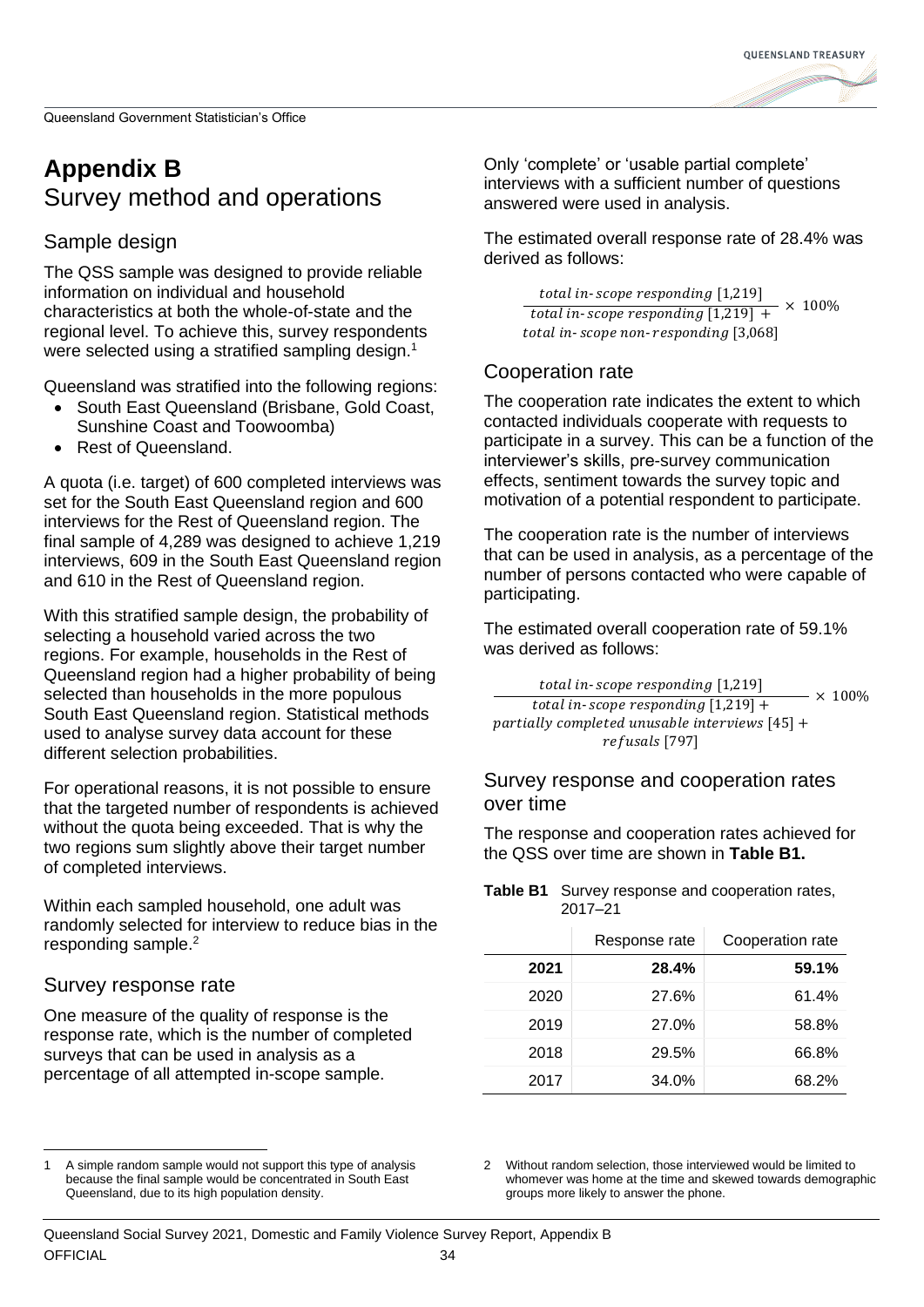

### <span id="page-41-0"></span>**Appendix C** Estimation and precision

QGSO surveyed a sample of 1,219 respondents. However, interest lies in the entire population of adults who usually reside in Queensland, estimated to be 3,917,777. Each subset of respondents sharing similar characteristics is assumed to be representative of a segment of the entire population sharing those same characteristics.

For example, responses of 18–25 year old males from the sample may be considered to be representative of all 18–25 year old males in the population, including those who were not invited, or chose not to respond, to the survey. Accordingly, population totals and percentages have been estimated from the achieved sample using methods aimed at minimising bias related to sample design, the survey contact list, non-response and refusals.

Although the survey was designed to maximize the representativeness of the results, it is not possible to be perfectly representative. Estimation of population characteristics from a random sample entails some imprecision as a result of sampling and non-sampling error.

*Sampling errors* occur because estimates based on information obtained from a sample of persons may differ from statistics that would have been produced if all persons had been included in the survey.

The size of the sampling error is determined by the sampling scheme used, the method used to calculate a value for the estimate, and the size of the sample. Other factors being equal, sampling error may be reduced arbitrarily by increasing the sample size.

*Non-sampling errors* may occur due to non-response to the survey, inadequacies of the sampling contact list, inaccuracies in reporting by respondents and processing errors.

Strategies designed to minimise non-sampling errors include:

- using a contact list that is as up-to-date and accurate as possible
- testing the questionnaire for ease of understanding and completion
- communicating with households about the survey prior to interviewing
- providing clear interviewer instructions, appropriate training and field supervision
- emphasising the legal provisions for protecting confidentiality under the Statistical Returns Act with respondents.

An additional strategy used by QGSO that may reduce sampling error is calibration to population benchmarks. Calibration is a process that makes use of variables that are collected in the survey and for which population level totals (benchmarks) are known. Where suitable additional information about the population of interest is known, calibration can reduce non-response bias and/or increase precision.

The source of population totals for calibration variables used in this survey is ABS *3235.0, Regional Population by Age and Sex, Australia,*  2019. These benchmarks are listed in **[Table C1](#page-42-0)**.

QGSO expresses the degree of sampling error associated with an estimate using confidence intervals. A confidence interval has a percentage associated with it called a degree of confidence. Confidence intervals provide a useful way of summarising the sampling error associated with an estimate for a parameter. For the same degree of precision, a wider confidence interval corresponds to a less precise estimate. Most tables in this report include 95% confidence intervals around the point estimates of the percentage of respondents falling in a given response category.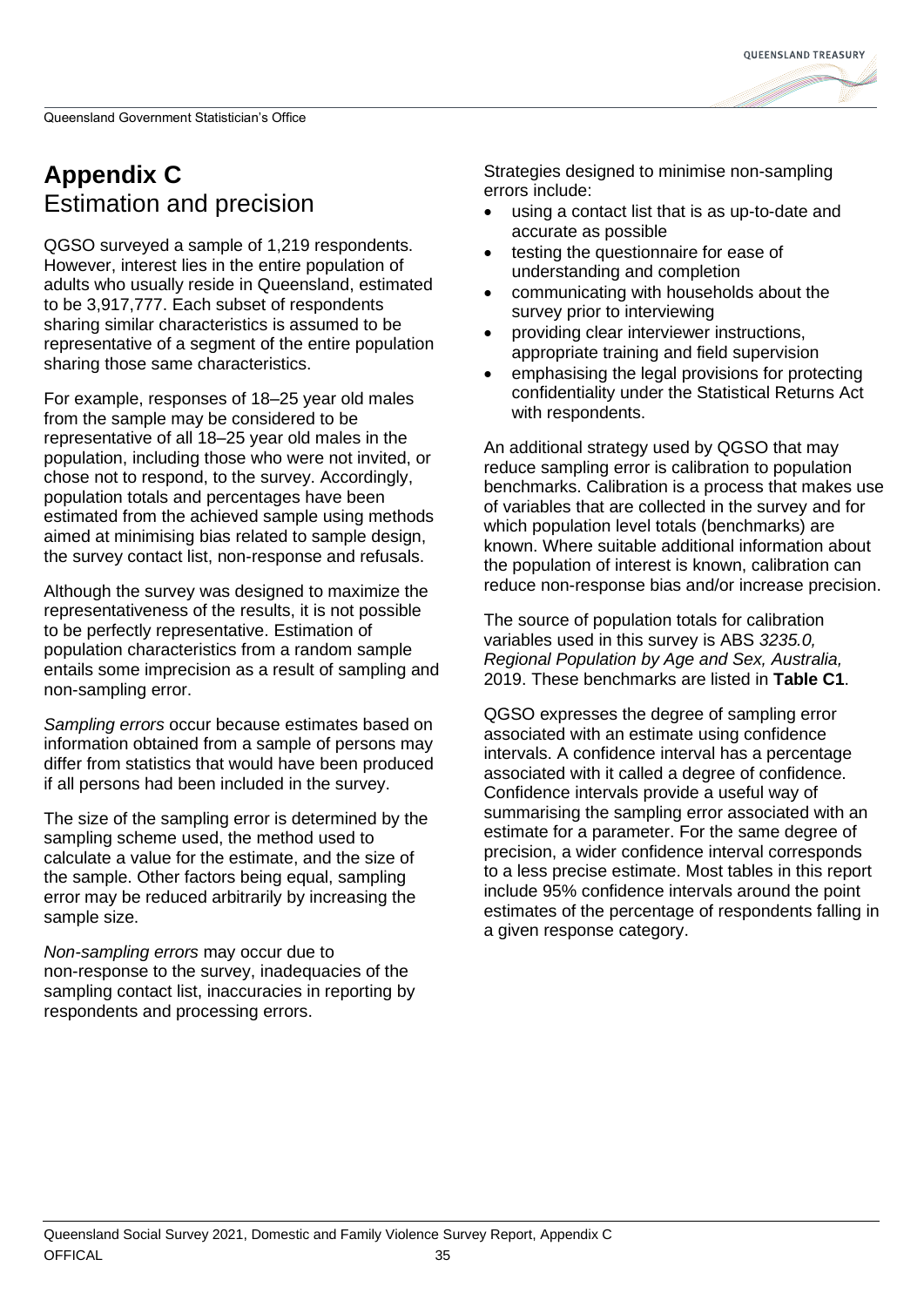

|                           | $18 - 24$ | $25 - 34$    | $35 - 44$ | $45 - 54$ | $55 - 64$ | 65 years |
|---------------------------|-----------|--------------|-----------|-----------|-----------|----------|
| Region                    | years     | <b>vears</b> | years     | years     | years     | and over |
|                           |           |              |           |           |           |          |
| Males                     |           |              |           |           |           |          |
| South East Queensland     | 180,736   | 269.256      | 242.681   | 232.176   | 197.744   | 260,287  |
| <b>Rest of Queensland</b> | 59.217    | 87,883       | 82,969    | 90.318    | 91.762    | 120.107  |
| Queensland                | 239.953   | 357,139      | 325,650   | 322,494   | 289,506   | 380,394  |
| <b>Females</b>            |           |              |           |           |           |          |
| South East Queensland     | 180.624   | 277.662      | 253.104   | 245,977   | 212.396   | 298.564  |
| <b>Rest of Queensland</b> | 54.410    | 89.519       | 86.281    | 92,219    | 90.919    | 120.966  |
| Queensland                | 235,034   | 367,181      | 339,385   | 338,196   | 303,315   | 419,530  |
|                           |           |              |           |           |           |          |

<span id="page-42-0"></span>**Table C1** Benchmarks used in this survey: Persons (age and sex) by region, 30 June 2019

#### **Notes:**

1 South East Queensland includes the SA4s of Brisbane Inner City, Brisbane - North, Brisbane - East, Brisbane - South, Brisbane - West, Gold Coast, Ipswich, Logan - Beaudesert, Moreton Bay - North, Moreton Bay - South, Sunshine Coast and Toowoomba.

2 Rest of Queensland includes the SA4s of Cairns, Central Queensland, Darling Downs - Maranoa, Mackay - Isaac - Whitsunday, Queensland - Outback, Townsville and Wide Bay.

**Source**: ABS *3235.0, Regional Population by Age and Sex, Australia*, 2019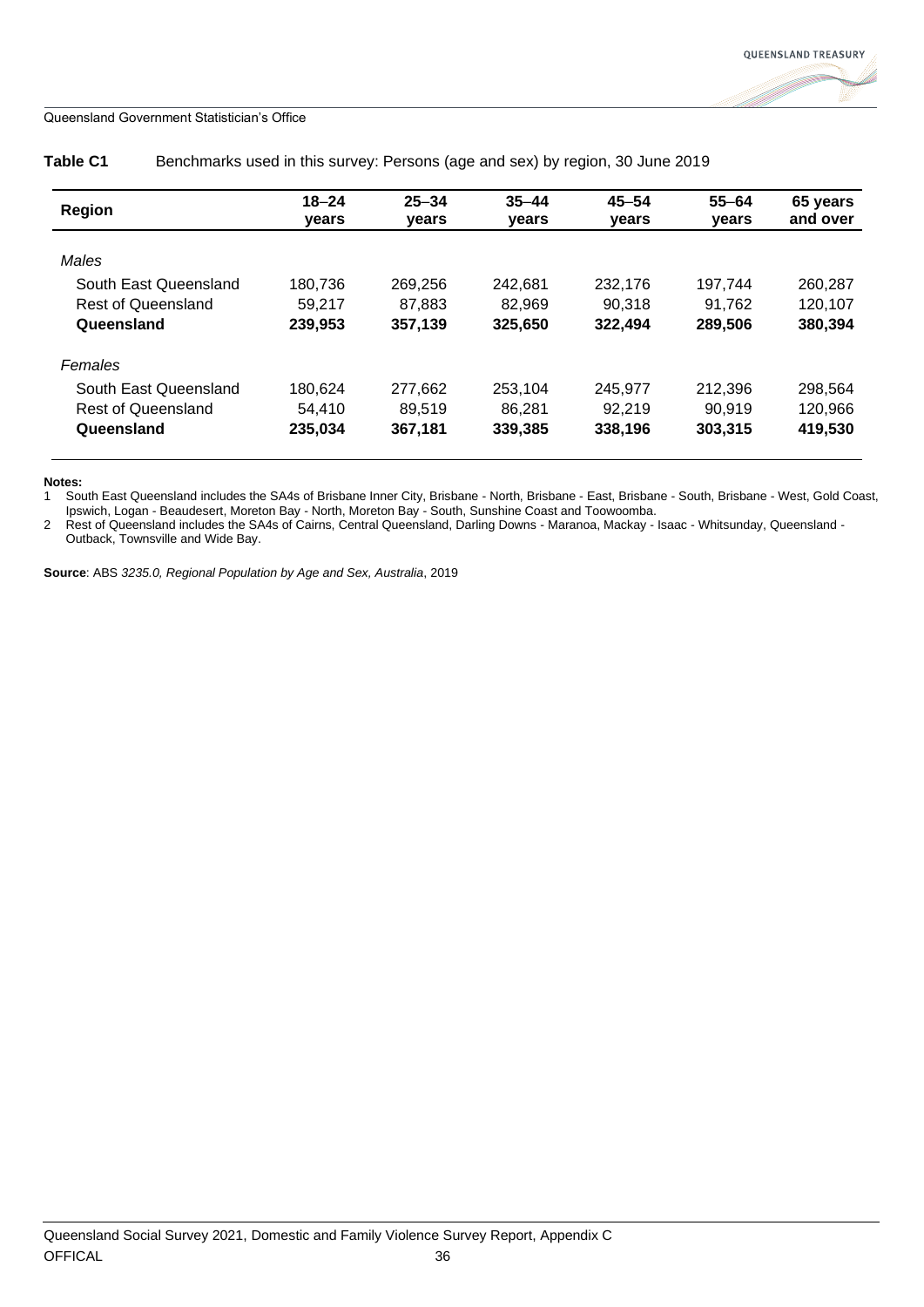### <span id="page-43-0"></span>**Appendix D** Special collapses

| Questions 18 and 19 – Whether respondent would or wouldn't do anything about DFV |                                                                       |                             |                                 |                            |  |  |
|----------------------------------------------------------------------------------|-----------------------------------------------------------------------|-----------------------------|---------------------------------|----------------------------|--|--|
| <b>Uncollapsed categories</b>                                                    |                                                                       | <b>Collapsed categories</b> |                                 |                            |  |  |
| 1                                                                                | I would try to stop it                                                | 1                           | I would do something about it   | (where $Q = 1$ , 3 or 4)   |  |  |
| 2                                                                                | I wouldn't want to get involved due to fear                           | 2                           | I wouldn't do anything about it | (where $Q = 2$ or 6)       |  |  |
| 3                                                                                | I would call the police                                               | 3                           | Other                           | (where $Q = 5$ )           |  |  |
| 4                                                                                | I would speak to the victim or perpetrator about it<br>later          | 98                          | Don't know                      | (where $Q = 98$ )          |  |  |
| 5                                                                                | Other (please specify)                                                | 99                          | Refused                         | (where $Q = 99$ )          |  |  |
| 6                                                                                | I wouldn't do anything                                                |                             |                                 |                            |  |  |
| 98                                                                               | Don't know                                                            |                             |                                 |                            |  |  |
| 99                                                                               | Refused                                                               |                             |                                 |                            |  |  |
| Questions 20b and 21b - Whether respondent did or didn't do anything about DFV   |                                                                       |                             |                                 |                            |  |  |
|                                                                                  | <b>Uncollapsed categories</b><br><b>Collapsed categories</b>          |                             |                                 |                            |  |  |
| 1                                                                                | I tried to stop it                                                    | 1                           | I did something about it        | (where $Q = 1, 2$ or 3)    |  |  |
| 2                                                                                | I called the police                                                   | 2                           | I didn't do anything about it   | (where $Q = 5$ )           |  |  |
| 3                                                                                | I spoke to the victim or perpetrator about it later                   | 3                           | Other                           | (where $Q = 4$ )           |  |  |
| 4                                                                                | Other (please specify)                                                | 99                          | Refused                         | (where $Q = 99$ )          |  |  |
| 5                                                                                | I didn't do anything                                                  |                             |                                 |                            |  |  |
| 99                                                                               | Refused                                                               |                             |                                 |                            |  |  |
|                                                                                  | Question 22b - Whether respondent did or didn't do anything about DFV |                             |                                 |                            |  |  |
| <b>Uncollapsed categories</b>                                                    |                                                                       | <b>Collapsed categories</b> |                                 |                            |  |  |
| 1                                                                                | I tried to stop it                                                    | 1                           | I did something about it        | (where $Q = 1, 2, 3$ or 4) |  |  |
| 2                                                                                | I called the police                                                   | 2                           | I didn't do anything about it   | (where $Q = 6$ )           |  |  |
| 3                                                                                | I spoke to the victim or perpetrator about it later                   | 3                           | Other                           | (where $Q = 5$ )           |  |  |
| 4                                                                                | I spoke to someone in my workplace/community<br>group/club etc.       | 99                          | Refused                         | (where $Q = 99$ )          |  |  |
| 5                                                                                | Other (please specify)                                                |                             |                                 |                            |  |  |
| 6                                                                                | I didn't do anything                                                  |                             |                                 |                            |  |  |
| 99                                                                               | Refused                                                               |                             |                                 |                            |  |  |

**Notes:**

As the questions listed above were multi-response, it was possible for respondents to select more than one response category. In order to achieve the collapses above, if the respondent indicated they 'would do something about it' (by selecting categories 1, 3 or 4 in Q18 and Q19) or 'did something about it' (by selecting categories 1, 2 or 3 in Q20b and Q21b; by selecting categories, 1, 2, 3 or 4 in Q22b) they were coded to collapsed category 1 (even if they also selected other responses). More specifically,

• only when 'I wouldn't want to get involved due to fear' was selected by itself was it coded to collapsed category 2 'I wouldn't do anything about it'

• only when 'other' was selected by itself was it retained in collapsed category 3 'Other'.

'I wouldn't do anything' (Q18 and Q19) and 'I didn't do anything' (Q20b, Q21b, Q22b) were mutually exclusive and were always coded into the relevant collapsed category 2.